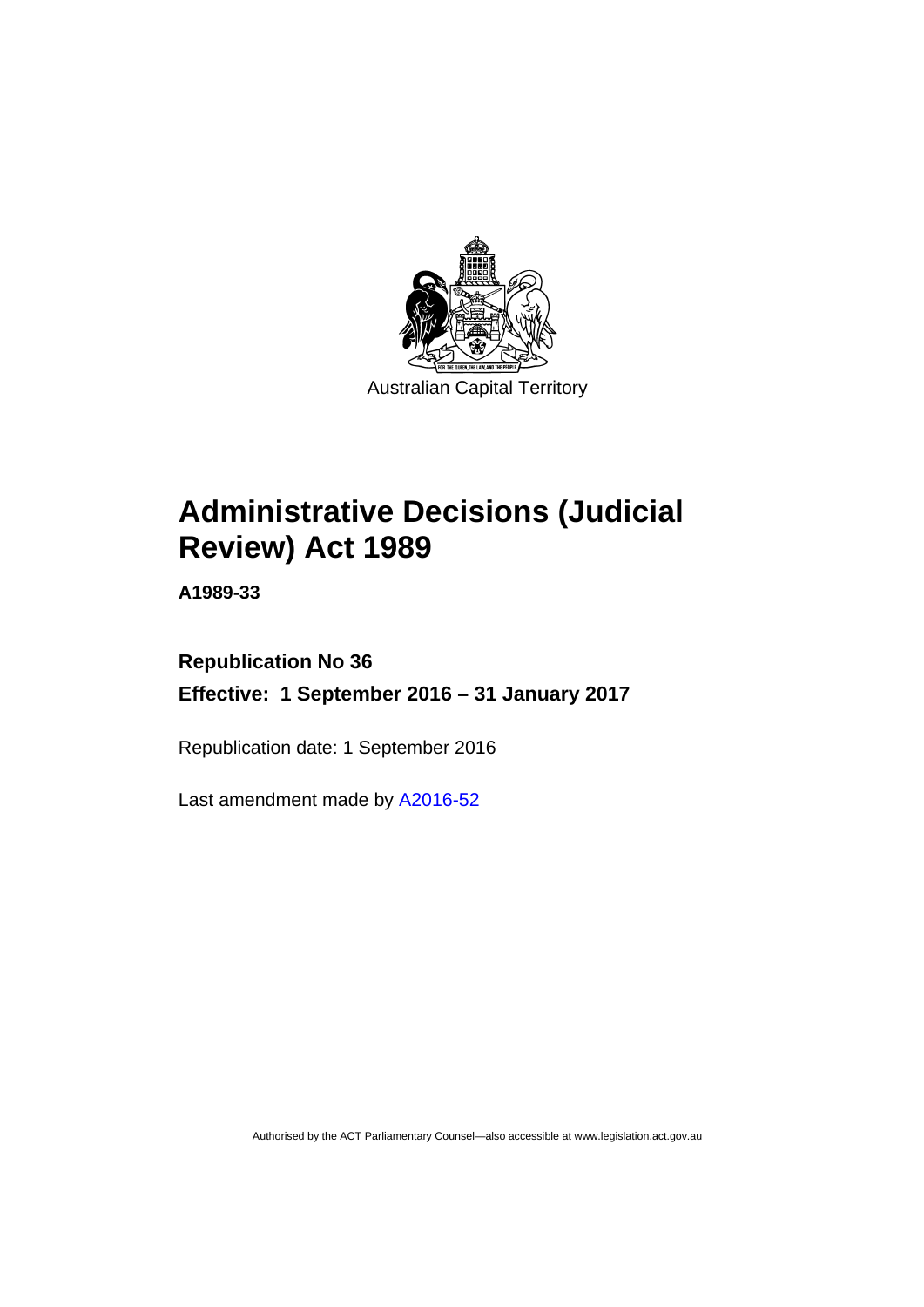# **About this republication**

#### **The republished law**

This is a republication of the *Administrative Decisions (Judicial Review) Act 1989* (including any amendment made under the *[Legislation Act 2001](http://www.legislation.act.gov.au/a/2001-14)*, part 11.3 (Editorial changes)) as in force on 1 September 2016*.* It also includes any commencement, amendment, repeal or expiry affecting this republished law to 1 September 2016.

The legislation history and amendment history of the republished law are set out in endnotes 3 and 4.

#### **Kinds of republications**

The Parliamentary Counsel's Office prepares 2 kinds of republications of ACT laws (see the ACT legislation register at [www.legislation.act.gov.au](http://www.legislation.act.gov.au/)):

- authorised republications to which the *[Legislation Act 2001](http://www.legislation.act.gov.au/a/2001-14)* applies
- unauthorised republications.

The status of this republication appears on the bottom of each page.

#### **Editorial changes**

The *[Legislation Act 2001](http://www.legislation.act.gov.au/a/2001-14)*, part 11.3 authorises the Parliamentary Counsel to make editorial amendments and other changes of a formal nature when preparing a law for republication. Editorial changes do not change the effect of the law, but have effect as if they had been made by an Act commencing on the republication date (see *[Legislation Act 2001](http://www.legislation.act.gov.au/a/2001-14)*, s 115 and s 117). The changes are made if the Parliamentary Counsel considers they are desirable to bring the law into line, or more closely into line, with current legislative drafting practice.

This republication does not include amendments made under part 11.3 (see endnote 1).

#### **Uncommenced provisions and amendments**

If a provision of the republished law has not commenced, the symbol  $\mathbf{U}$  appears immediately before the provision heading. Any uncommenced amendments that affect this republished law are accessible on the ACT legislation register [\(www.legislation.act.gov.au\)](http://www.legislation.act.gov.au/). For more information, see the home page for this law on the register.

#### **Modifications**

If a provision of the republished law is affected by a current modification, the symbol  $\mathbf{M}$ appears immediately before the provision heading. The text of the modifying provision appears in the endnotes. For the legal status of modifications, see the *[Legislation Act 2001](http://www.legislation.act.gov.au/a/2001-14)*, section 95.

#### **Penalties**

At the republication date, the value of a penalty unit for an offence against this law is \$150 for an individual and \$750 for a corporation (see *[Legislation Act 2001](http://www.legislation.act.gov.au/a/2001-14)*, s 133).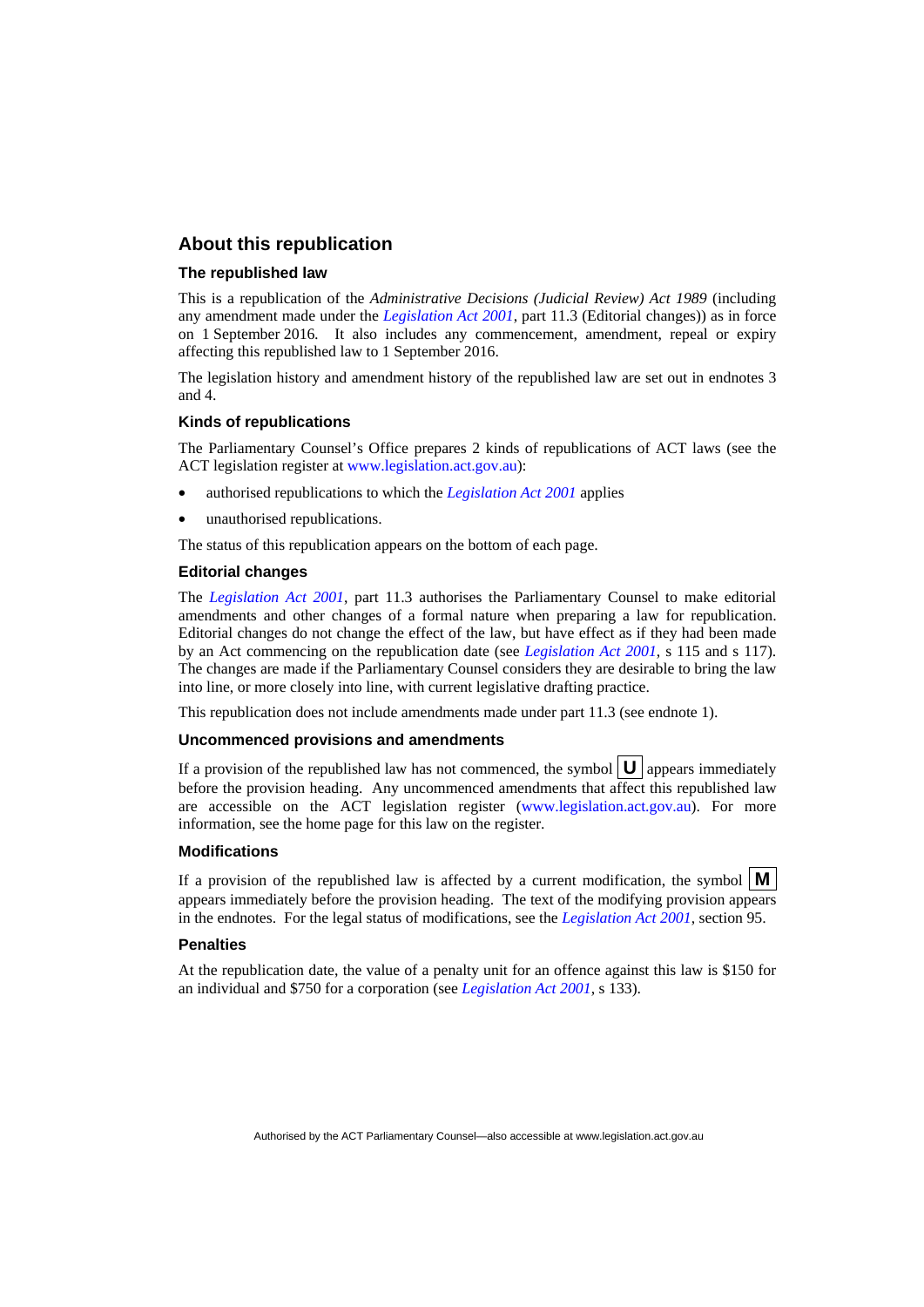

# **Administrative Decisions (Judicial Review) Act 1989**

# **Contents**

|                             |                                                                                     | Page       |
|-----------------------------|-------------------------------------------------------------------------------------|------------|
| 1                           | Name of Act                                                                         | 2          |
| 2                           | Dictionary                                                                          | 2          |
| 3                           | <b>Notes</b>                                                                        | 2          |
| 3A                          | Meaning of <i>making</i> and <i>failure to make</i> a decision                      | 2          |
| ЗC                          | Meaning of conduct engaged in for purpose of making decision                        | 3          |
| 4                           | Act to operate despite anything in existing laws                                    | 3          |
| 4A                          | Who may make an application under this Act                                          | 4          |
| 5                           | Applications for review of decisions                                                | 5          |
| 6                           | Applications for review of conduct related to making of decisions                   |            |
| 7                           | Applications for failures to make decisions                                         | 9          |
| 8                           | Effect of Act on other rights                                                       | 10         |
| 9                           | Applications for order of review must set out grounds                               | 11         |
| 10                          | Period in which application for order of review must be made                        | 11         |
| 11                          | Application for order of review not limited to grounds in application               | 14         |
| R <sub>36</sub><br>01/09/16 | Administrative Decisions (Judicial Review) Act 1989<br>Effective: 01/09/16-31/01/17 | contents 1 |
|                             |                                                                                     |            |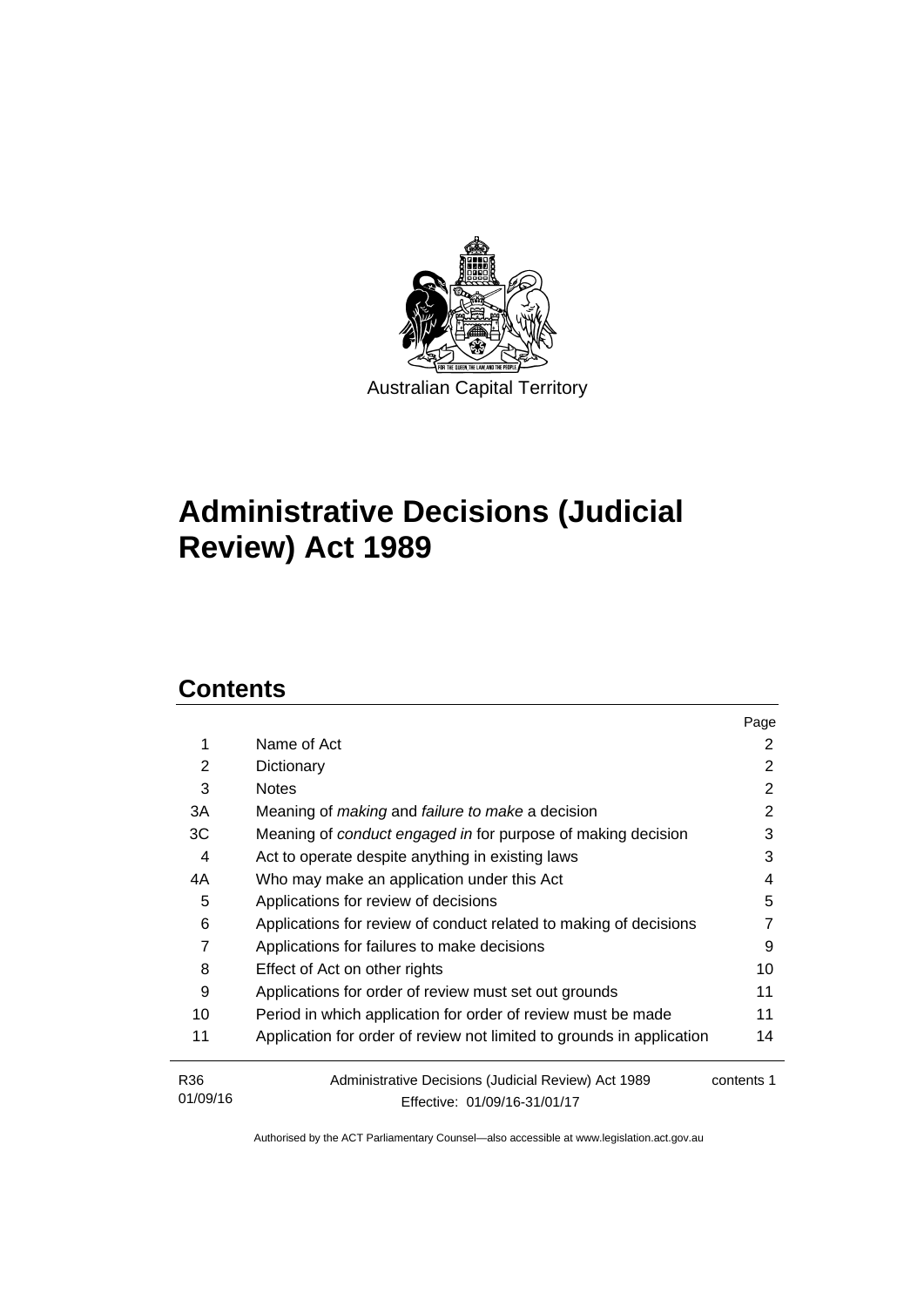#### **Contents**

|                   |                                       |                                                                         | Page |
|-------------------|---------------------------------------|-------------------------------------------------------------------------|------|
| 12                |                                       | Application to be made a party to a proceeding                          | 14   |
| 13                |                                       | Reasons for decision may be obtained                                    | 14   |
| 14                |                                       | Certain information not required to be disclosed                        | 17   |
| 15                |                                       | Ministerial certificate about disclosure of information                 | 18   |
| 16                |                                       | Stay of proceedings                                                     | 19   |
| 17                |                                       | Powers of Supreme Court in relation to applications for order of review | 20   |
| 18                |                                       | Change in person holding, or performing the duties of, an office        | 21   |
| 19                | 21<br>Intervention by Minister        |                                                                         |      |
| 19A               | Intervention by other people          |                                                                         | 22   |
| 20                | Act not to apply to certain decisions |                                                                         | 22   |
| 21                |                                       | Regulation-making power                                                 | 23   |
| <b>Schedule 1</b> |                                       | Decisions to which this Act does not apply                              | 24   |
| <b>Schedule 2</b> |                                       | Decisions to which s 13 does not apply                                  | 29   |
| 21                |                                       | Administration of criminal justice                                      | 29   |

|     |                                                                  | ້  |
|-----|------------------------------------------------------------------|----|
| 2.2 | Civil proceedings                                                | 29 |
| 2.3 | Decisions relating to territory finance                          | 30 |
| 2.4 | Decisions relating to administration of the public service       | 30 |
| 2.5 | Certain other appointment decisions                              | 31 |
| 2.6 | Certain decisions under the Crimes (Sentence Administration) Act | 31 |
| 2.7 | Decisions of the ACAT                                            | 32 |

# **[Dictionary](#page-36-0)** [33](#page-36-0)

# **[Endnotes](#page-38-0)** 1 [About the endnotes 35](#page-38-1) 2 [Abbreviation key 35](#page-38-2) 3 [Legislation history 36](#page-39-0) 4 Amendment history **43** 5 [Earlier republications 46](#page-49-0)

| contents 2 | Administrative Decisions (Judicial Review) Act 1989 | R36      |
|------------|-----------------------------------------------------|----------|
|            | Effective: 01/09/16-31/01/17                        | 01/09/16 |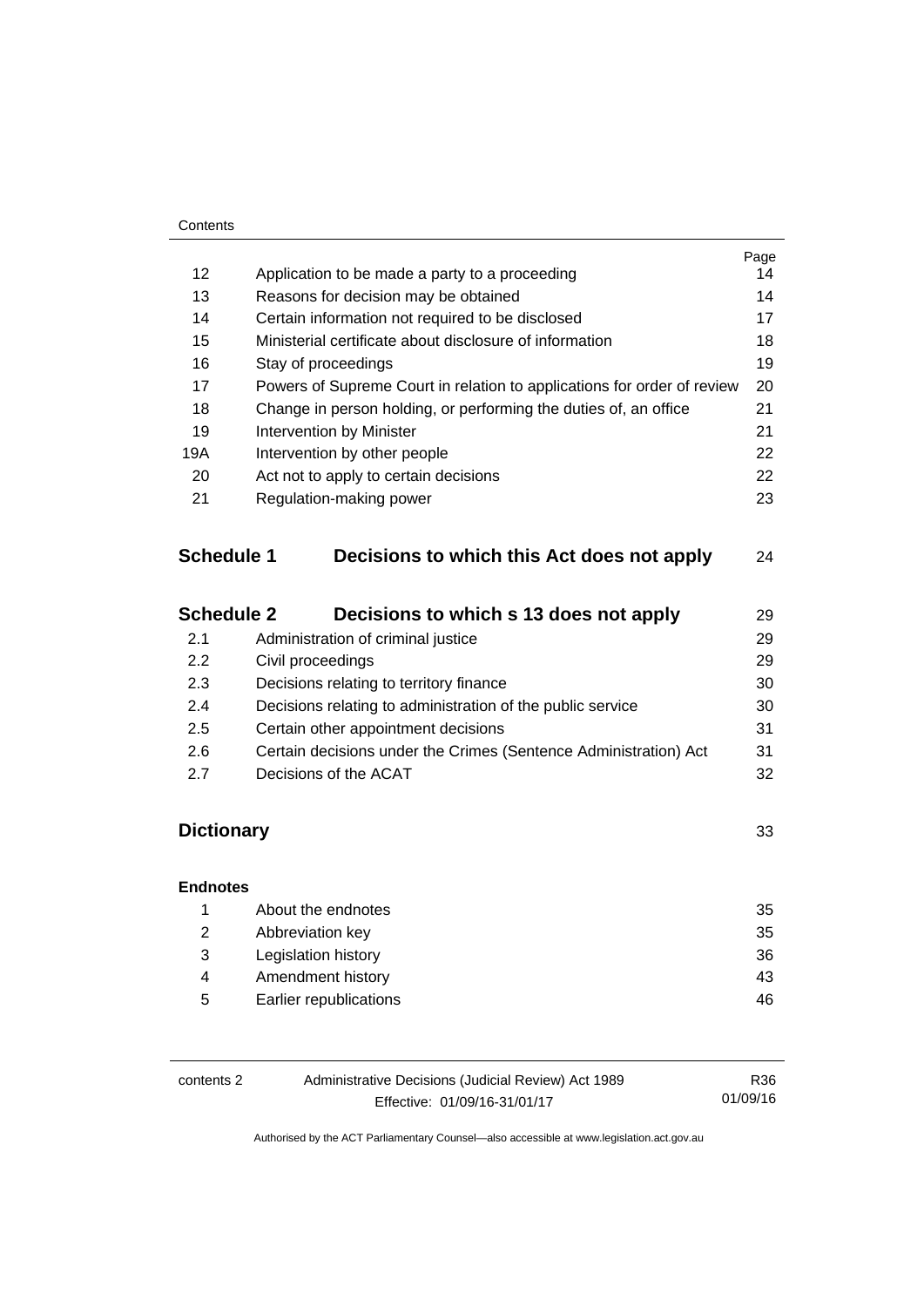

# **Administrative Decisions (Judicial Review) Act 1989**

An Act relating to the review on questions of law of certain administrative decisions

R36 01/09/16

l

Administrative Decisions (Judicial Review) Act 1989 Effective: 01/09/16-31/01/17

page 1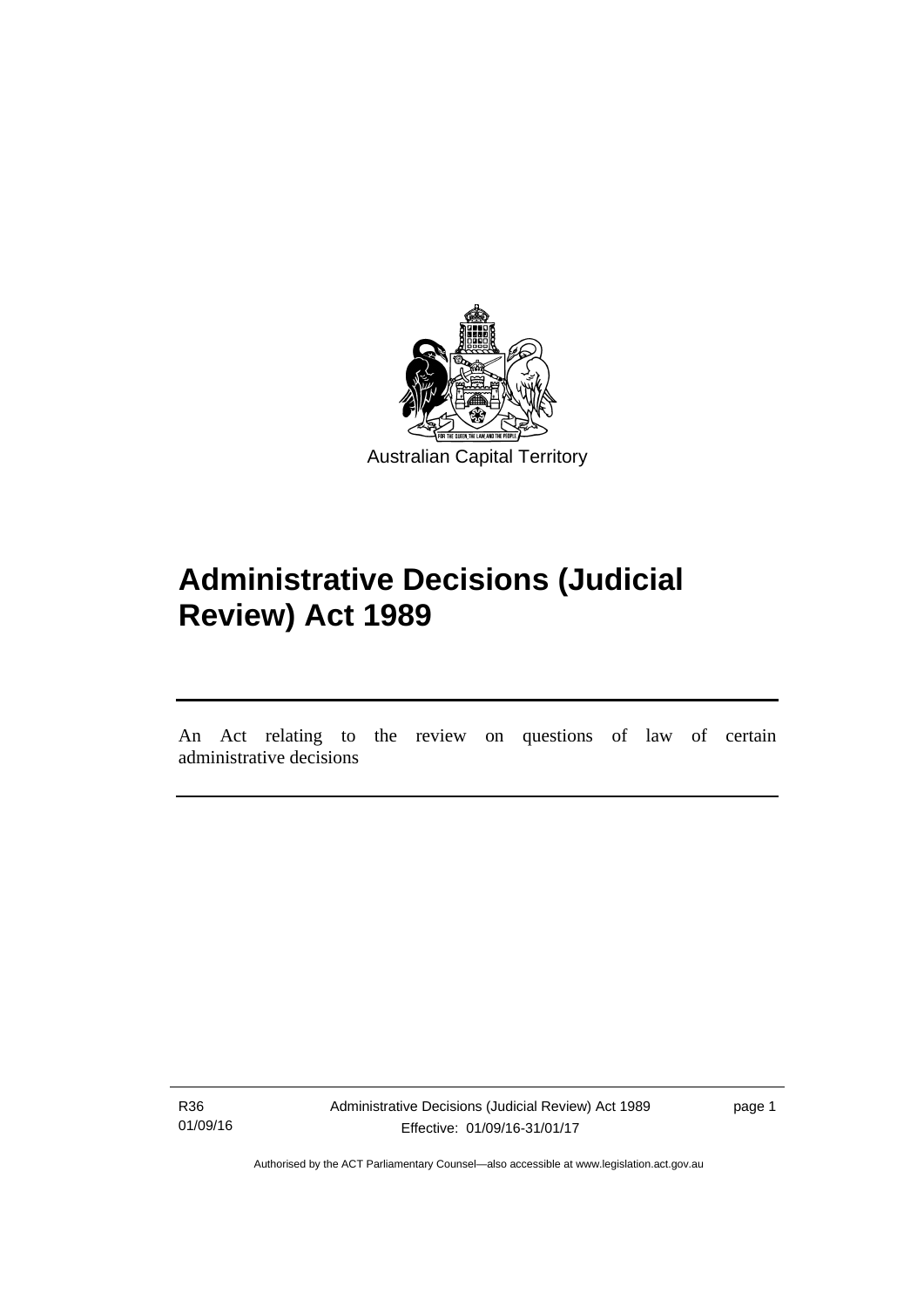# <span id="page-5-0"></span>**1 Name of Act**

This Act is the *Administrative Decisions (Judicial Review) Act 1989*.

# <span id="page-5-1"></span>**2 Dictionary**

The dictionary at the end of this Act is part of this Act.

*Note 1* The dictionary at the end of this Act defines certain terms used in this Act, and includes references (*signpost definitions*) to other terms defined elsewhere.

> For example, the signpost definition '*conduct engaged in* for the purpose of making a decision—see section 3C.' means that the term 'conduct engaged in' is defined in that section.

*Note* 2 A definition in the dictionary (including a signpost definition) applies to the entire Act unless the definition, or another provision of the Act, provides otherwise or the contrary intention otherwise appears (see [Legislation Act,](http://www.legislation.act.gov.au/a/2001-14) s  $155$  and s  $156$  (1)).

# <span id="page-5-2"></span>**3 Notes**

A note included in this Act is explanatory and is not part of this Act.

*Note* See the [Legislation Act,](http://www.legislation.act.gov.au/a/2001-14) s 127 (1), (4) and (5) for the legal status of notes.

# <span id="page-5-3"></span>**3A Meaning of** *making* **and** *failure to make* **a decision**

- (1) For this Act, a reference to the *making* of a decision includes a reference to—
	- (a) making, suspending, revoking or refusing to make an order, award or determination; or
	- (b) giving, suspending, revoking or refusing to give a certificate, direction, approval, consent or permission; or
	- (c) issuing, suspending, revoking or refusing to issue a licence, authority or other instrument; or
	- (d) imposing a condition or restriction; or

Authorised by the ACT Parliamentary Counsel—also accessible at www.legislation.act.gov.au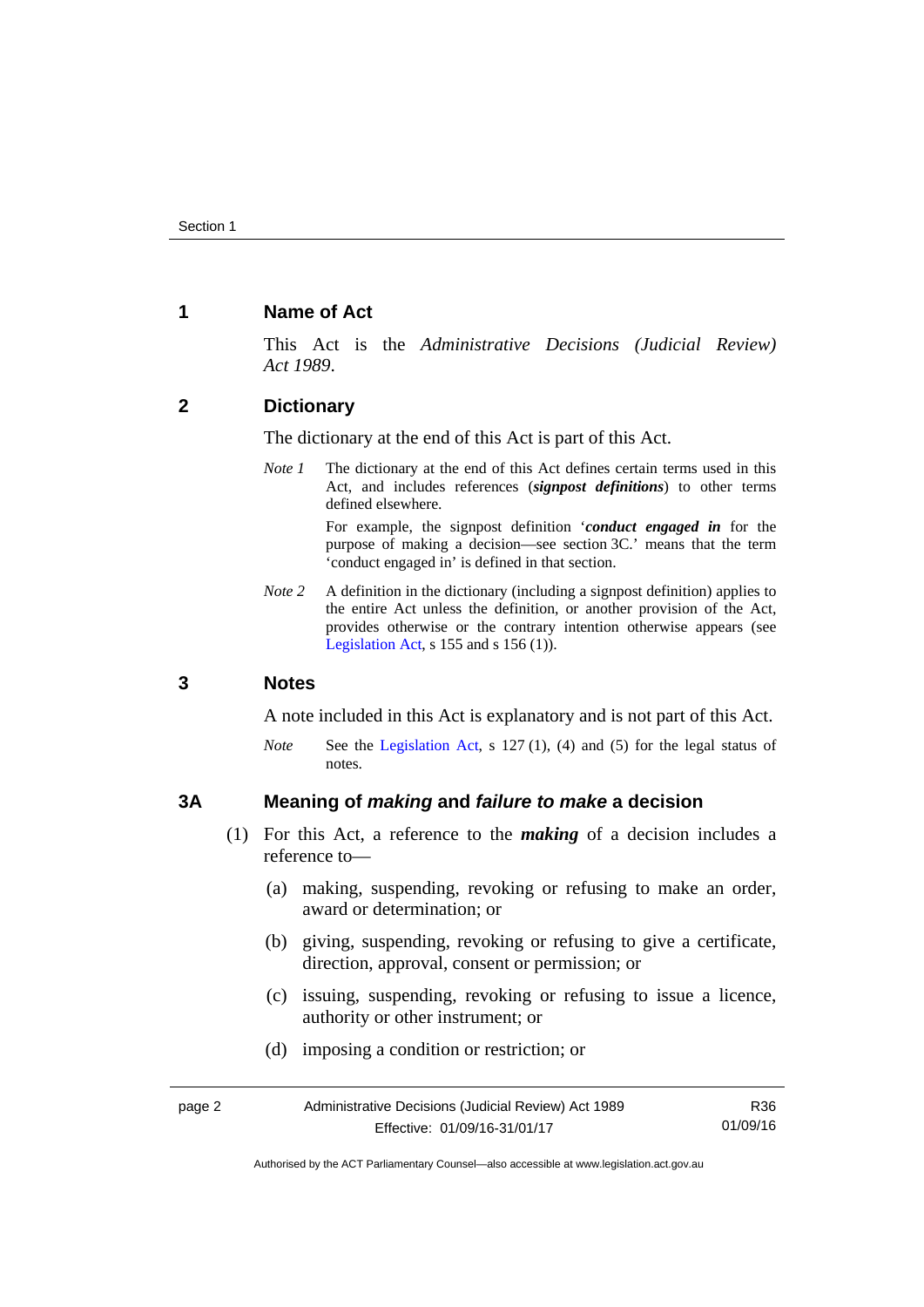- (e) making a declaration, demand or requirement; or
- (f) keeping, or refusing to give up, an article; or
- (g) doing or refusing to do anything else;
- (2) If provision is made by an enactment for the making of a report or recommendation before a decision is made, the making of the report or recommendation is itself taken, for this Act, to be the *making* of a decision.
- (3) A reference to a *failure to make* a decision includes a reference to a failure to make—
	- (a) a decision mentioned in subsection  $(1)$  (a) to  $(g)$ ; or
	- (b) a report or recommendation mentioned in subsection (2).
	- *Note Fail* is defined in the [Legislation Act](http://www.legislation.act.gov.au/a/2001-14), dict, pt 1, to include refuse.

# <span id="page-6-0"></span>**3C Meaning of** *conduct engaged in* **for purpose of making decision**

For this Act, a reference to *conduct engaged in* for the purpose of making a decision includes a reference to the doing of anything preparatory to the making of the decision, including—

- (a) the taking of evidence; or
- (b) the holding of an inquiry or investigation.

# <span id="page-6-1"></span>**4 Act to operate despite anything in existing laws**

This Act has effect despite anything contained in any enactment in force at the commencement of this Act.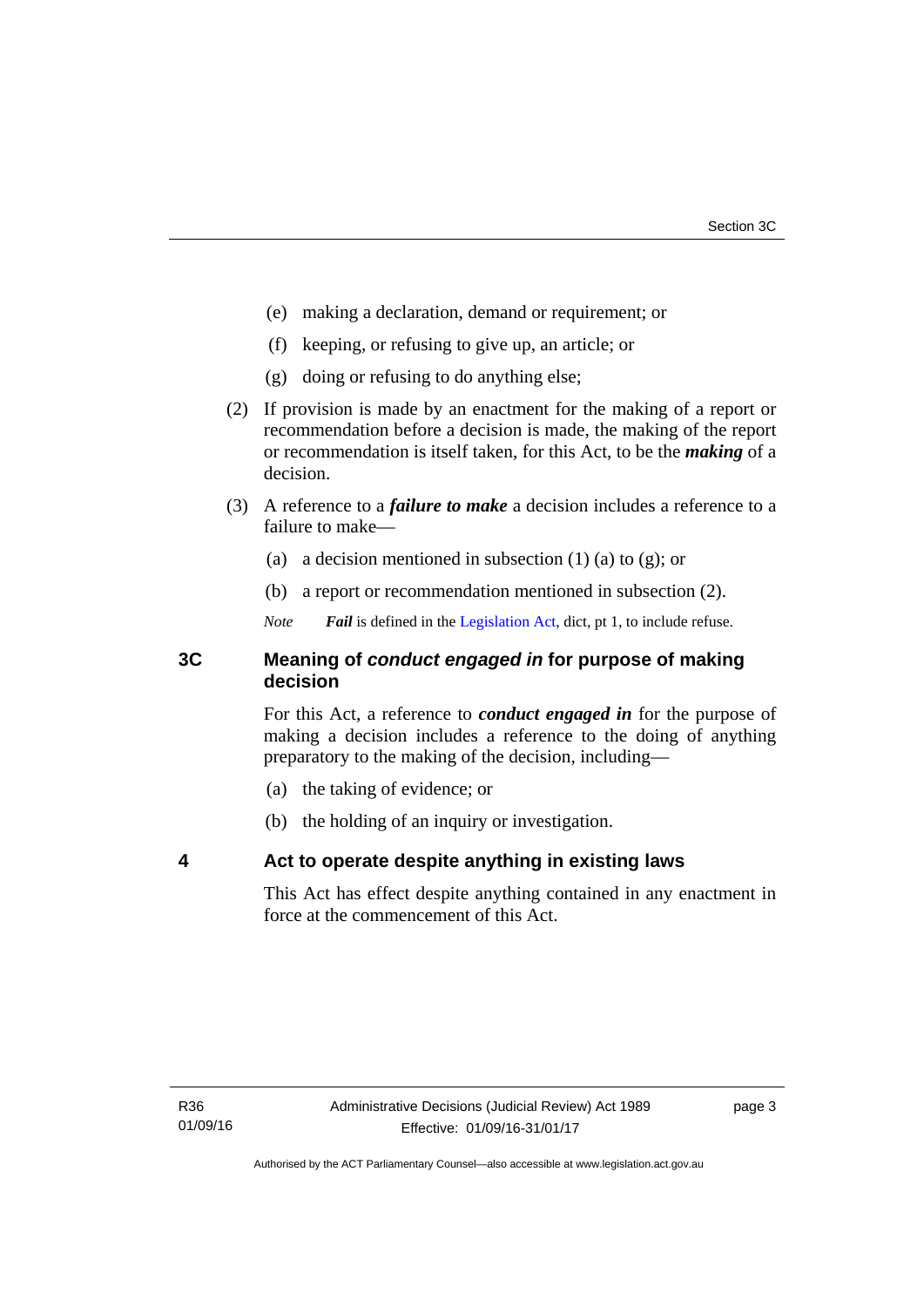# <span id="page-7-0"></span>**4A Who may make an application under this Act**

- (1) An eligible person may make an application under this Act, subject to subsections (2) and (3).
- (2) If the application relates to a category A decision, or conduct engaged in for the purpose of making the decision, the person may make the application only if—
	- (a) the person's interests are, or would be, adversely affected by the decision, failure to make the decision, or conduct engaged in for the purpose of making the decision; or
	- (b) if the decision is of a kind that is proposed in a report or recommendation—the person's interests are, or would be, adversely affected if the decision were, or were not, made in accordance with the report or recommendation.
- (3) If the application relates to a category B decision, or conduct engaged in for the purpose of making the decision, the person may make the application unless—
	- (a) an enactment does not allow the person to make the application; or
	- (b) each of the following apply:
		- (i) the interests of the eligible person are not adversely affected by the decision or conduct;
		- (ii) the application fails to raise a significant issue of public importance.
- (4) The Supreme Court may at any time, on application by a party, refuse to hear the application or dismiss the application if satisfied that the applicant is not an eligible person.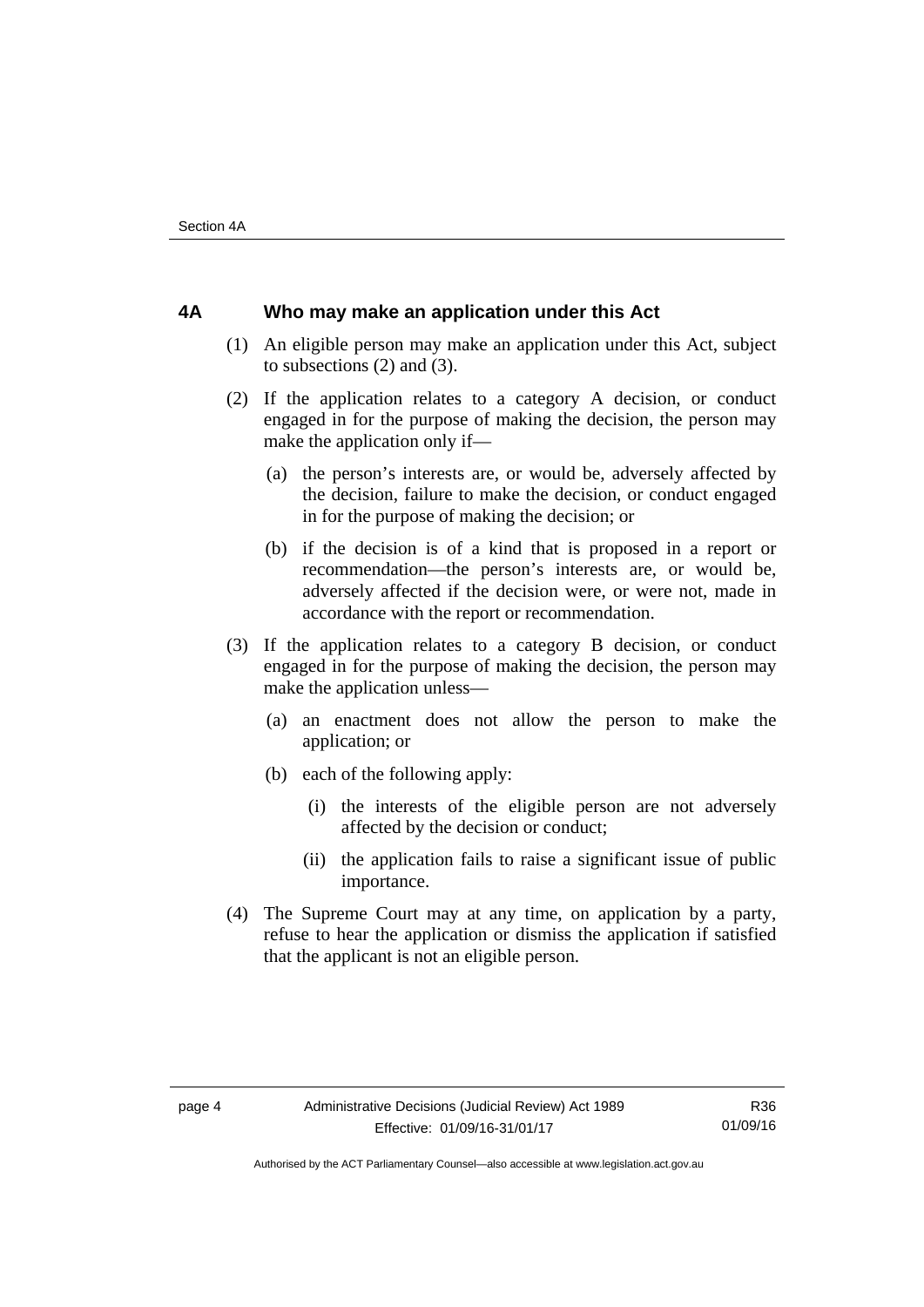(5) In this section:

*category A decision* means a decision of an administrative character made, proposed to be made, or required to be made (whether in the exercise of a discretion or not) under—

- (a) the *[Heritage Act 2004](http://www.legislation.act.gov.au/a/2004-57/default.asp)*; or
- (b) the *[Planning and Development Act 2007](http://www.legislation.act.gov.au/a/2007-24/default.asp)*, other than a decision under that Act mentioned in schedule 1.

*category B decision* means a decision to which this Act applies, other than a category A decision.

# <span id="page-8-0"></span>**5 Applications for review of decisions**

- (1) An eligible person may apply to the Supreme Court for an order of review in relation to a decision to which this Act applies on 1 or more of the following grounds:
	- (a) that a breach of the rules of natural justice happened in relation to the making of the decision;
	- (b) that procedures that were required by law to be observed in relation to the making of the decision were not observed;
	- (c) that the person who purported to make the decision did not have jurisdiction to make the decision;
	- (d) that the decision was not authorised by the enactment under which it was purported to be made;
	- (e) that the making of the decision was an improper exercise of the power given by the enactment under which it was purported to be made;
	- (f) that the decision involved an error of law, whether or not the error appears on the record of the decision;
	- (g) that the decision was induced or affected by fraud;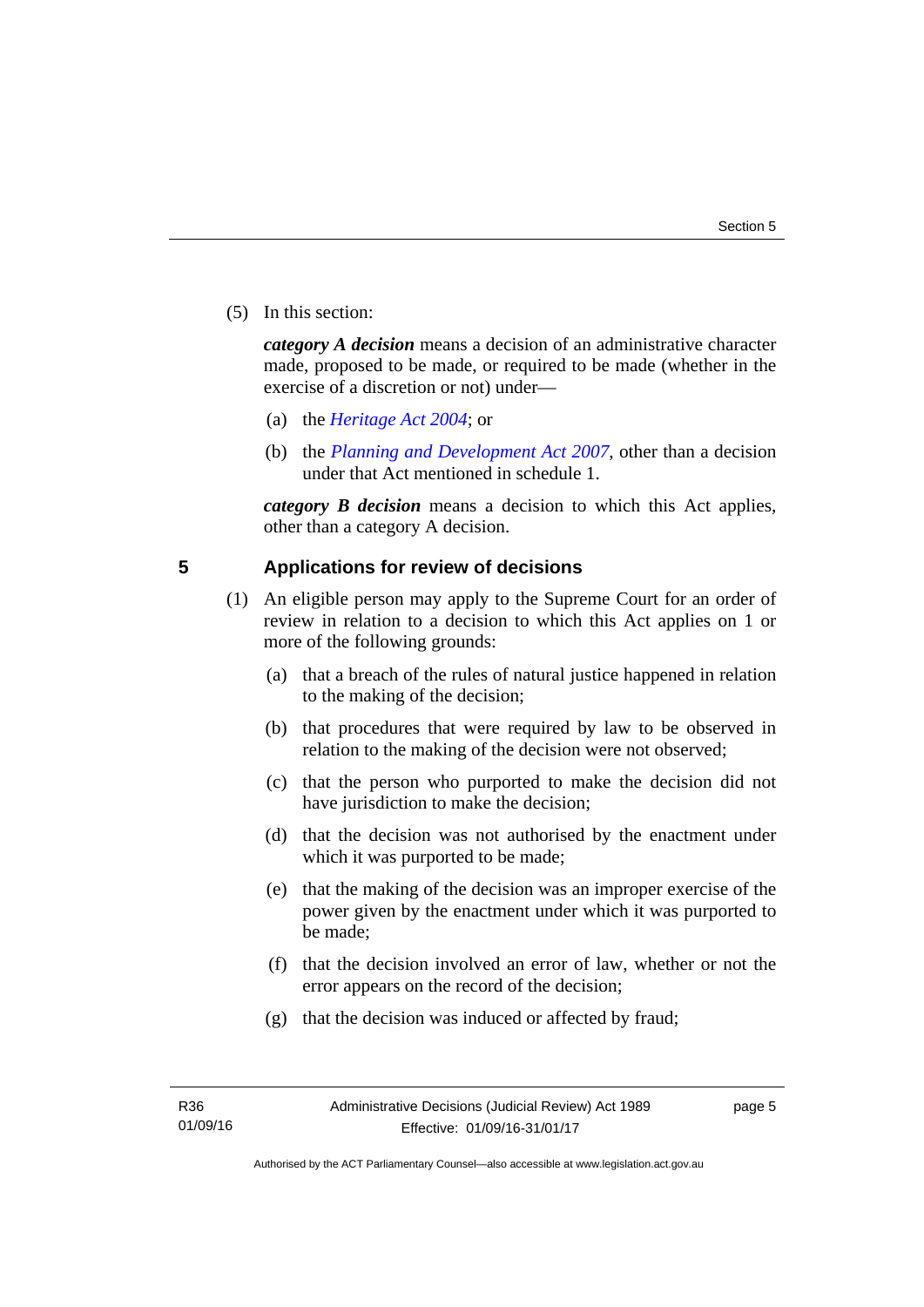- (h) that there was no evidence or other material to justify the making of the decision;
- (i) that the decision was otherwise contrary to law.
- *Note* The *[Human Rights Act 2004](http://www.legislation.act.gov.au/a/2004-5)*, s 40B (1) (b) makes it unlawful for a public authority to fail to give proper consideration to a relevant human right when making a decision.
- (2) The reference in subsection (1) (e) to an *improper exercise* of a power includes a reference to—
	- (a) taking an irrelevant consideration into account in the exercise of a power; and
	- (b) failing to take a relevant consideration into account in the exercise of a power; and
	- (c) an exercise of a power for a purpose other than a purpose for which the power is given; and
	- (d) an exercise of a discretionary power in bad faith; and
	- (e) an exercise of a personal discretionary power at the direction or behest of another person; and
	- (f) an exercise of a discretionary power in accordance with a rule or policy without regard to the merits of the particular case; and
	- (g) an exercise of a power that is so unreasonable that no reasonable person could have so exercised the power; and
	- (h) an exercise of a power in such a way that the result of the exercise of the power is uncertain; and
	- (i) any other exercise of a power in a way that is abuse of the power.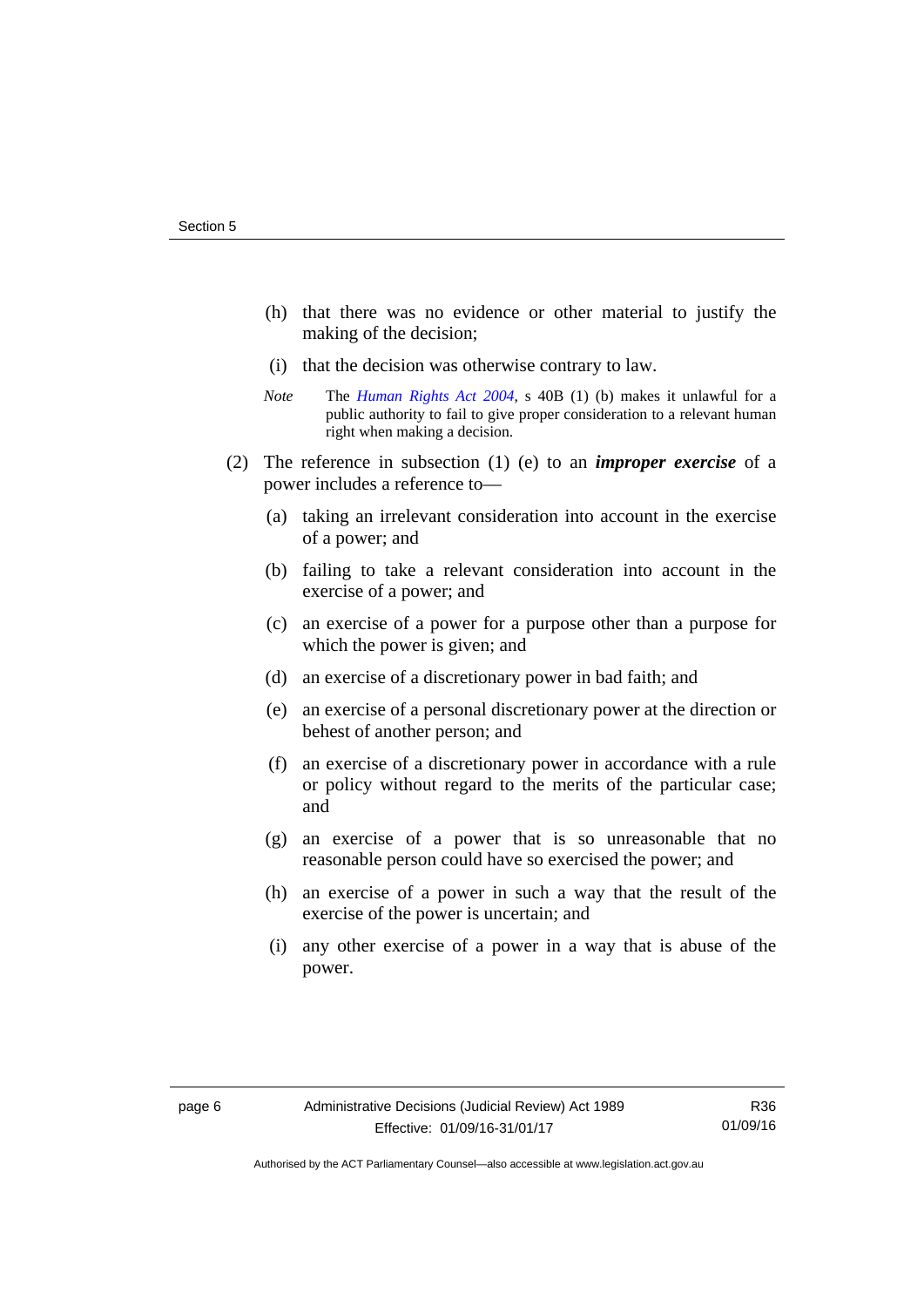- (3) The ground mentioned in subsection (1) (h) is not taken to be made out unless—
	- (a) the person who made the decision was required by law to reach that decision only if a particular matter was established, and there was no evidence or other material (including facts of which the person was entitled to take notice) from which the person could reasonably be satisfied that the matter was established; or
	- (b) the person who made the decision based the decision on the existence of a particular fact, and that fact did not exist.

# <span id="page-10-0"></span>**6 Applications for review of conduct related to making of decisions**

- (1) If a person has engaged, is engaging, or proposes to engage, in conduct for the purpose of making a decision to which this Act applies, an eligible person may apply to the Supreme Court for an order of review in relation to the conduct on any 1 or more of the following grounds:
	- (a) that a breach of the rules of natural justice has happened, is happening, or is likely to happen, in relation to the conduct;
	- (b) that procedures that are required by law to be observed in relation to the conduct have not been, are not being, or are likely not to be, observed;
	- (c) that the person who has engaged, is engaging, or proposes to engage, in the conduct does not have jurisdiction to make the proposed decision;
	- (d) that the enactment under which the decision is proposed to be made does not authorise the making of the proposed decision;
	- (e) that the making of the proposed decision would be an improper exercise of the power given by the enactment under which the decision is proposed to be made;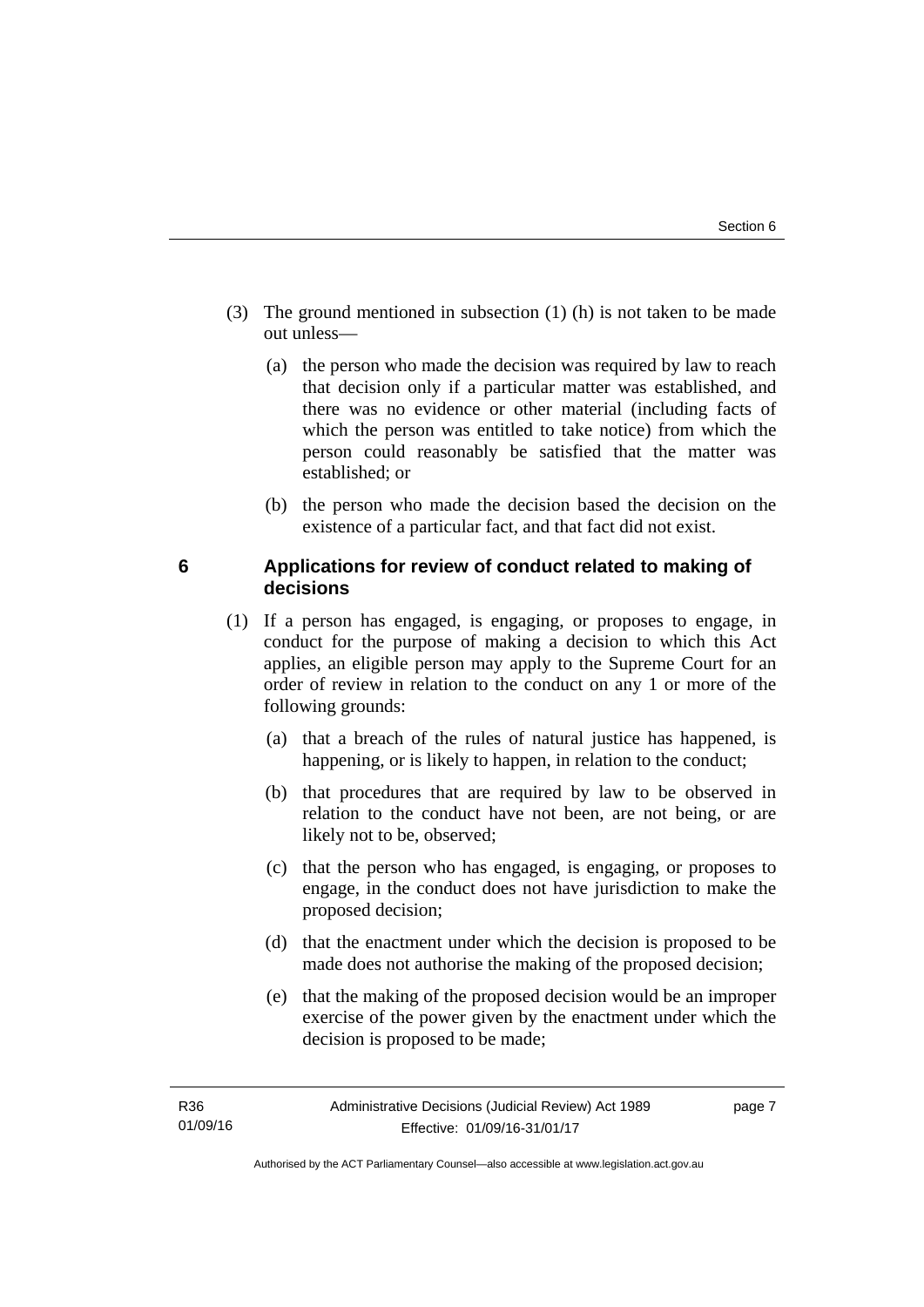- (f) that an error of law—
	- (i) has been, is being, or is likely to be, committed in the course of the conduct in the making of the proposed decision; or
	- (ii) is likely to be committed in the making of the proposed decision.
- (g) that fraud has taken place, is taking place, or is likely to take place, in the course of the conduct;
- (h) that there is no evidence or other material to justify the making of the proposed decision;
- (i) that the making of the proposed decision would be otherwise contrary to law.
- (2) The reference in subsection (1) (e) to an *improper exercise* of a power includes a reference to—
	- (a) taking an irrelevant consideration into account in the exercise of a power; and
	- (b) failing to take a relevant consideration into account in the exercise of a power; and
	- (c) an exercise of a power for a purpose other than a purpose for which the power is given; and
	- (d) an exercise of a discretionary power in bad faith; and
	- (e) an exercise of a personal discretionary power at the direction or behest of another person; and
	- (f) an exercise of a discretionary power in accordance with a rule or policy without regard to the merits of the particular case; and
	- (g) an exercise of a power that is so unreasonable that no reasonable person could have so exercised the power; and

Authorised by the ACT Parliamentary Counsel—also accessible at www.legislation.act.gov.au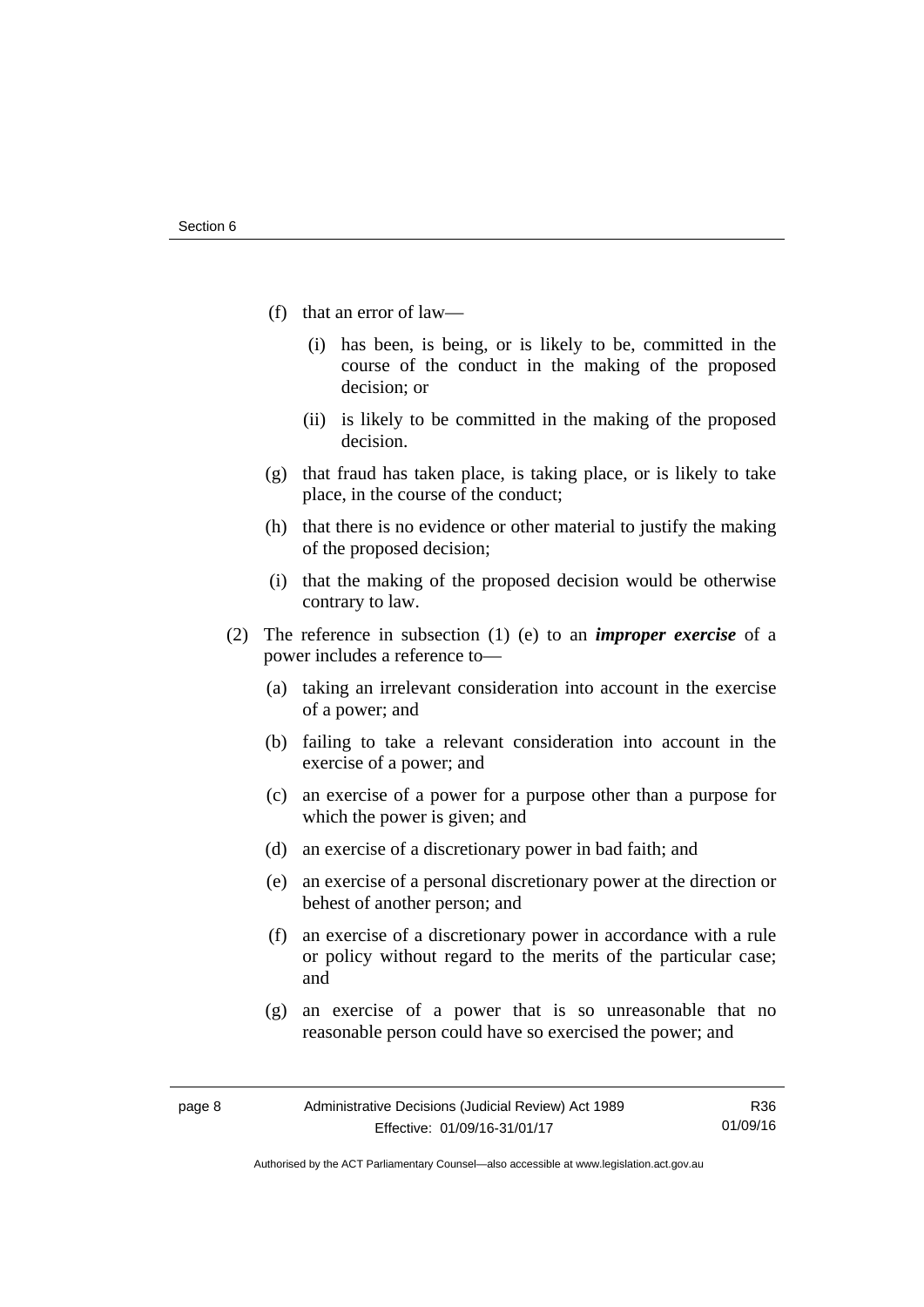- (h) an exercise of a power in such a way that the result of the exercise of the power is uncertain; and
- (i) any other exercise of a power in a way that is abuse of the power.
- (3) The ground mentioned in subsection (1) (h) is not taken to be made out unless—
	- (a) the person who proposes to make the decision is required by law to reach that decision only if a particular matter is established, and there is no evidence or other material (including facts of which the person was entitled to take notice) from which the person can reasonably be satisfied that the matter is established; or
	- (b) the person proposed to make the decision on the basis of the existence of a particular fact, and that fact does not exist.

# <span id="page-12-0"></span>**7 Applications for failures to make decisions**

- $(1)$  If—
	- (a) a person has a duty to make a decision to which this Act applies; and
	- (b) there is no law that prescribes a period within which the person is required to make that decision; and
	- (c) the person has failed to make that decision;

an eligible person may apply to the Supreme Court for an order of review in relation to the failure to make the decision on the ground that there has been unreasonable delay in making the decision.

- $(2)$  If—
	- (a) a person has a duty to make a decision to which this Act applies; and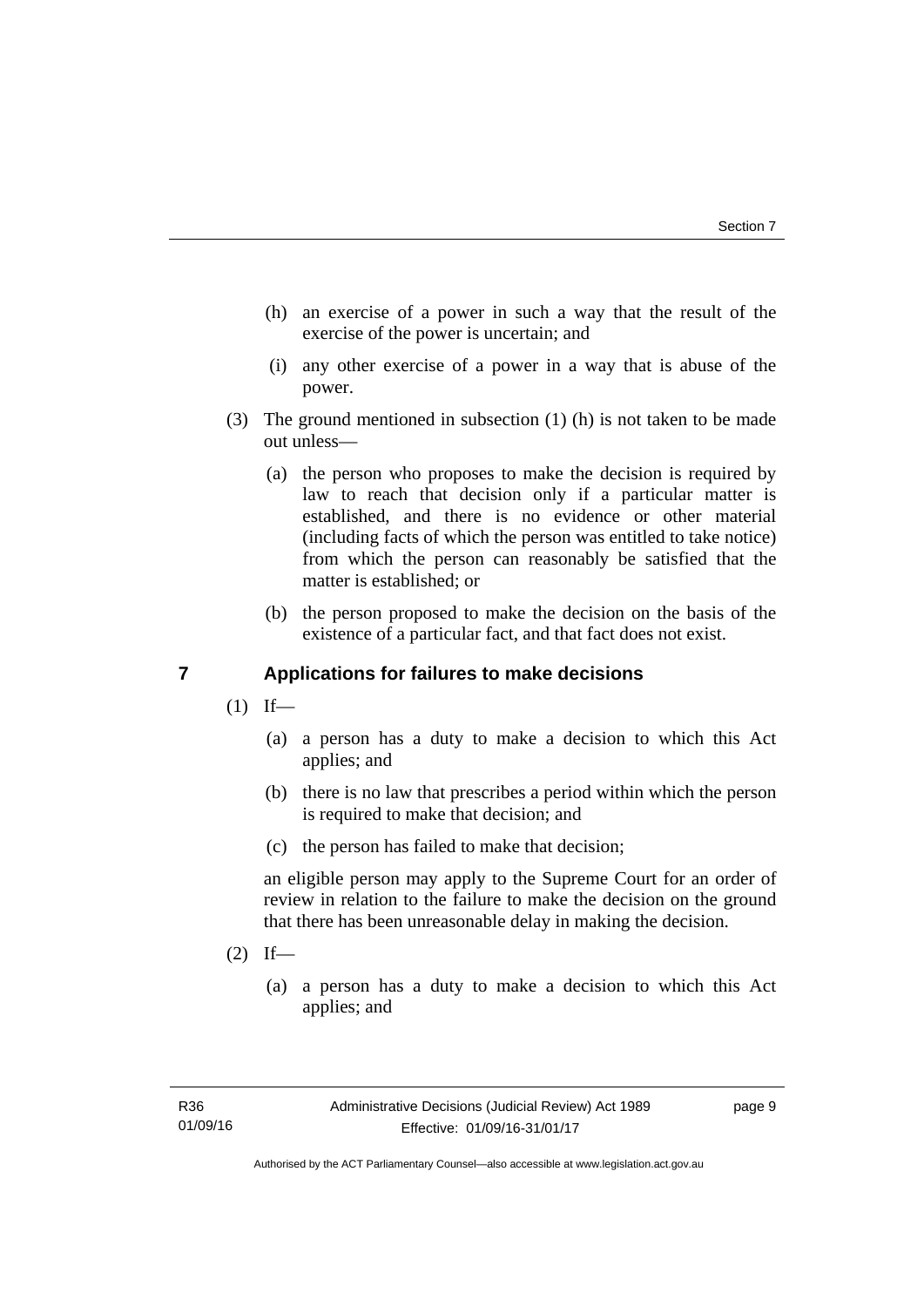- (b) a law prescribes a period within which the person is required to make that decision; and
- (c) the person has failed to make that decision before the end of that period;

an eligible person may apply to the Supreme Court for an order of review in relation to the failure to make the decision within that period on the ground that the person has a duty to make the decision even though the period has ended.

# <span id="page-13-0"></span>**8 Effect of Act on other rights**

- (1) The rights given by section 5, section 6 and section 7 to a person to seek an order for review—
	- (a) are additional to the rights of the person to seek a review in another way; and
	- (b) must be disregarded for the *[Ombudsman Act 1989](http://www.legislation.act.gov.au/a/alt_a1989-45co)*, section  $6(6)$ .

# (2) However—

- (a) the Supreme Court or any other court may, in a proceeding brought otherwise than under this Act, refuse to grant an application for review in relation to a matter if an application for review of that matter has been made to the Supreme Court under section 5, section 6 or section 7; and
- (b) the Supreme Court may, in its discretion, refuse to grant an application for review of a matter under section 5, section 6 or section 7 if—
	- (i) the applicant has sought a review by a court including the Supreme Court of the matter otherwise than under this Act; or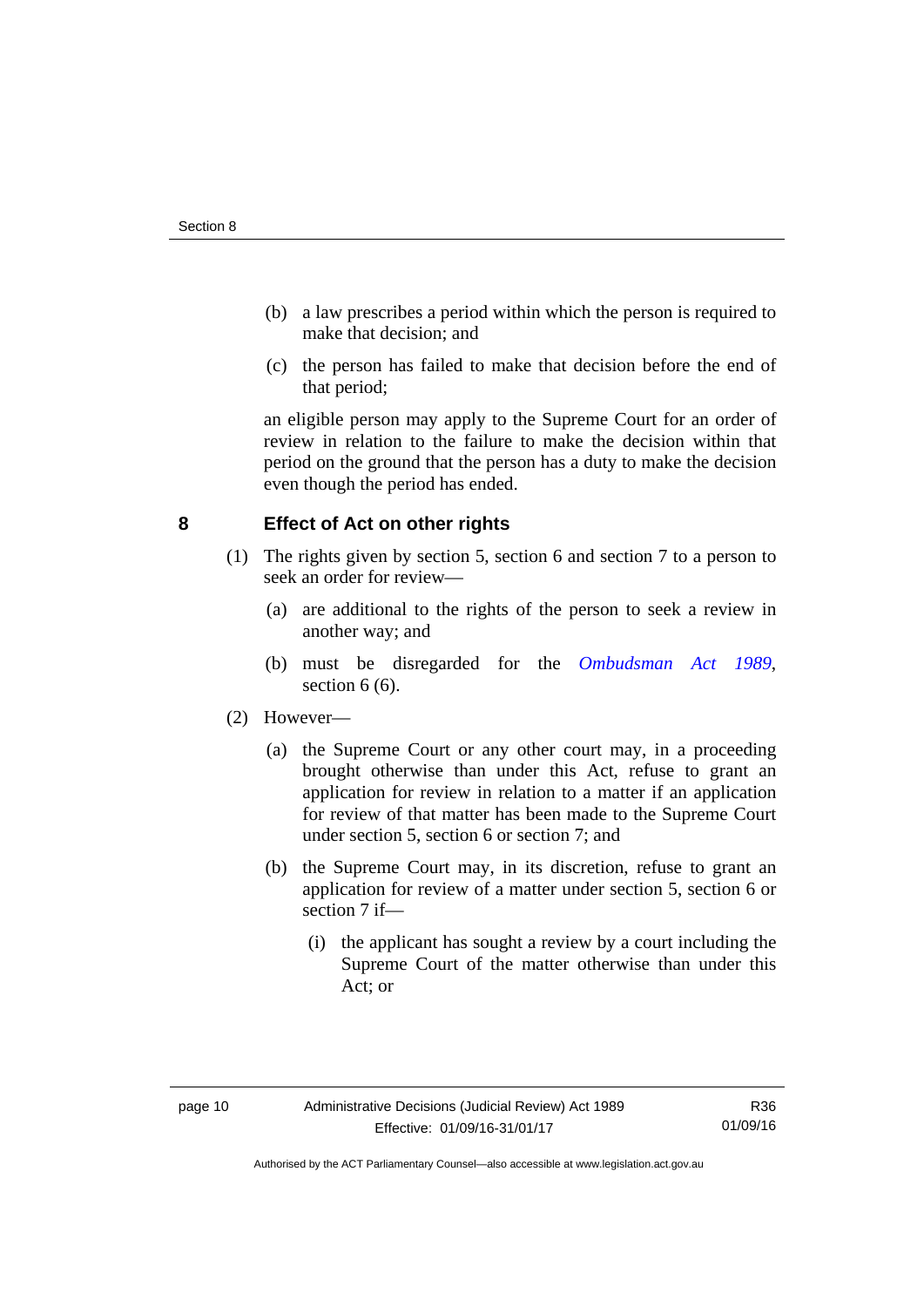- (ii) adequate provision is made by a law other than this Act under which the applicant is entitled to seek a review of that matter; or
- (iii) the matter to which the application relates arises under the *[Planning and Development Act 2007](http://www.legislation.act.gov.au/a/2007-24)* or the *[Heritage](http://www.legislation.act.gov.au/a/2004-57)*  [Act 2004](http://www.legislation.act.gov.au/a/2004-57) and is a matter being reviewed, or for which application has been made for review, under a law other than this Act, whether on the application of the person who has made application to the Supreme Court for review of the matter under this Act or anyone else.
- (3) In this section:

*review* includes—

- (a) a review by way of reconsideration, rehearing or appeal; and
- (b) the grant of an injunction; and
- (c) the making of a prerogative order, declaration or other order.

<span id="page-14-0"></span>

# **9 Applications for order of review must set out grounds**

An application to the Supreme Court for an order of review must set out the grounds of the application.

# <span id="page-14-1"></span>**10 Period in which application for order of review must be made**

- (1) An application to the Supreme Court for an order of review in relation to a decision that has been made (including a decision made after the end of the period within which it was required to be made) must be made within the period required by subsection (2) (or any further time allowed by the court) if the terms of the decision were—
	- (a) recorded in writing; and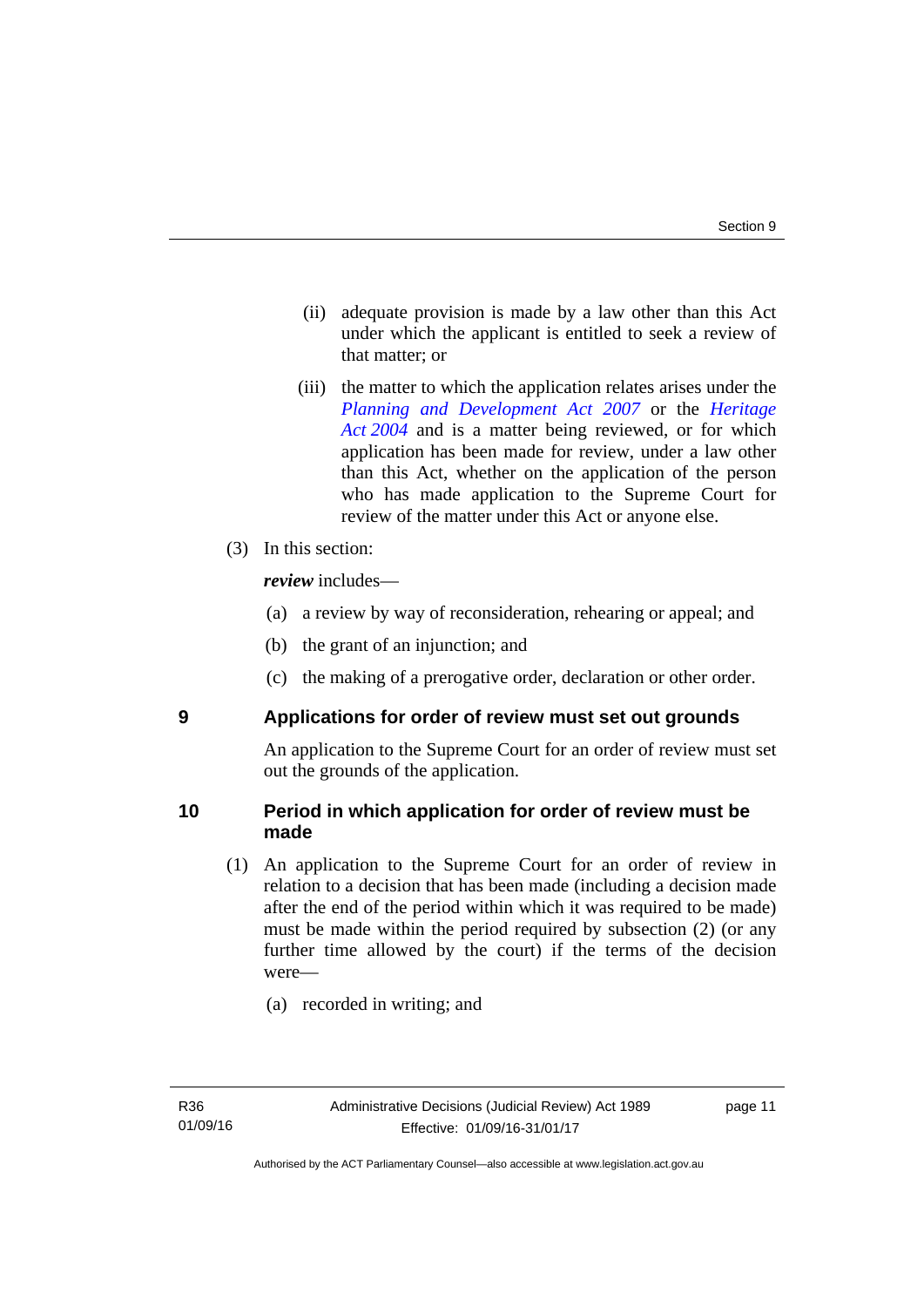- (b) set out in a document that was given to the applicant.
- *Note* The court may allow further time after the end of the period required by s (2) (see [Legislation Act](http://www.legislation.act.gov.au/a/2001-14), s 151C).
- (2) For subsection (1), the period within which an application for an order of review is required to be made is the period beginning on the day the decision is made and ending 28 days after the relevant day.
- (3) If there is no period prescribed for making an application for an order for review in relation to a particular decision, the Supreme Court may refuse to consider an application for an order for review in relation to the decision if it is of the opinion that the application was not made within a reasonable time after the decision was made.
- (4) If there is no period prescribed for making an application by a particular person for an order for review in relation to a particular decision, the Supreme Court may refuse to consider an application by the person for an order for review in relation to the decision if it is of the opinion that the application was not made within a reasonable time after the decision was made.
- (5) In forming an opinion for subsection (3) or (4), the Supreme Court—
	- (a) must have regard to—
		- (i) the time when the applicant became aware of the decision; and
		- (ii) if subsection (4) applies—the period prescribed for the making of an application by anyone else for an order of review in relation to the decision; and
	- (b) may have regard to anything else it considers relevant.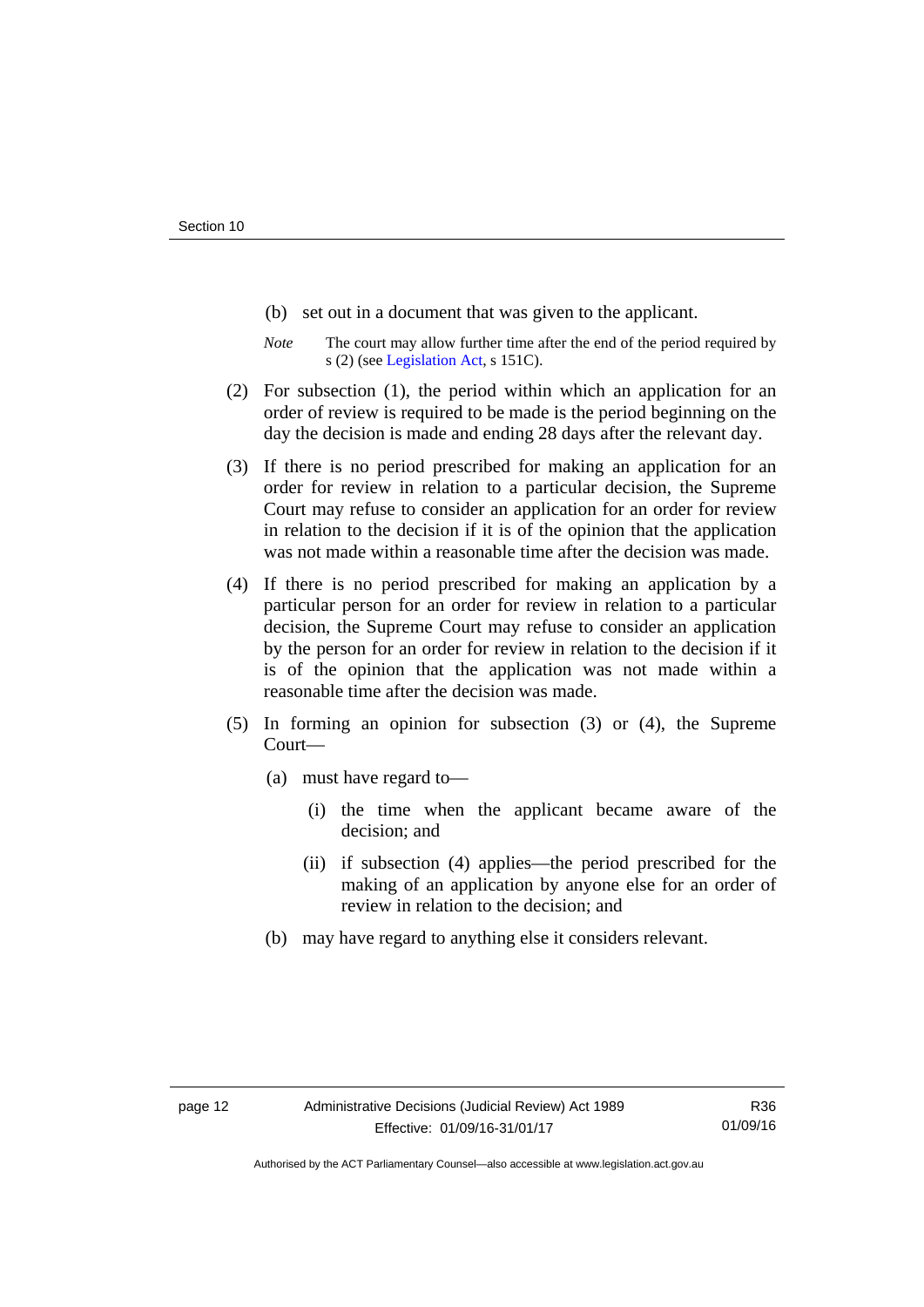(6) In subsection (2):

*relevant day* means—

 (a) if the decision includes, or is accompanied by, a written statement of reasons for the decision—the day a document setting out the terms of the decision is given to the applicant; or

*Note* For the meaning of *statement of reasons*, see the dict.

- (b) if paragraph (a) does not apply and a written statement of reasons for the decision is given to the applicant (otherwise than because of a request under section 13 (1)) not later than 28 days after the day a document setting out the terms of the decision is given to the applicant—the day the statement is given to the applicant; or
- (c) if paragraph (a) does not apply and the applicant requests the person who made the decision to give a statement under section 13 $(1)$ —
	- (i) the day the statement is given to the applicant; or
	- (ii) the day the applicant is told under section 13 (3) that the applicant was not entitled to make the request; or
	- (iii) the day the Supreme Court makes an order under section 13 (6) declaring that the applicant was not entitled to make the request; or
	- (iv) the day the applicant is told under section 14 (3) or section 15 (3) that the statement will not be given to the applicant.
- (d) in any other case—the day a document setting out the terms of the decision is given to the applicant.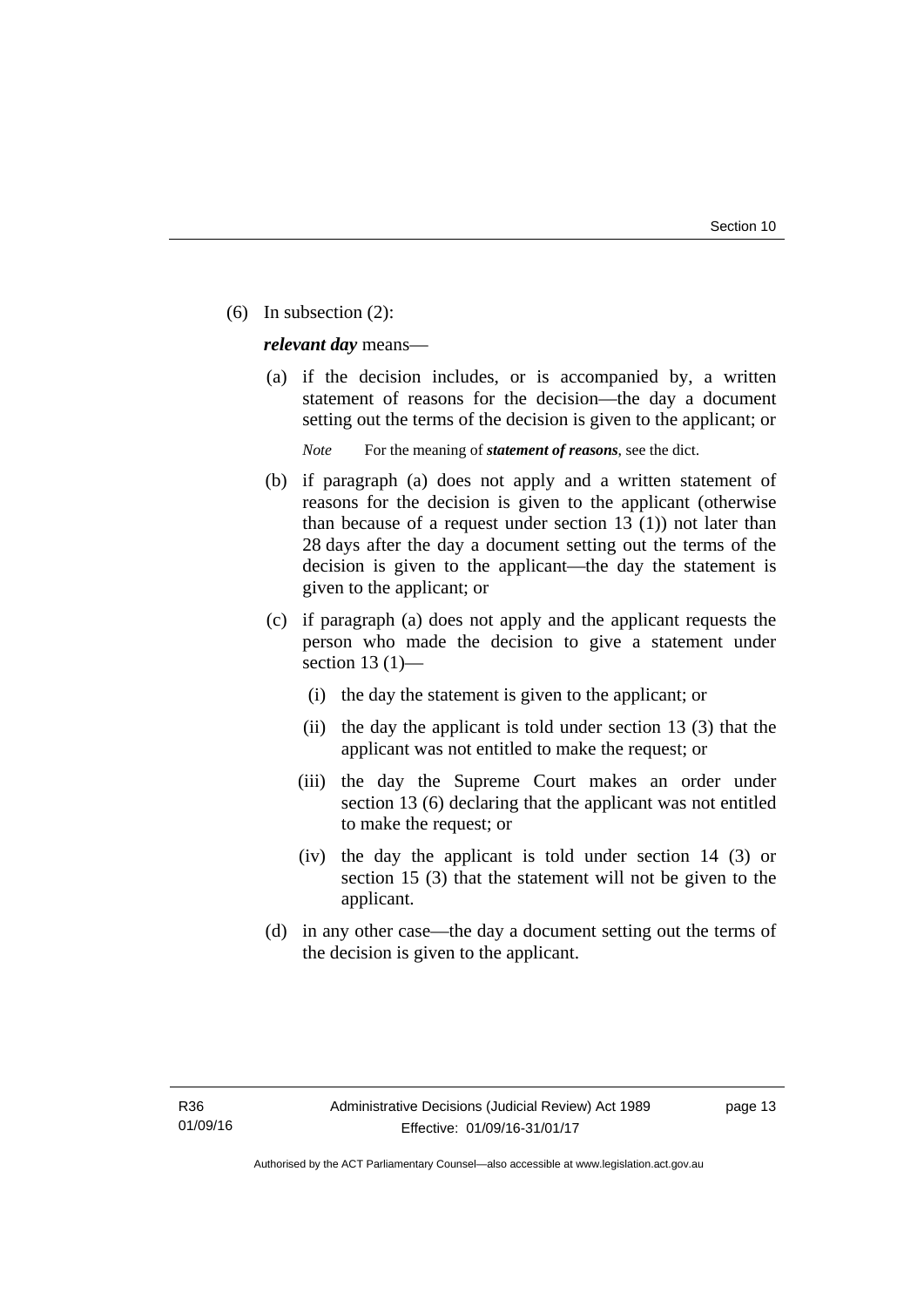# <span id="page-17-0"></span>**11 Application for order of review not limited to grounds in application**

The applicant for an order of review is not limited to the grounds set out in the application but, if the applicant wishes to rely on a ground not set out in the application, the Supreme Court may direct the application be amended to state the ground.

# <span id="page-17-1"></span>**12 Application to be made a party to a proceeding**

- (1) An eligible person may apply to the Supreme Court to be made a party to an application made under this Act.
- (2) The Supreme Court may, in its discretion—
	- (a) grant the application either unconditionally or subject to the conditions that it considers appropriate; or
	- (b) refuse the application.

# <span id="page-17-2"></span>**13 Reasons for decision may be obtained**

(1) If a person (the *decision-maker*) makes a decision to which this section applies, a person (the *requester*) who is entitled to make an application to the Supreme Court under section 5 in relation to the decision may, in writing, request the decision-maker to provide a written statement of reasons in relation to the decision.

*Note* For the meaning of *statement of reasons*, see the dict.

- (2) The decision-maker must, as soon as practicable and in any event not later than 28 days after the day the decision-maker receives the request (the *request day*), prepare the statement and give it to the requester.
- (3) If the decision-maker is of the opinion that the requester was not entitled to make the request, the decision-maker may, not later than 28 days after the request day—
	- (a) give to the requester written notice of the decision-maker's opinion; or

| page 14 | Administrative Decisions (Judicial Review) Act 1989 | R36      |
|---------|-----------------------------------------------------|----------|
|         | Effective: 01/09/16-31/01/17                        | 01/09/16 |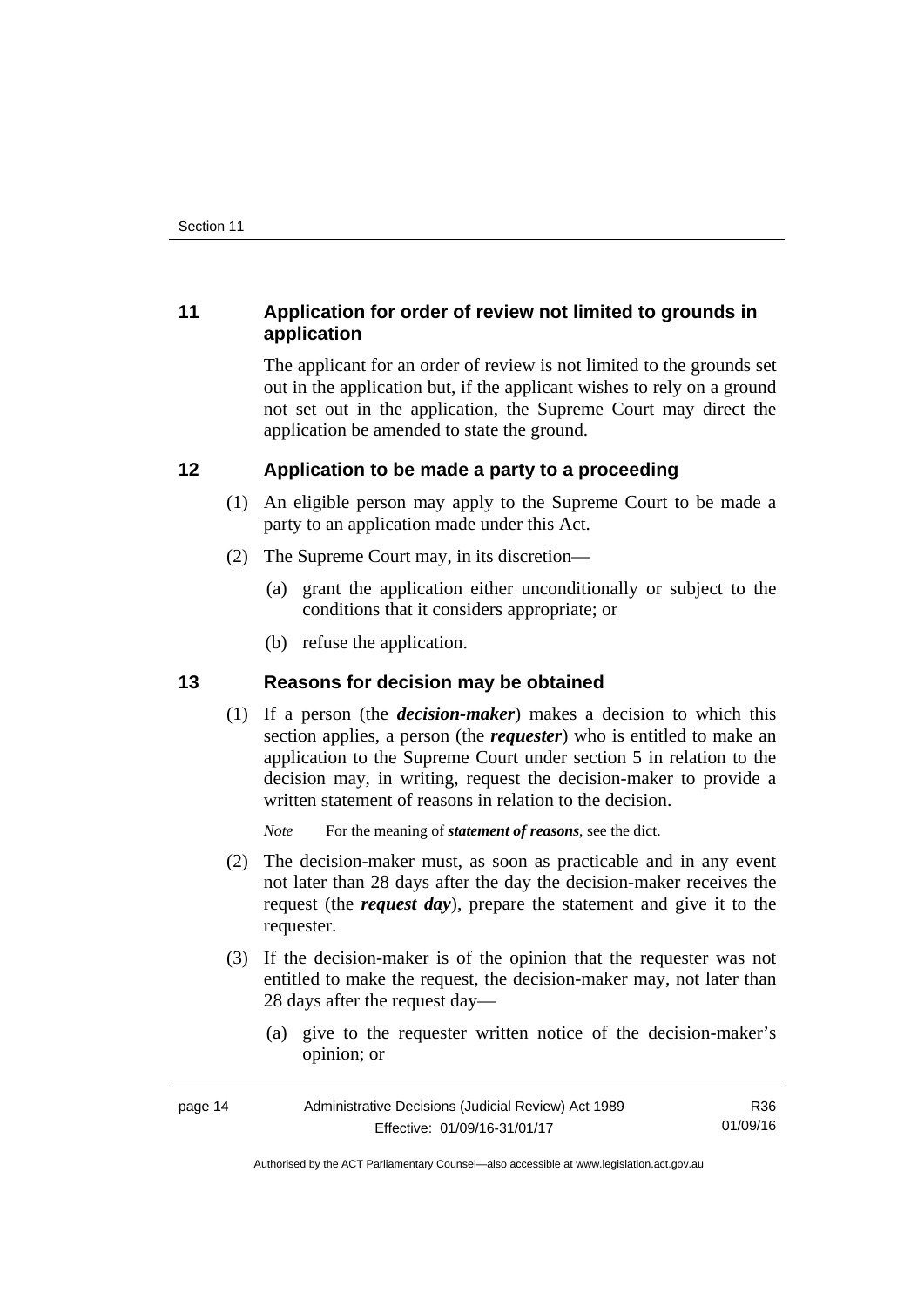- (b) apply to the Supreme Court under subsection (6) for an order declaring that the requester was not entitled to make the request.
- (4) Despite subsection (2), if the decision-maker gives notice under subsection (3) or applies to the Supreme Court under subsection (6), the decision-maker is not required to comply with the request unless—
	- (a) the court, on an application under subsection (6), orders the decision-maker to give the statement; or
	- (b) the decision-maker has applied to the court under subsection (6) for an order declaring that the requester was not entitled to make the request and the court refuses the application.
- (5) If subsection (4) (a) or (b) applies, the decision-maker must prepare the statement and give it to the requester not later than 28 days after the day of the Supreme Court's decision.
- (6) On the application of either the decision-maker or requester under this subsection, the Supreme Court may make an order declaring that the requester was, or was not, entitled to make the request.
- (7) Despite subsection (2), the decision-maker may refuse to prepare and give the statement to the requester if—
	- (a) for a decision the terms of which were recorded in writing and set out in a document that was given to the requester—the request was made later than 28 days after the day the document was given to the requester; or
	- (b) in any other case—the relevant request was not made within a reasonable time after the decision was made.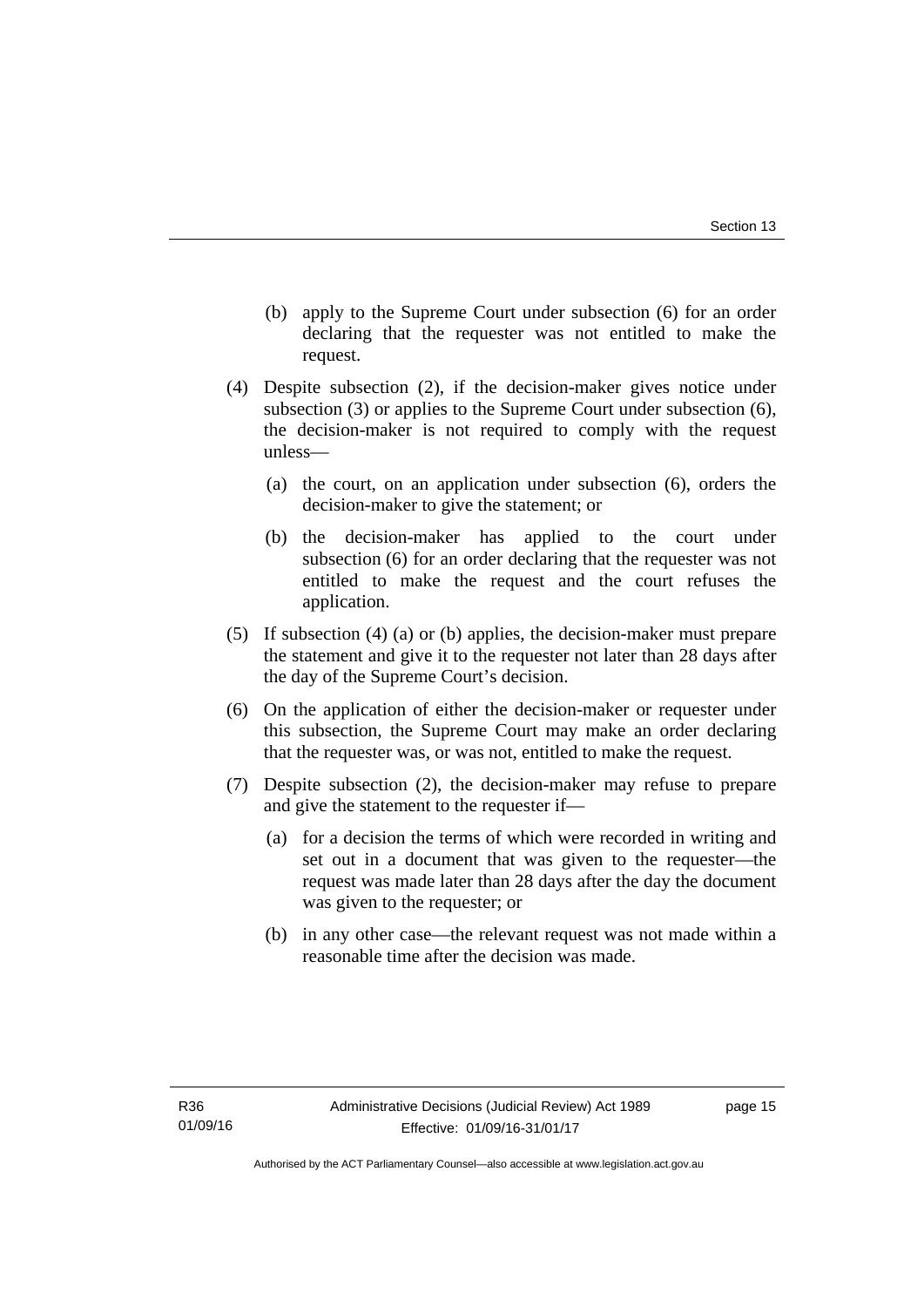- (8) If subsection (7) (a) or (b) applies, the decision maker must give to the requester, not later than 14 days after the request day, written notice stating—
	- (a) that the statement will not be given to the requestor; and
	- (b) the reasons why it will not be given.
- (9) For subsection (7) (b), a request for a statement in relation to a decision is taken to have been made within a reasonable time after the decision was made if the Supreme Court, on application by the requester, declares that the request was made within a reasonable time after the decision was made.
- (10) On application by the requester under this subsection, the Supreme Court may order the decision-maker to give the requester, within a stated period, an additional statement containing better particulars in relation to stated matters if the court considers that the statement given to the requester does not contain adequate particulars, in relation to the decision.
- (11) A regulation may declare decisions not to be decisions to which this section applies.
- (12) A regulation made under subsection (11) applies only in relation to decisions made after the regulation takes effect.
- (13) In this section:

*decision to which this section applies* means a decision to which this Act applies, other than—

- (a) a decision to which the *[ACT Civil and Administrative Tribunal](http://www.legislation.act.gov.au/a/2008-35)  [Act 2008](http://www.legislation.act.gov.au/a/2008-35)*, section 22B (Requirement to give reasons statement) applies; or
- (b) a decision that includes, or is accompanied by, a statement of reasons; or
- (c) a decision mentioned in schedule 2.

Authorised by the ACT Parliamentary Counsel—also accessible at www.legislation.act.gov.au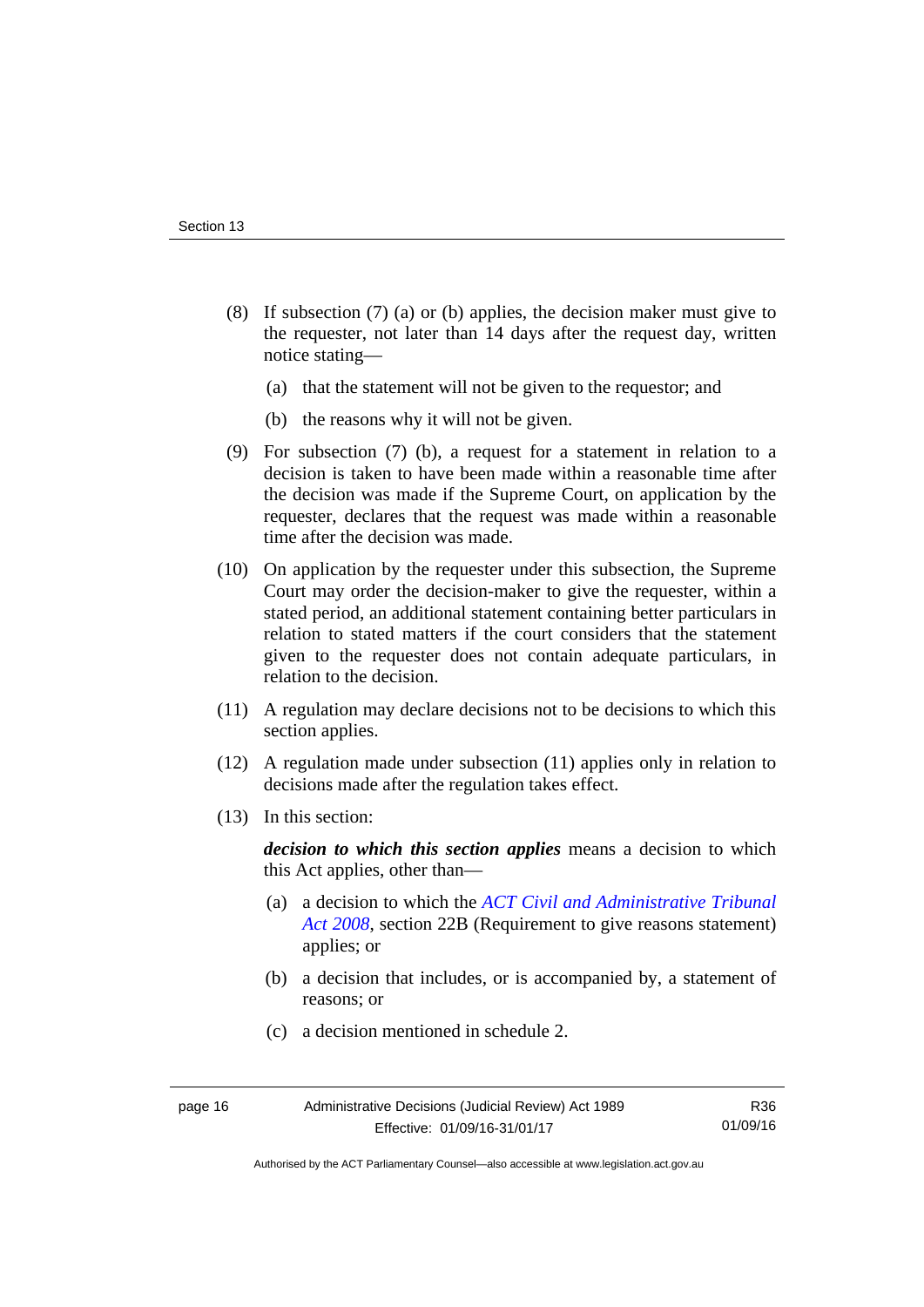# <span id="page-20-0"></span>**14 Certain information not required to be disclosed**

- (1) This section applies in relation to any information to which a request made to a person under section 13 (1) relates if the information—
	- (a) relates to the personal affairs or business affairs of a person other than the person making the request; and
	- (b) is information—
		- (i) that was supplied in confidence; or
		- (ii) the publication of which would reveal a trade secret; or
		- (iii) that was provided in compliance with a duty imposed by an enactment; or
		- (iv) the giving of which in accordance with the request would be in contravention of an enactment that expressly imposes on the person to whom the request is made a duty not to divulge or communicate information of that kind—
			- (A) to anyone; or
			- (B) to anyone, other than a particular person; or
			- (C) except in particular circumstances.
- (2) If a person has been requested under section 13 (1) to give a statement to a person—
	- (a) the person to whom the request is made is not required to include in the statement any information in relation to which this section applies; and
	- (b) if the statement would be false or misleading if it did not include the information—the person is not required to give the statement.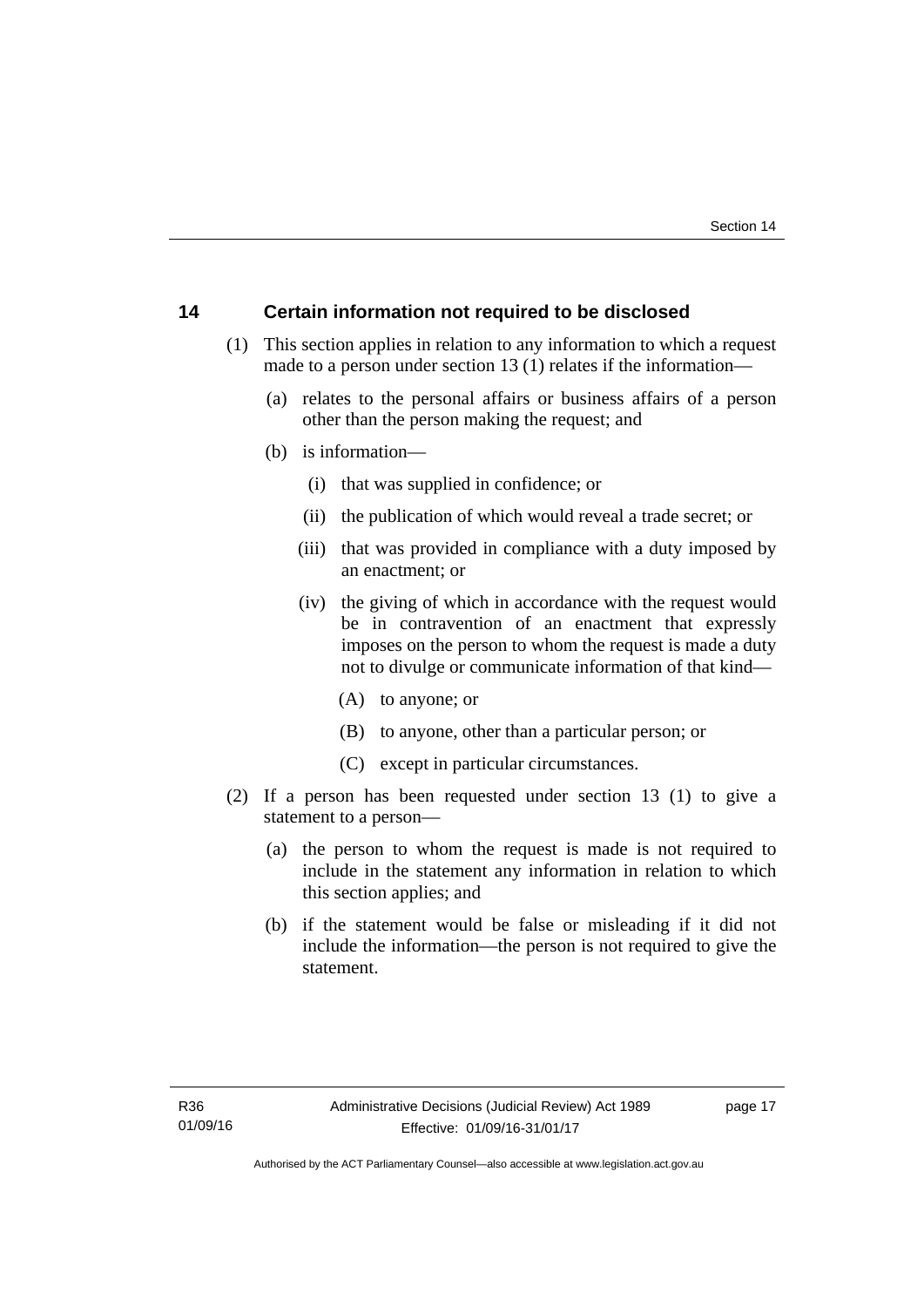- (3) If, under subsection (2), information is not included in a statement provided by a person or a statement is not provided by a person, the person must provide written notice to the person who requested the statement—
	- (a) if information is not included in a statement—stating that the information is not so included and giving the reason for not including the information; or
	- (b) if a statement is not provided—stating that the statement will not be provided and giving the reason for not providing the statement.
- (4) This section does not affect the power of the Supreme Court to make an order for the discovery of documents or to require the giving of evidence or the production of documents to the court.

# <span id="page-21-0"></span>**15 Ministerial certificate about disclosure of information**

- (1) This section applies to information relating to a matter if the Minister certifies, in writing, that the disclosure of information relating to the matter would be contrary to the public interest—
	- (a) because it would involve the disclosure of deliberations or a decision of the Executive or of a committee of the Executive; or
	- (b) for any other stated reason that could form the basis for a claim in a judicial proceeding that the information should not be disclosed.
- (2) If a person has been requested under section 13 to give a statement to a person—
	- (a) the person to whom the request is made is not required to include in the statement any information in relation to which this section applies; and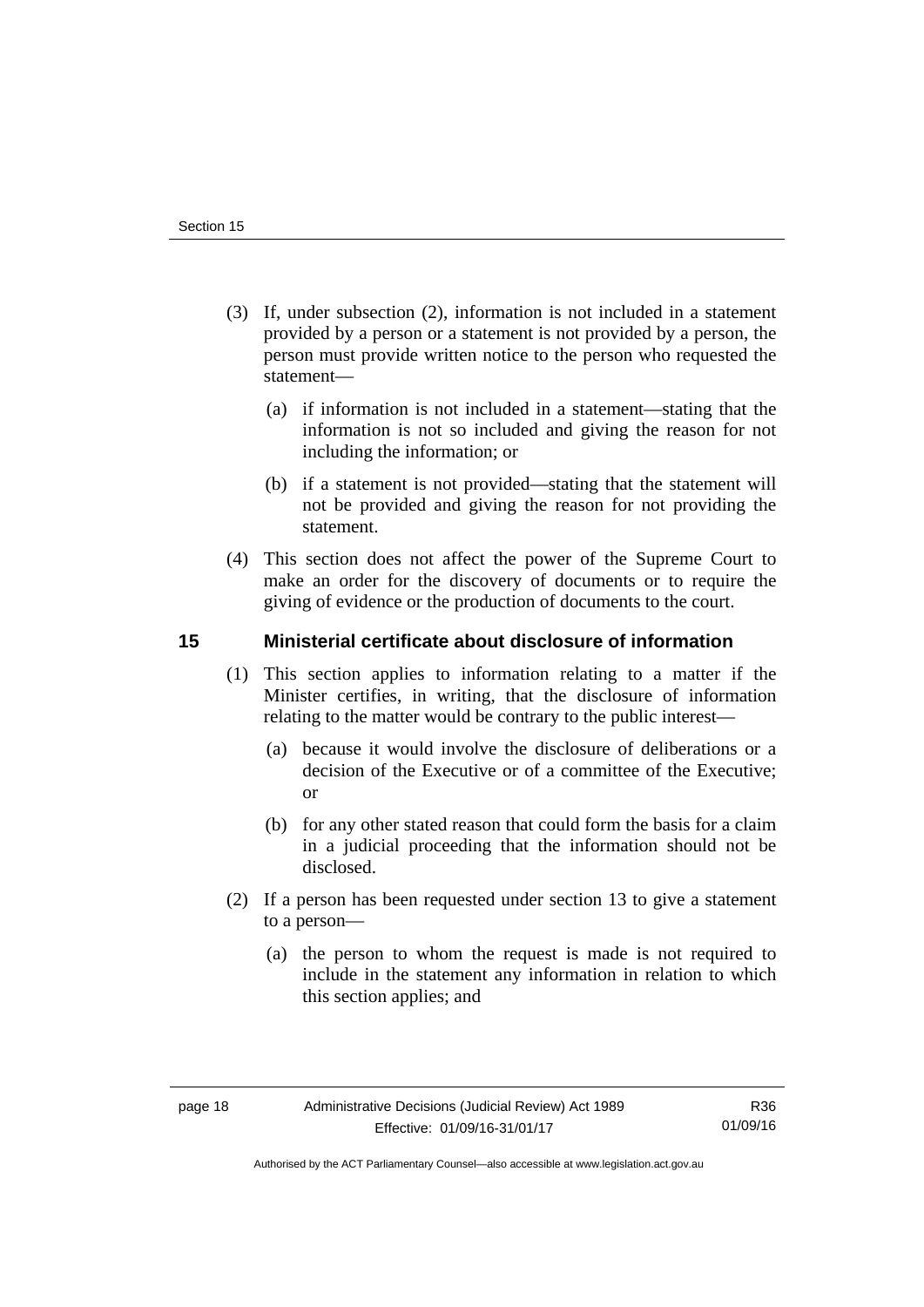- (b) if the statement would be false or misleading if it did not include the information—the person is not required to give the statement.
- (3) If, under subsection (2), information is not included in a statement provided by a person or a statement is not provided by a person, the person must give a written notice to the person who requested the statement—
	- (a) if information is not included in a statement—stating that the information is not so included and giving the reason for not including the information; or
	- (b) if a statement is not provided—stating that the statement will not be provided and giving the reason for not providing the statement.
- (4) This section does not affect the power of the Supreme Court to make an order for the discovery of documents or to require the giving of evidence or the production of documents to the court.

# <span id="page-22-0"></span>**16 Stay of proceedings**

- (1) The making of an application to the Supreme Court under section 5 in relation to a decision does not affect the operation of the decision or prevent the implementation of the decision, but—
	- (a) the Supreme Court may, by order, on the conditions (if any) that the court decides, suspend the operation of the decision; and
	- (b) the Supreme Court may order, on the conditions (if any) that the court decides, a stay of all or any proceedings under the decision.
- (2) The Supreme Court may make an order under subsection (1) on its own initiative or on the application of the person who made the application under section 5.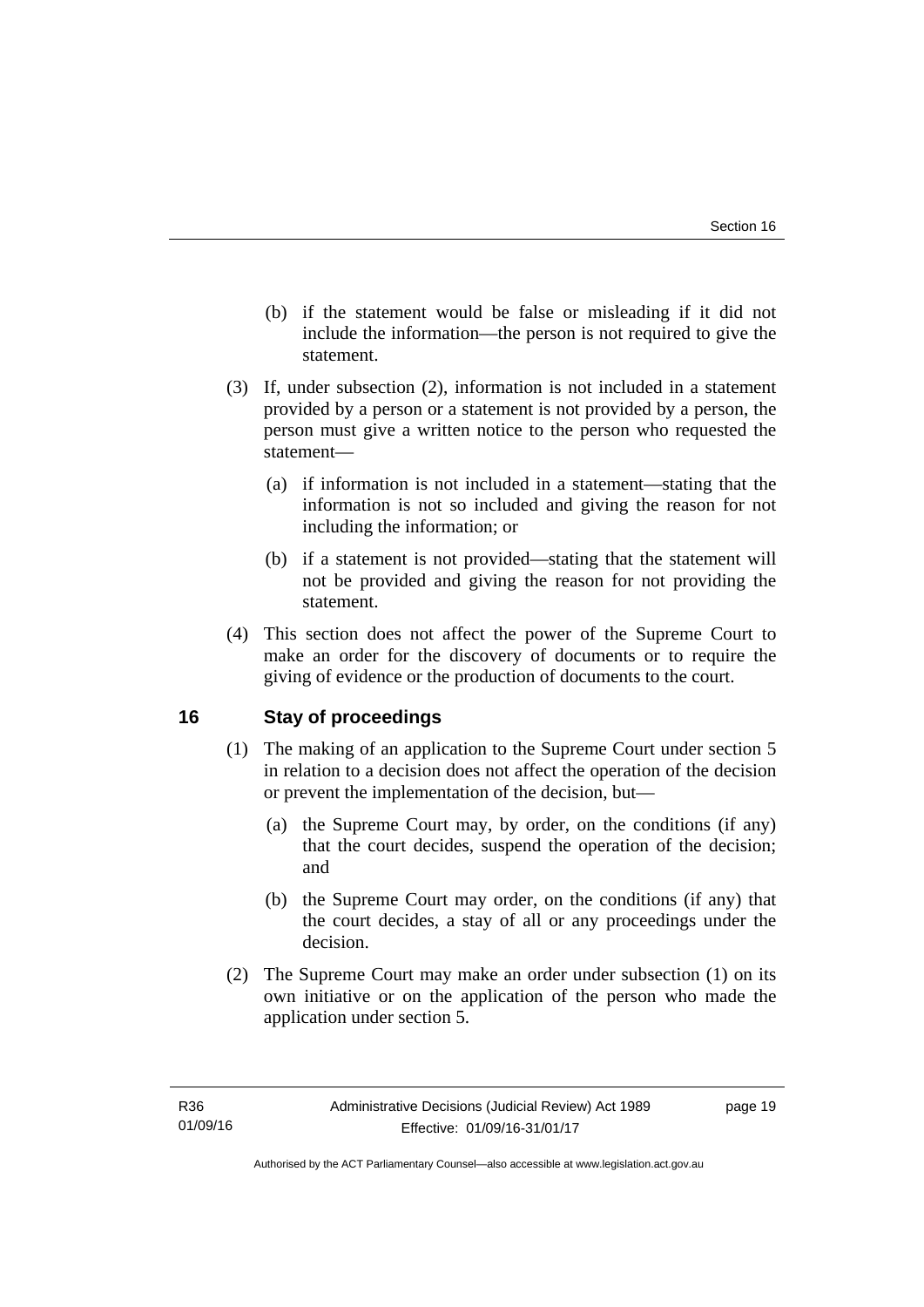# <span id="page-23-0"></span>**17 Powers of Supreme Court in relation to applications for order of review**

- (1) On an application for an order of review in relation to a decision, the Supreme Court may, in its discretion, make all or any of the following orders:
	- (a) an order quashing or setting aside the decision, or a part of the decision, with effect from the date of the order or from the earlier or later date that the court specifies;
	- (b) an order referring the matter to which the decision relates to the person who made the decision for further consideration, subject to the directions that the court considers appropriate;
	- (c) an order declaring the rights of the parties in relation to any matter to which the decision relates;
	- (d) an order directing any of the parties to do, or to refrain from doing, anything to do justice between the parties.
- (2) On an application for an order of review in relation to conduct that has been, is being, or is proposed to be, engaged in for the purpose of the making of a decision, the Supreme Court may, in its discretion, make either or both of the following orders:
	- (a) an order declaring the rights of the parties in relation to any matter to which the conduct relates;
	- (b) an order directing any of the parties to do, or to refrain from doing, anything to do justice between the parties.
- (3) On an application for an order of review in relation to a failure to make a decision, or in relation to a failure to make a decision within the period within which the decision was required to be made, the Supreme Court may, in its discretion, make all or any of the following orders:
	- (a) an order directing the making of the decision;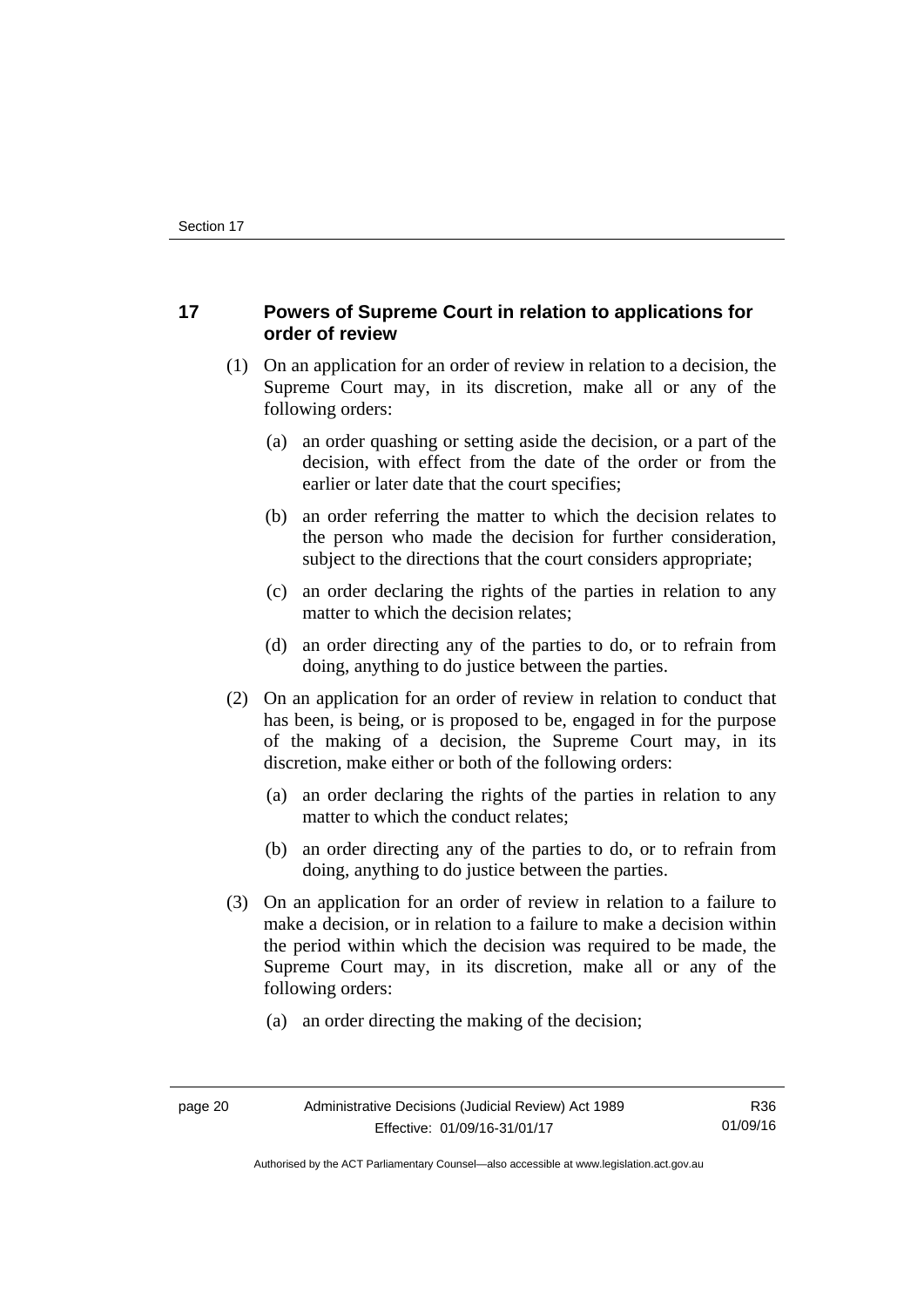- (b) an order declaring the rights of the parties in relation to the making of the decision;
- (c) an order directing any of the parties to do, or to refrain from doing, anything to do justice between the parties.
- (4) The Supreme Court may at any time, on its own initiative or on the application of any party, revoke, vary, or suspend the operation of any order made by it under this section.

# <span id="page-24-0"></span>**18 Change in person holding, or performing the duties of, an office**

- (1) This section applies if—
	- (a) a person has, in the performance of the duties of an office, made a decision in relation to which an application may be made to the Supreme Court under this Act; and
	- (b) the person no longer holds, or, for whatever reason, is not performing the duties of, that office.
- (2) This Act has effect as if the decision had been made by—
	- (a) the person for the time being holding or performing the duties of that office; or
	- (b) if there is no person for the time being holding or performing the duties of that office or that office no longer exists—the person that the Minister administering the enactment under which the decision was made, or a person authorised by that Minister, specifies.

# <span id="page-24-1"></span>**19 Intervention by Minister**

(1) The Minister may, on behalf of the Territory, intervene in a proceeding before the Supreme Court under this Act.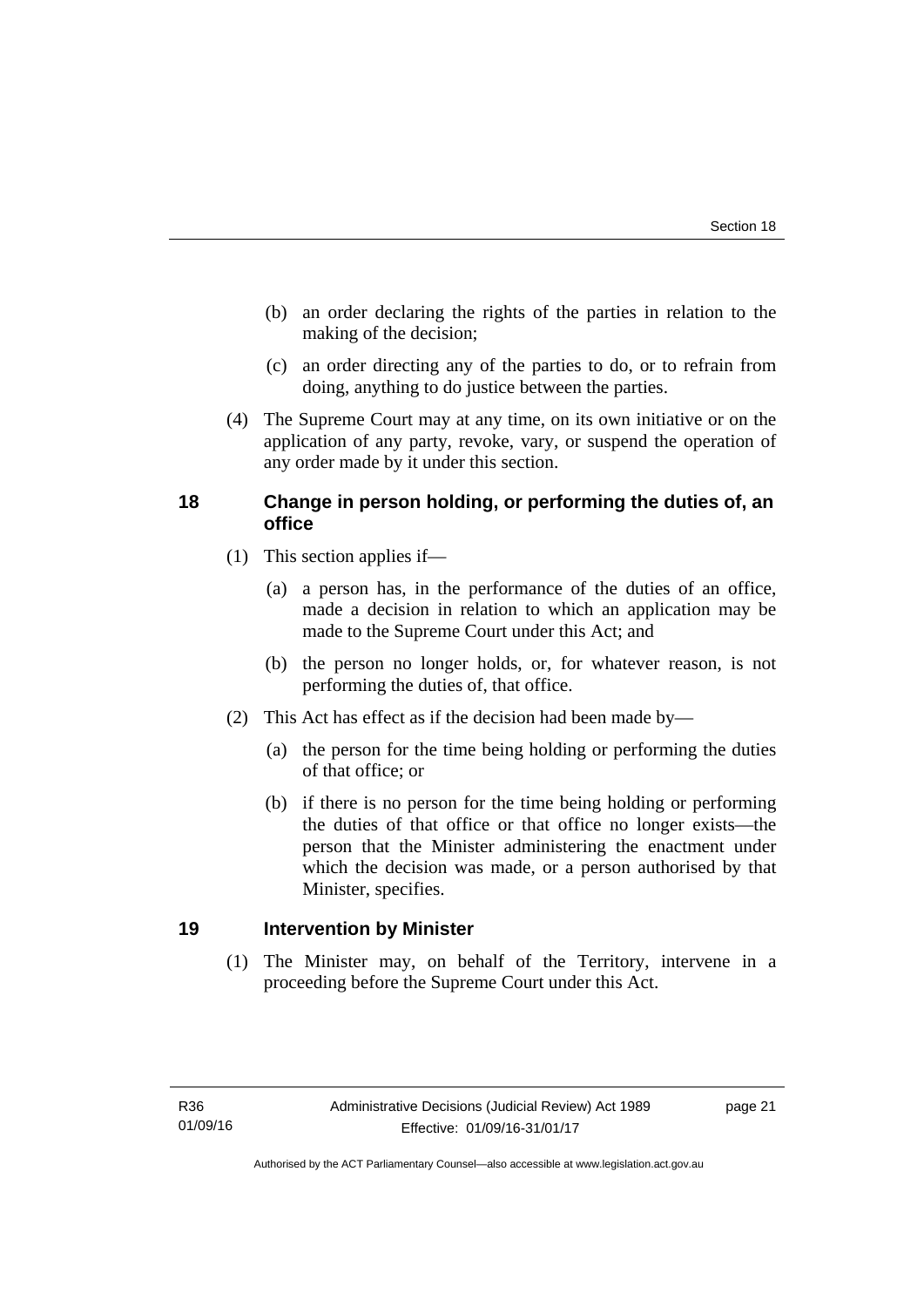- (2) If the Minister intervenes in a proceeding—
	- (a) the Minister is taken to be a party to the proceeding; and
	- (b) the Supreme Court may, in the proceeding, make orders about costs against the Territory that the court considers appropriate.

# <span id="page-25-0"></span>**19A Intervention by other people**

- (1) The Supreme Court may, on application by a party or its own initiative, give leave to a person (an *intervener*) to intervene in a proceeding under this Act.
- (2) In considering whether to give leave, the Supreme Court—
	- (a) must have regard to the following:
		- (i) whether the intervener's contribution is different from the contribution of the parties to the proceeding;
		- (ii) whether the intervener's contribution is likely to be useful to the court;
		- (iii) whether the intervention will unreasonably interfere with the ability of someone who has a private interest in the subject matter of the application to deal with it differently or at all; and
	- (b) may have regard to any other matter the court considers relevant.
- (3) The Supreme Court may give leave subject to conditions.
- (4) There is no right of appeal in relation to a decision of the Supreme Court under this section.

# <span id="page-25-1"></span>**20 Act not to apply to certain decisions**

(1) A regulation may declare decisions to be decisions that are not subject to judicial review by the Supreme Court under this Act.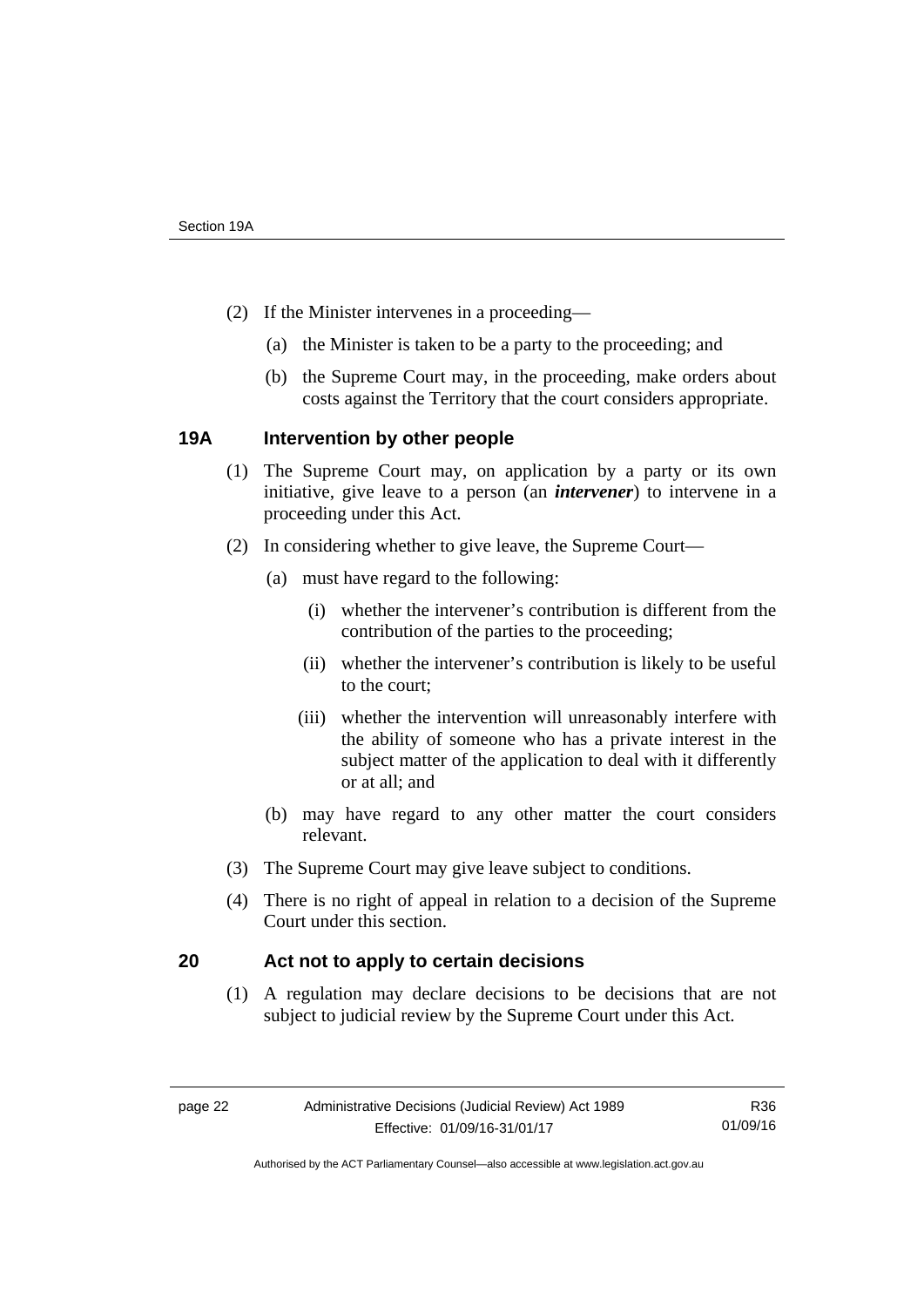- (2) If a regulation is so made in relation to a decision—
	- (a) section 5 does not apply in relation to that decision; and
	- (b) section 6 does not apply in relation to conduct that has been, is being, or is proposed to be, engaged in for the purpose of making that decision; and
	- (c) section 7 does not apply in relation to a failure to make that decision.
- (3) A regulation made for subsection (1) applies only in relation to decisions made after the regulation take effect.

# <span id="page-26-0"></span>**21 Regulation-making power**

The Executive may make regulations for this Act.

*Note* A regulation must be notified, and presented to the Legislative Assembly, under the [Legislation Act](http://www.legislation.act.gov.au/a/2001-14).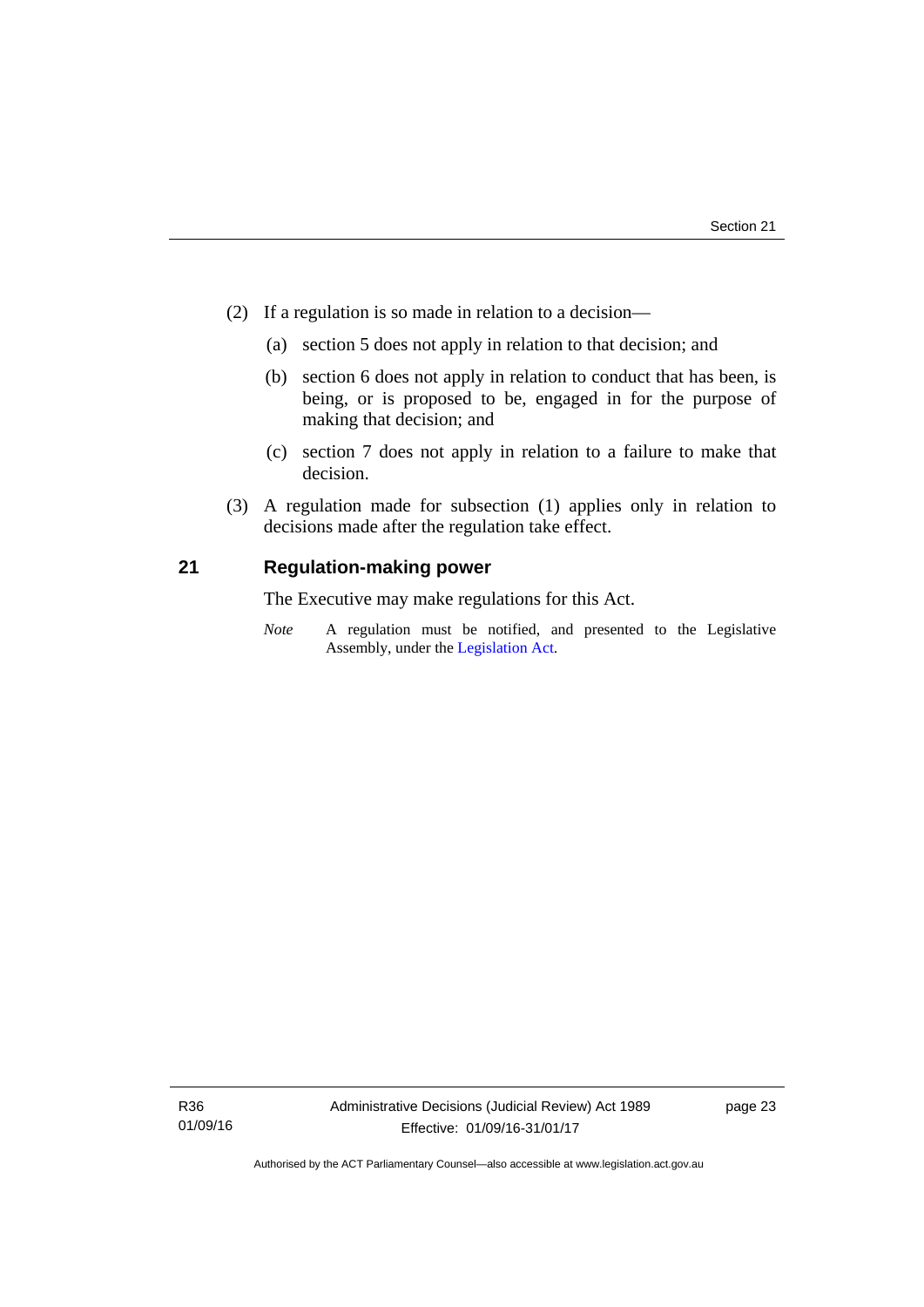# <span id="page-27-0"></span>**Schedule 1 Decisions to which this Act does not apply**

(see dict, def *decision to which this Act applies*)

| column 1<br>item | column <sub>2</sub><br>enactment                               | column 3<br>decision under enactment                                                                                                                                                                                                                                                                                                                                                               |  |
|------------------|----------------------------------------------------------------|----------------------------------------------------------------------------------------------------------------------------------------------------------------------------------------------------------------------------------------------------------------------------------------------------------------------------------------------------------------------------------------------------|--|
| 1                | <b>Building Act 2004</b>                                       | a decision under section 96 (Approval of fidelity<br>$\bullet$<br>fund schemes)                                                                                                                                                                                                                                                                                                                    |  |
|                  |                                                                | a decision under section 107 (Suspension or<br>cancellation of approval of approved scheme)                                                                                                                                                                                                                                                                                                        |  |
| $\overline{2}$   | Confiscation of<br><b>Criminal Assets Act</b><br>2003          | any decision                                                                                                                                                                                                                                                                                                                                                                                       |  |
| 3                | <b>Crimes</b> (Restorative<br>Justice) Act 2004                | any decision                                                                                                                                                                                                                                                                                                                                                                                       |  |
| $\overline{4}$   | <b>Crimes</b> (Sentence<br><b>Administration</b> ) Act<br>2005 | A decision of the director-general under any of the<br>following provisions:<br>section 20 (Directions to escort officers)<br>section 31 (Early release of offender)<br>section 37 (Full-time detention-return<br>from NSW)<br>section 43 (Intensive correction order—<br>alcohol and drug tests)<br>section 50 (Intensive correction orders-<br>community service work—alcohol and<br>drug tests) |  |
|                  |                                                                | section 95 (Community service work—<br>alcohol and drug tests)                                                                                                                                                                                                                                                                                                                                     |  |
|                  |                                                                | section 96 (Community service work-<br>frisk searches).                                                                                                                                                                                                                                                                                                                                            |  |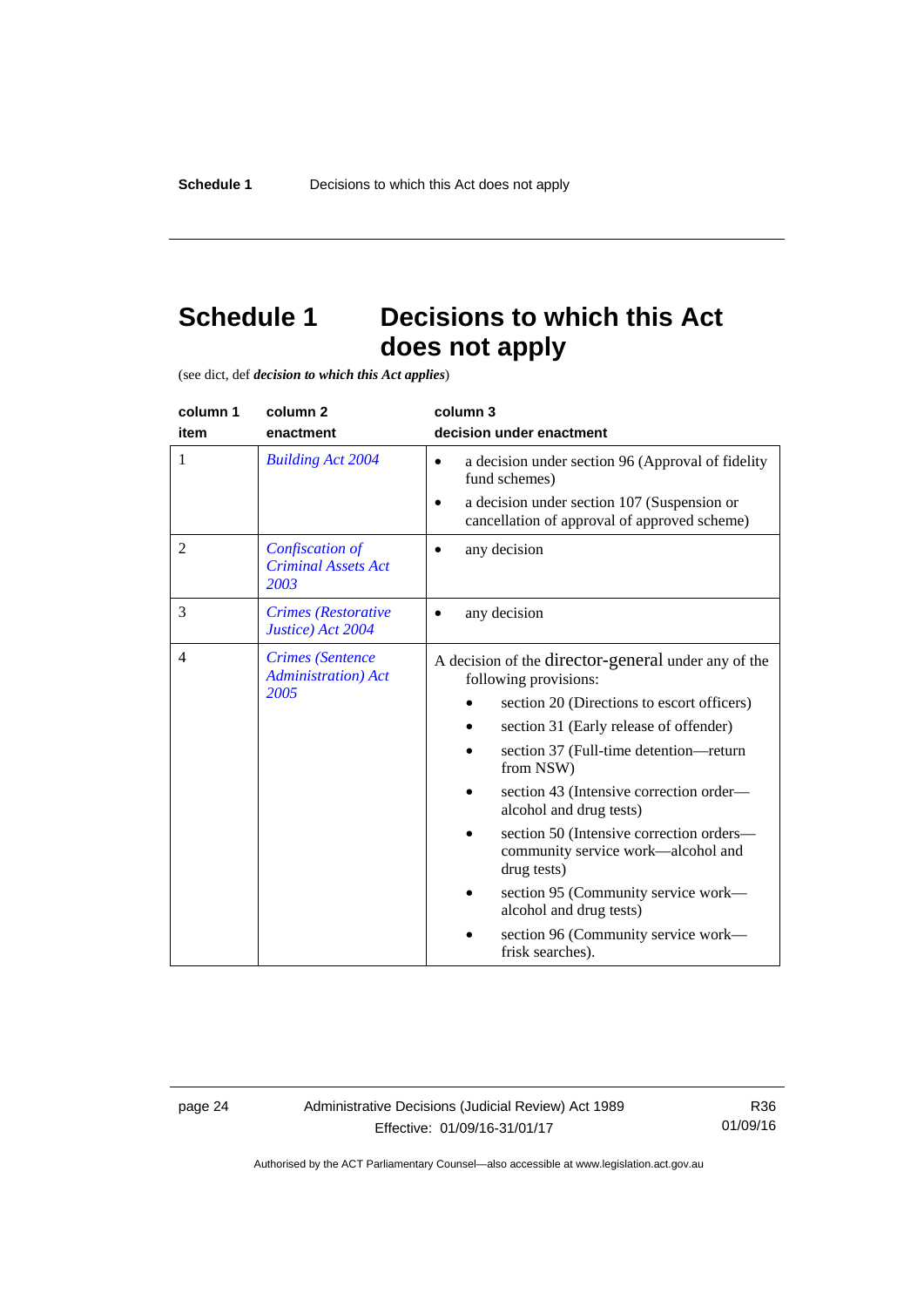| column 1<br>item | column <sub>2</sub><br>enactment                                                                  | column 3<br>decision under enactment                                                                                         |
|------------------|---------------------------------------------------------------------------------------------------|------------------------------------------------------------------------------------------------------------------------------|
| 5                | Duties Act 1999                                                                                   | a decision making or forming part of the process<br>$\bullet$<br>of making, or leading up to the making of, an<br>assessment |
|                  |                                                                                                   | a decision disallowing, completely or partly, an<br>objection to an assessment                                               |
|                  |                                                                                                   | a decision refusing to amend, completely or<br>partly, an assessment                                                         |
| 6                | Electoral Act 1992                                                                                | a decision under part 4 (Electorates)<br>$\bullet$                                                                           |
| 7                | <b>Financial Institutions</b><br>Duty Act 1987 (which<br>has been repealed)                       | a decision making or forming part of the process<br>$\bullet$<br>of making, or leading up to the making, of an<br>assessment |
|                  |                                                                                                   | a decision disallowing, completely or partly, an<br>٠<br>objection to an assessment                                          |
|                  |                                                                                                   | a decision refusing to amend, completely or<br>partly, an assessment                                                         |
| 8                | <b>Gene Technology (GM</b><br>Crop Moratorium)                                                    | a decision of the Minister under section 7<br>(Moratorium orders)                                                            |
|                  | <b>Act 2004</b>                                                                                   | a decision of the Minister under section 8<br>٠<br>(Exemptions)                                                              |
| 9                | <b>Gungahlin Drive</b><br><b>Extension Authorisation</b><br>Act 2004 (which has<br>been repealed) | any decision                                                                                                                 |
| 10               | <b>Health Practitioner</b><br><b>Regulation National</b><br>Law (ACT)                             | any decision                                                                                                                 |
| 11               | <b>Inquiries Act 1991</b>                                                                         | any decision                                                                                                                 |

R36 01/09/16 page 25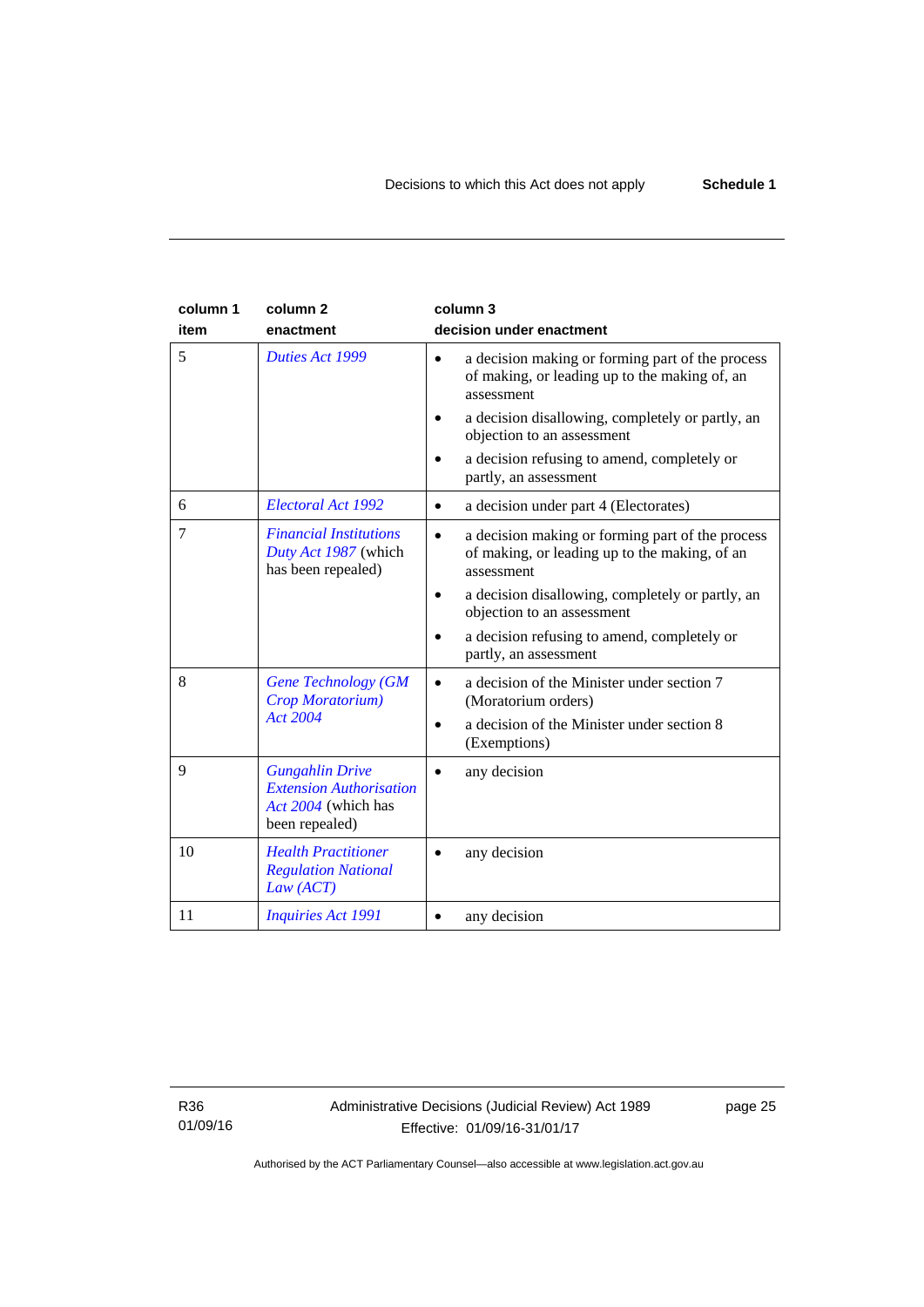| column 1 | column <sub>2</sub>                            | column 3                                                                                                                                                                                                               |
|----------|------------------------------------------------|------------------------------------------------------------------------------------------------------------------------------------------------------------------------------------------------------------------------|
| item     | enactment                                      | decision under enactment                                                                                                                                                                                               |
| 12       | <b>Judicial Commissions</b><br><b>Act 1994</b> | a decision of the Executive under<br>section $5(1)$ , section $16(3)$ or section 18                                                                                                                                    |
|          |                                                | a decision of a member of the Legislative<br>Assembly to propose a motion in accordance<br>with section $14(3)(a)$ or to give notice of the<br>motion to the Attorney-General in accordance<br>with section $14(3)(b)$ |
|          |                                                | a decision of the Attorney-General under<br>section 16 (1), section 17 (1) or section 23 (3)                                                                                                                           |
|          |                                                | a resolution passed by the Legislative Assembly<br>for the examination by a judicial commission of<br>a complaint in relation to a judicial officer                                                                    |
|          |                                                | a decision of a judicial commission                                                                                                                                                                                    |
| 13       | <b>Legislation Act 2001</b>                    | a decision under chapter 5 (Regulatory impact)<br>$\bullet$<br>statements for subordinate laws and disallowable<br>instruments)                                                                                        |
| 14       | Payroll Tax Act 2011                           | a decision making or forming part of the process<br>of making, or leading up to the making, of an<br>assessment                                                                                                        |
|          |                                                | a decision disallowing, completely or partly, an<br>objection to an assessment                                                                                                                                         |
|          |                                                | a decision refusing to amend, completely or<br>partly, an assessment                                                                                                                                                   |

page 26 Administrative Decisions (Judicial Review) Act 1989 Effective: 01/09/16-31/01/17

R36 01/09/16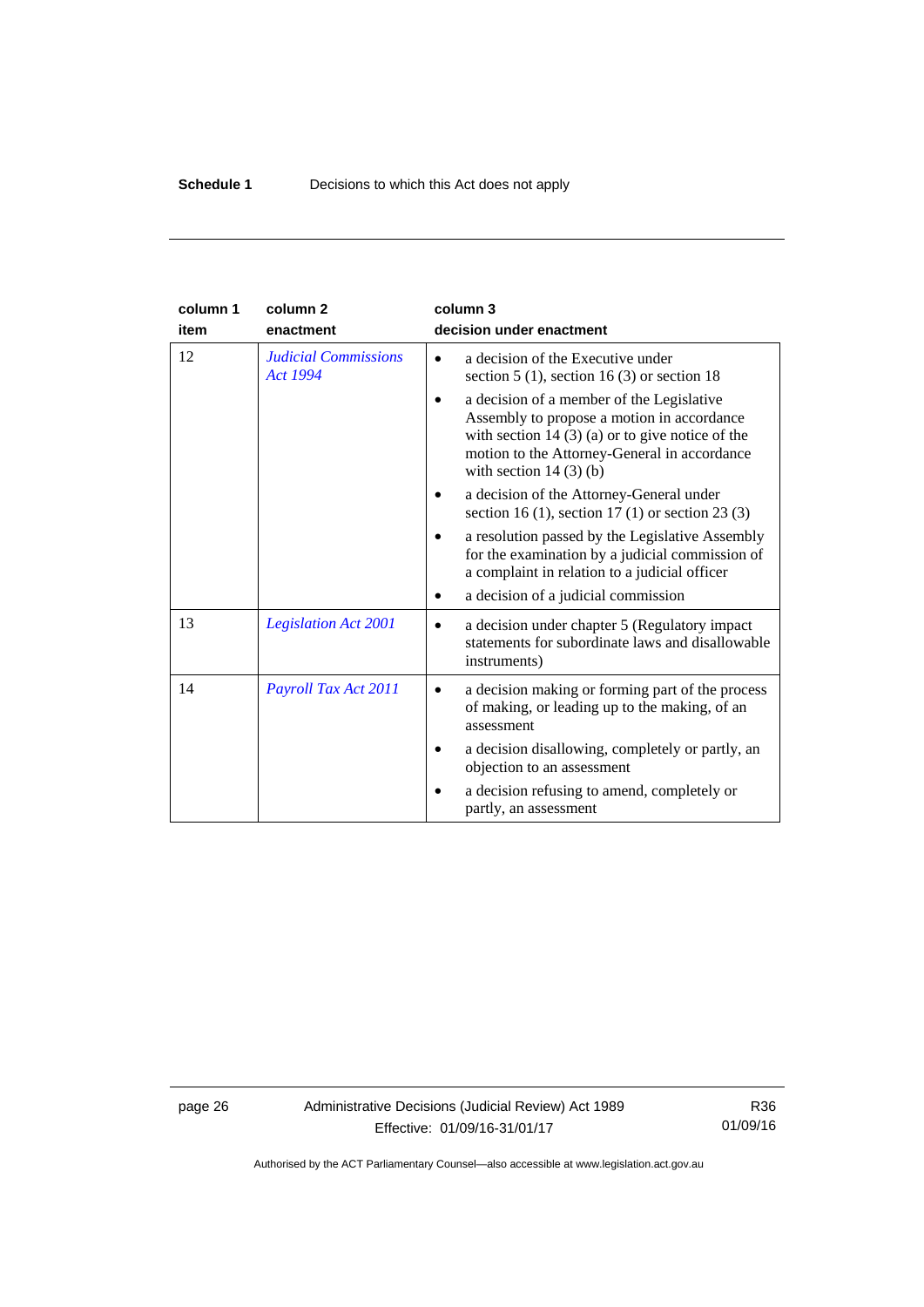| column 1<br>item | column <sub>2</sub><br>enactment                                       | column 3<br>decision under enactment                                                                                                                                                                               |
|------------------|------------------------------------------------------------------------|--------------------------------------------------------------------------------------------------------------------------------------------------------------------------------------------------------------------|
| 15               | <b>Planning and</b><br><b>Development Act 2007</b>                     | a decision in relation to a new development<br>$\bullet$<br>application within the meaning of the<br><b>Development Application (Block 20 Section 23</b><br>Hume) Assessment Facilitation Act 2008<br>(repealed)   |
|                  |                                                                        | a decision in relation to an approval of a new<br>development application within the meaning of<br>the Development Application (Block 20<br><b>Section 23 Hume) Assessment Facilitation</b><br>Act 2008 (repealed) |
|                  |                                                                        | a decision making, or forming part of the process<br>of making, or leading up to the making of, a<br>special variation                                                                                             |
|                  |                                                                        | a decision to make a light rail declaration                                                                                                                                                                        |
|                  |                                                                        | a decision under chapter 7, chapter 8 or chapter 9<br>in relation to a development proposal that is<br>related to light rail, other than a development<br>proposal involving a protected matter                    |
|                  |                                                                        | a decision under chapter 7, chapter 8 or chapter 9<br>in relation to a development proposal to which<br>section 85L applies                                                                                        |
| 16               | <b>Plant Diseases Act</b><br>2002                                      | a decision of the Minister under part 3 (Measures<br>$\bullet$<br>for the control of diseases and pests)                                                                                                           |
| 17               | <b>Royal Commissions Act</b><br>1991                                   | any decision<br>$\bullet$                                                                                                                                                                                          |
| 18               | <b>Stamp Duties and Taxes</b><br>Act 1987 (which has<br>been repealed) | a decision making or forming part of the process<br>$\bullet$<br>of making, or leading up to the making, of an<br>assessment                                                                                       |
|                  |                                                                        | a decision disallowing, completely or partly, an<br>$\bullet$<br>objection to an assessment                                                                                                                        |
|                  |                                                                        | a decision refusing to amend, completely or<br>partly, an assessment                                                                                                                                               |

R36 01/09/16 Administrative Decisions (Judicial Review) Act 1989 Effective: 01/09/16-31/01/17

page 27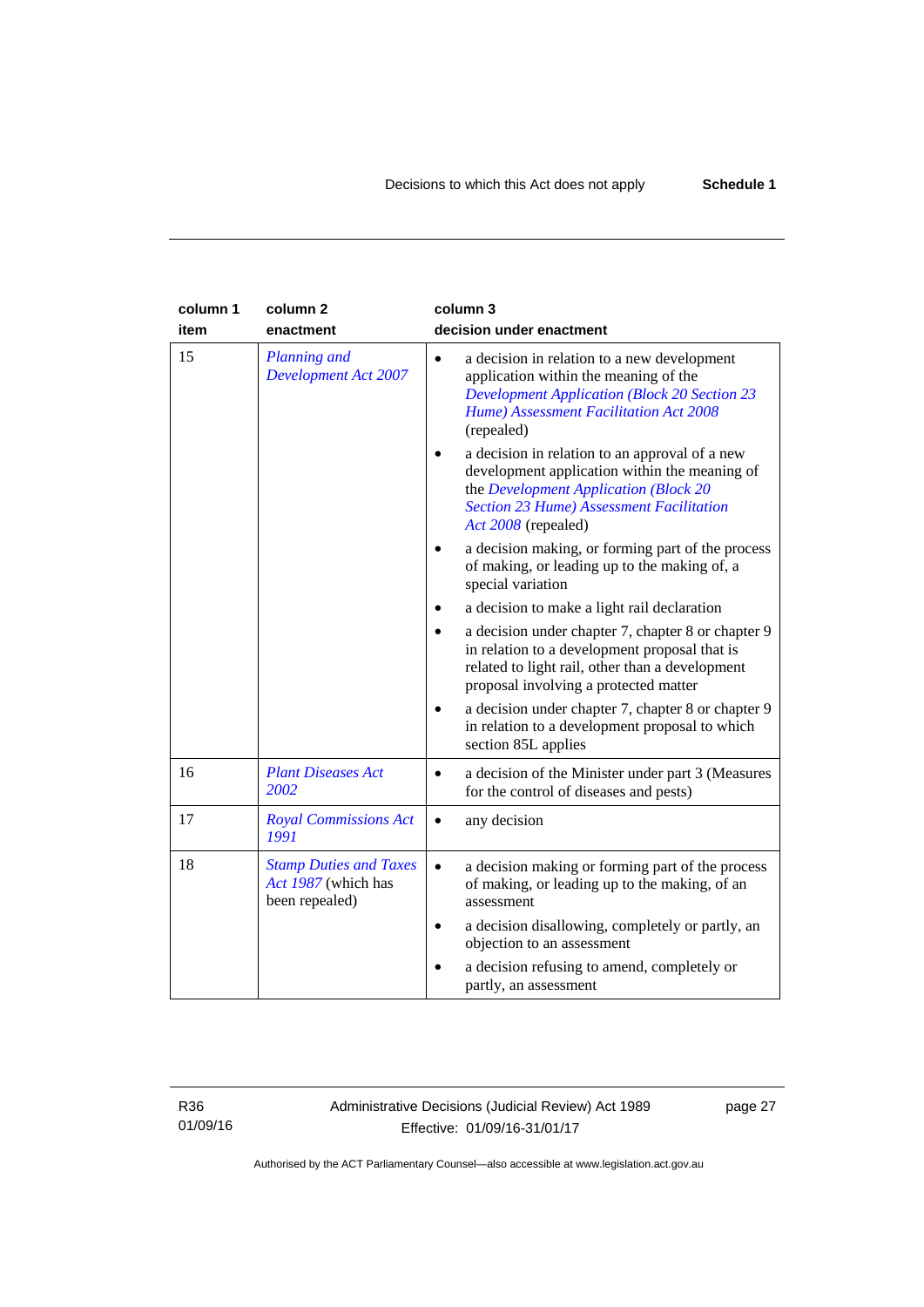# **Schedule 1** Decisions to which this Act does not apply

| column 1<br>item | column 2<br>enactment                                | column 3<br>decision under enactment                                                                                         |
|------------------|------------------------------------------------------|------------------------------------------------------------------------------------------------------------------------------|
| 19               | <b>Taxation</b><br><b>Administration Act</b><br>1999 | a decision making or forming part of the process<br>$\bullet$<br>of making, or leading up to the making, of an<br>assessment |
|                  |                                                      | a decision disallowing, completely or partly, an<br>$\bullet$<br>objection to an assessment                                  |
|                  |                                                      | a decision refusing to amend, completely or<br>$\bullet$<br>partly, an assessment                                            |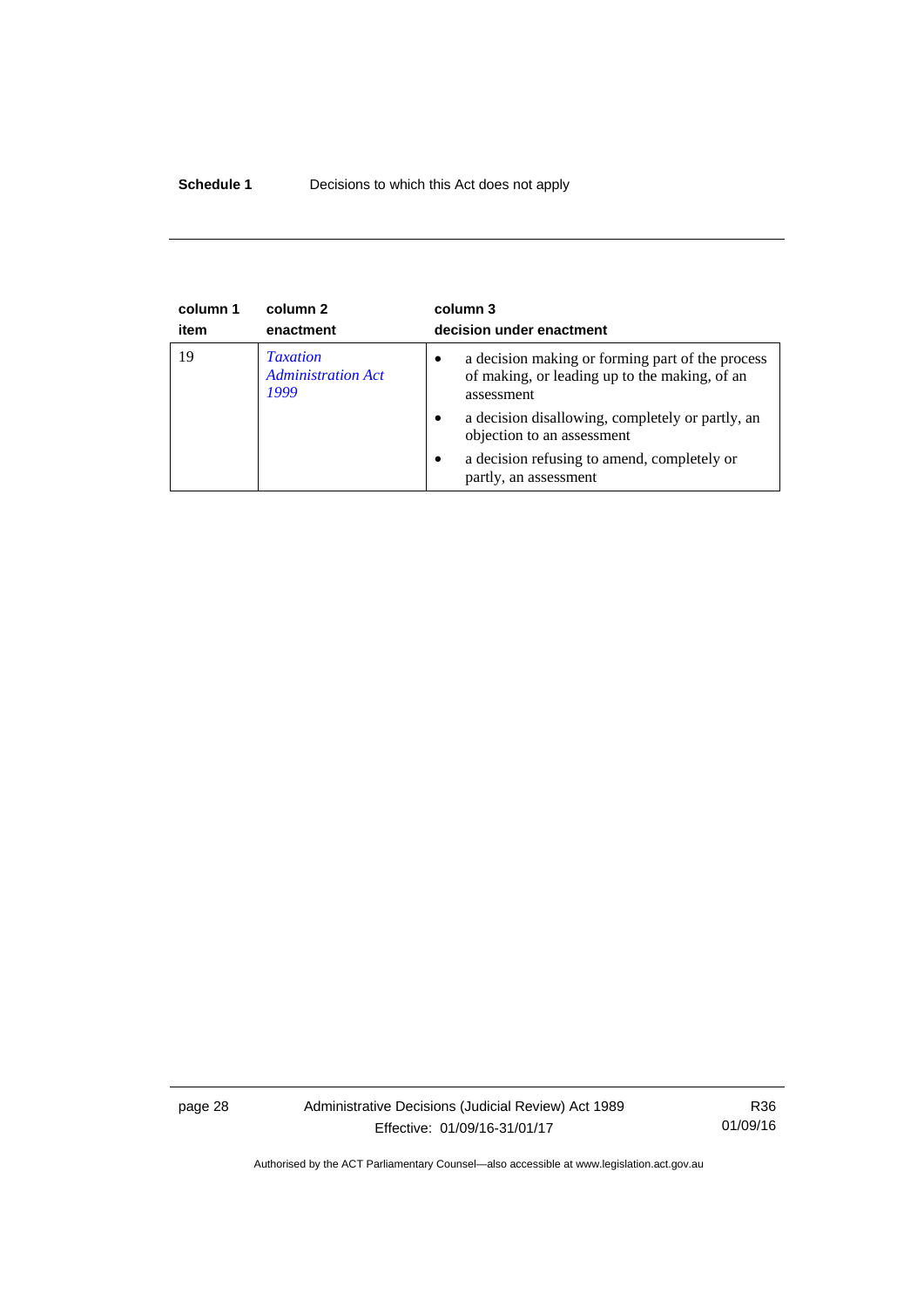# <span id="page-32-0"></span>**Schedule 2 Decisions to which s 13 does not apply**

(see s 13 (13))

# <span id="page-32-1"></span>**2.1 Administration of criminal justice**

A decision relating to the administration of criminal justice and, in particular—

- (a) a decision in relation to the investigation or prosecution of a person for an offence against a law in force in the ACT; and
- (b) a decision in relation to the appointment of an investigator or inspector for the purposes of such an investigation; and
- (c) a decision in relation to the issue of a search warrant under a law in force in the ACT; and
- (d) a decision under a law in force in the ACT requiring the production of a document, the giving of information or the issue of a subpoena or summons to a person as a witness.

# <span id="page-32-2"></span>**2.2 Civil proceedings**

A decision relating to the bringing or conduct of a civil proceeding, including a decision relating to, or that may result, in the bringing of a civil proceeding for the recovery of a financial penalty arising from a contravention of an enactment and, in particular—

- (a) a decision in relation to the investigation of a person for such a contravention; and
- (b) a decision in relation to the appointment of an investigator or inspector for the purposes of such an investigation; and
- (c) a decision in relation to the issue of a search warrant under an enactment; and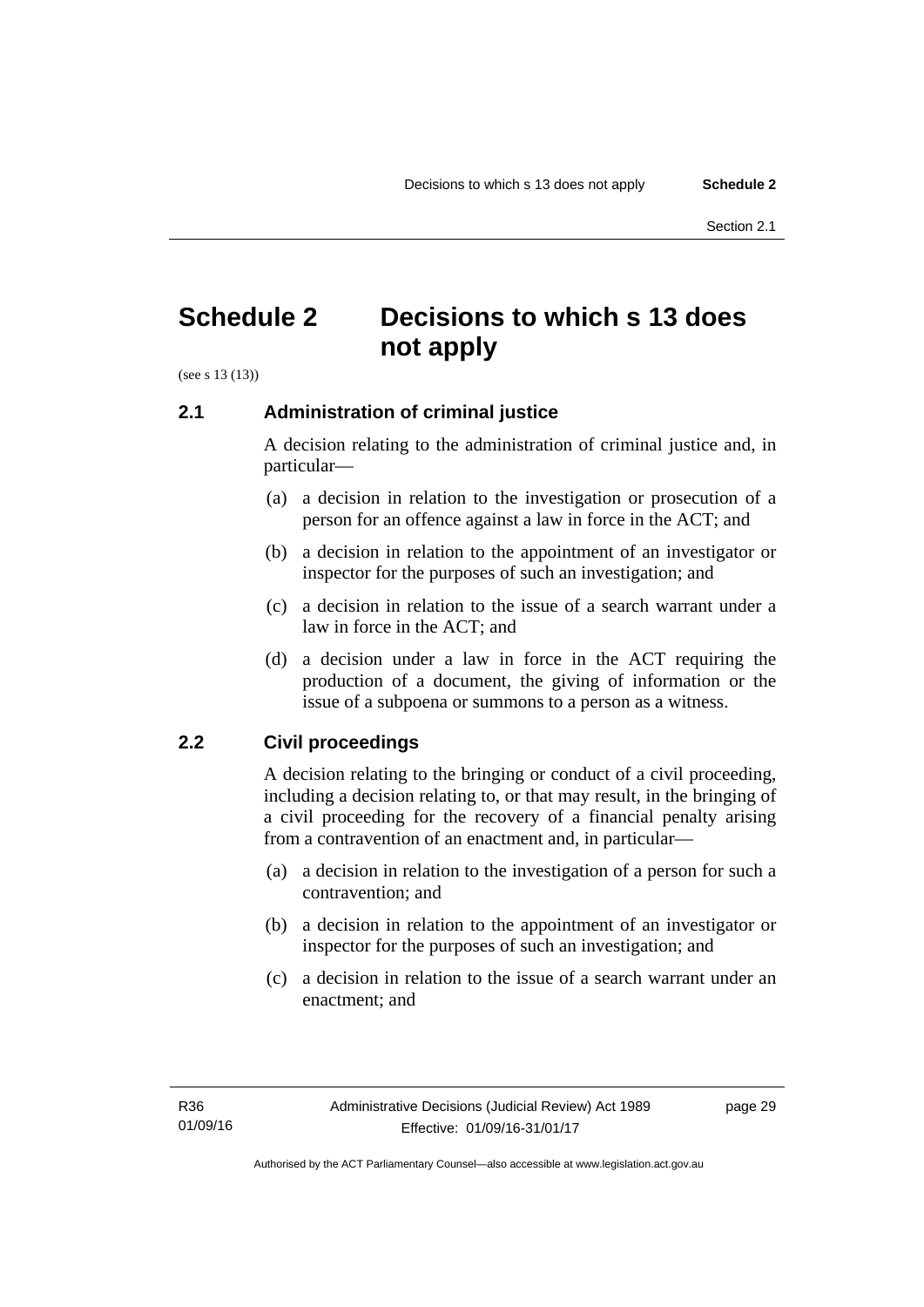#### **Schedule 2** Decisions to which s 13 does not apply

Section 2.3

 (d) a decision under an enactment requiring the production of a document, the giving of information or the issue of a subpoena or summons to a person as a witness.

# <span id="page-33-0"></span>**2.3 Decisions relating to territory finance**

The following decisions:

- (a) a decision authorised by an Act to issue an amount out of the public money of the Territory;
- (b) a decision of the Treasurer under the *[Financial Management](http://www.legislation.act.gov.au/a/1996-22)  [Act 1996](http://www.legislation.act.gov.au/a/1996-22)*—
	- (i) section 7A (Temporary advance for new purpose or new entity); or
	- (ii) section 18 (Treasurer's advance); or
	- (iii) section 18B (Treasurer's advance—reduction of amounts);
- (c) a decision in relation to the enforcement of a judgment or order for the recovery of an amount by—
	- (i) the Territory; or
	- (ii) a public servant in an official capacity;

# <span id="page-33-1"></span>**2.4 Decisions relating to administration of the public service**

A decision relating to—

- (a) personnel management (including recruitment, training, promotion and organisation) in relation to the public service, other than a decision relating to, and having regard to the particular characteristics of, or other circumstances relating to, a particular person; or
- (b) the promotion, transfer, temporary performance of duties, of or by an individual officer of the public service; or

Authorised by the ACT Parliamentary Counsel—also accessible at www.legislation.act.gov.au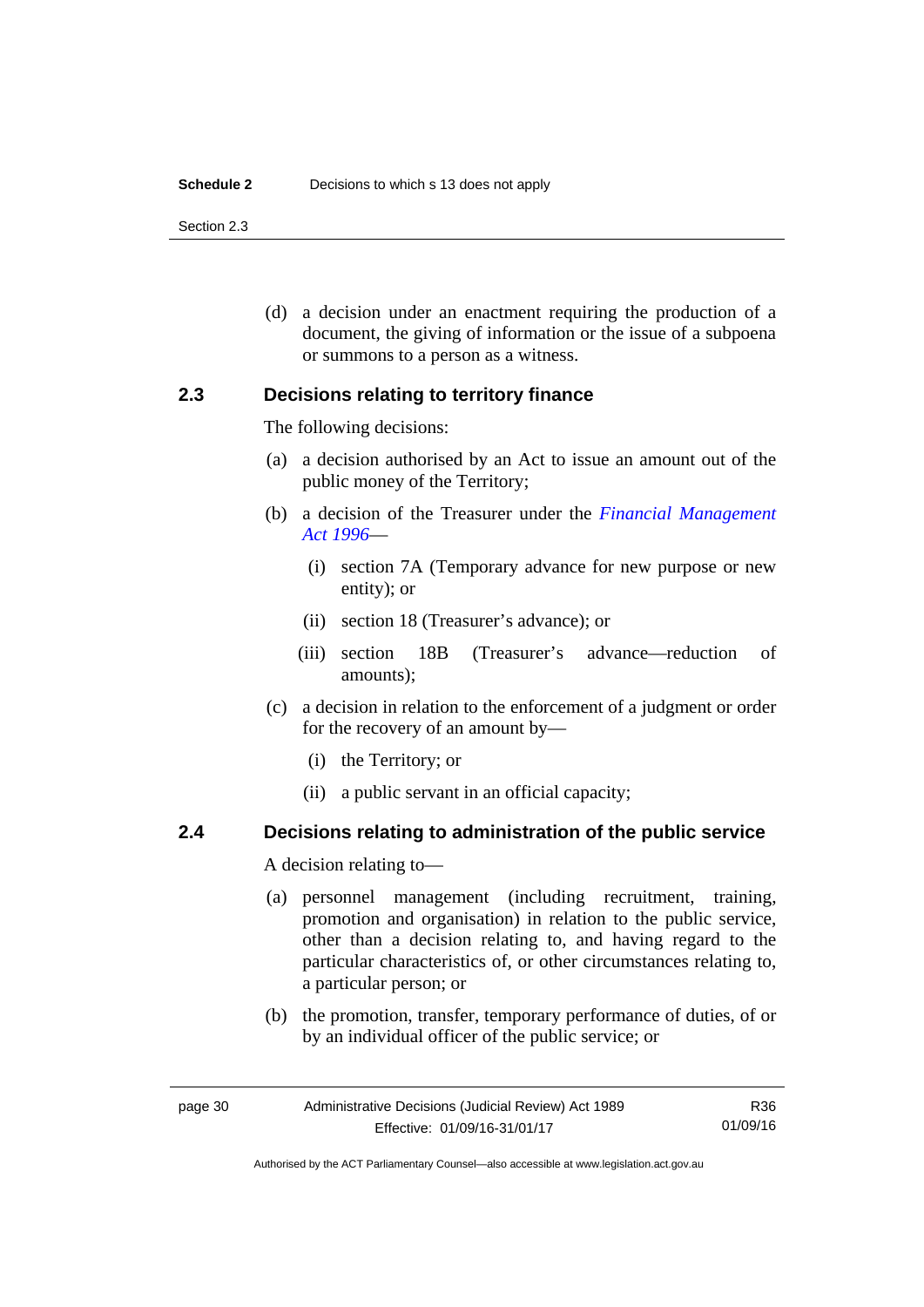- (c) the making of an appointment to the public service; or
- (d) the engagement of a person as an employee under the *[Public](http://www.legislation.act.gov.au/a/1994-37)  [Sector Management Act 1994](http://www.legislation.act.gov.au/a/1994-37)*; or
- (e) the prevention or settlement of an industrial dispute, or otherwise relating to industrial matters, in relation to the public service; or
- (f) the appointment, or ending of the appointment, of a director-general under the *[Public Sector Management](http://www.legislation.act.gov.au/a/1994-37)  [Act 1994](http://www.legislation.act.gov.au/a/1994-37)*.

# <span id="page-34-0"></span>**2.5 Certain other appointment decisions**

A decision relating to—

- (a) the making of an appointment under an enactment or to an office established under an enactment; or
- (b) the appointment, or the ending of the appointment, of the public sector standards commissioner or the head of service; or
- (c) the employment, or the ending of employment, of staff under the *[Legislative Assembly \(Members' Staff\) Act 1989](http://www.legislation.act.gov.au/a/1989-19)*.

# <span id="page-34-1"></span>**2.6 Certain decisions under the Crimes (Sentence Administration) Act**

- (1) A decision by the director-general under any of the following provisions of the *[Crimes \(Sentence Administration\) Act 2005](http://www.legislation.act.gov.au/a/2005-59)*:
	- section 25 (Full-time detention—director-general directions)
	- section 28 (Work and activities by full-time detainee)
	- section 46 (Intensive correction orders—community service work—director-general directions)
	- section 87 (Good behaviour—director-general directions)
	- section 91 (Community service work—director-general directions)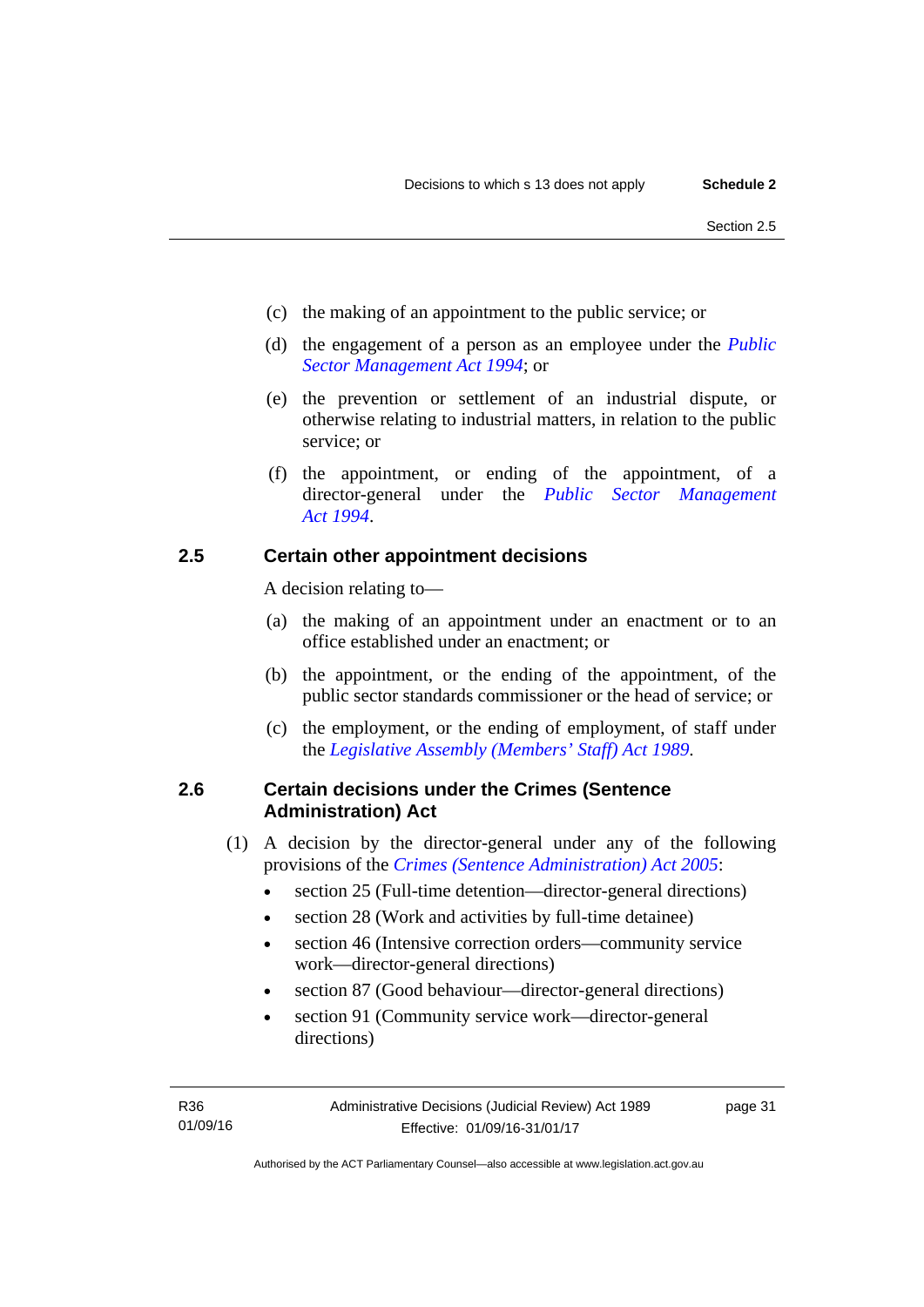# **Schedule 2** Decisions to which s 13 does not apply

Section 2.7

- section 92 (Community service work—failure to report etc)
- section 100 (Rehabilitation programs—director-general directions)
- section 138 (Parole—director-general directions)
- section 302 (Release on licence—director-general directions)
- section 321 (Director-general directions—general).

# <span id="page-35-0"></span>**2.7 Decisions of the ACAT**

A decision of the ACAT.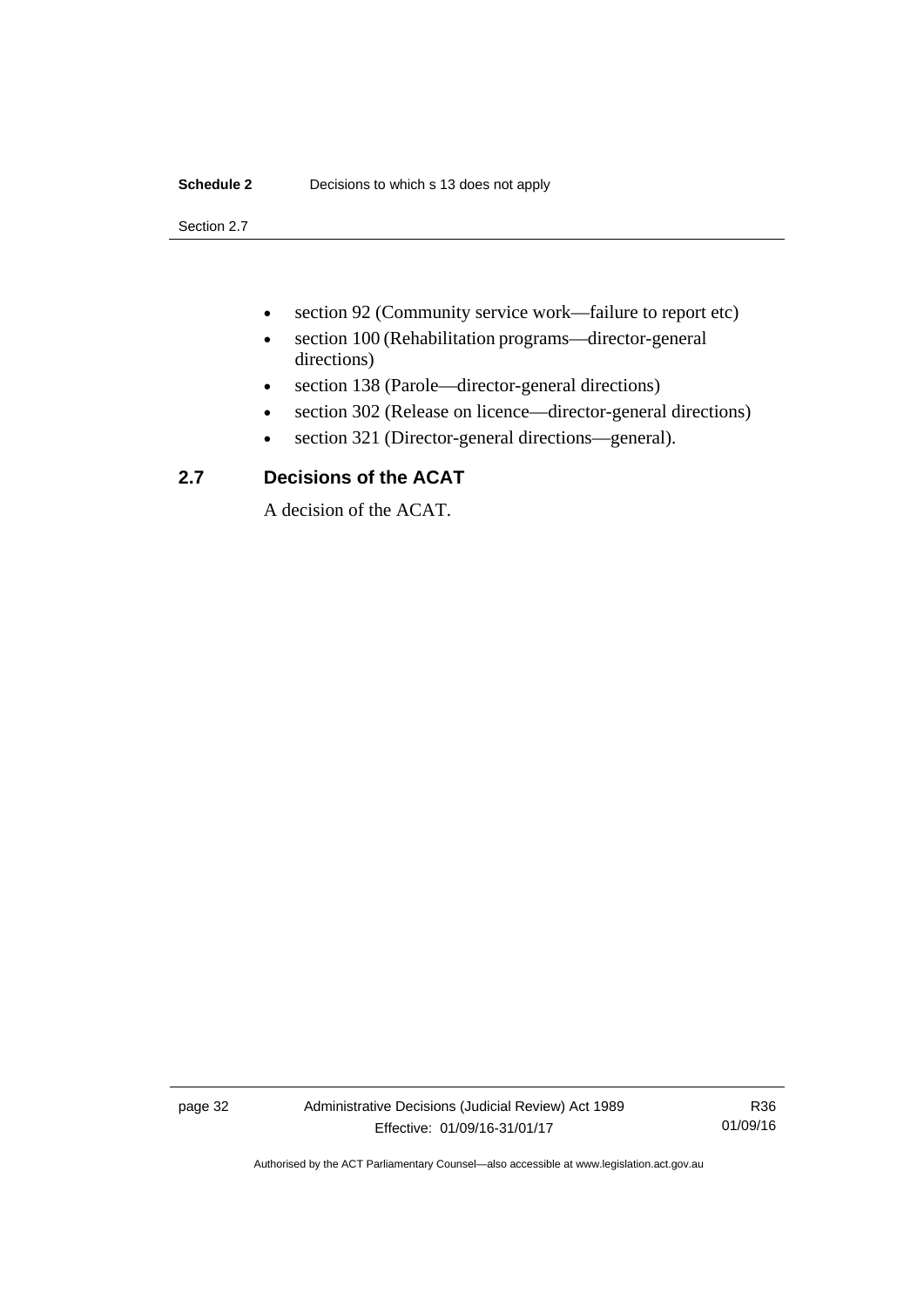# <span id="page-36-0"></span>**Dictionary**

(see s 2)

*Note 1* The [Legislation Act](http://www.legislation.act.gov.au/a/2001-14) contains definitions and other provisions relevant to this Act.

*Note 2* For example, the [Legislation Act,](http://www.legislation.act.gov.au/a/2001-14) dict, pt 1 defines the following terms:

- ACAT
- corporation
- fail
- head of service
- *individual*
- judge
- Minister (see s 162)
- public sector standards commissioner
- public servant
- regulation
- Supreme Court
- the Territory.

*conduct engaged in* for the purpose of making a decision—see section 3C.

*decision*, of the ACAT—see the *[ACT Civil and Administrative](http://www.legislation.act.gov.au/a/2008-35)  [Tribunal Act 2008](http://www.legislation.act.gov.au/a/2008-35)*, dictionary.

*decision to which this Act applies* means a decision of an administrative character made, proposed to be made or required to be made (whether in the exercise of a discretion or not) under an enactment, other than a decision mentioned in schedule 1.

*duty* includes a duty imposed on a person in his or her capacity as a public employee.

R36 01/09/16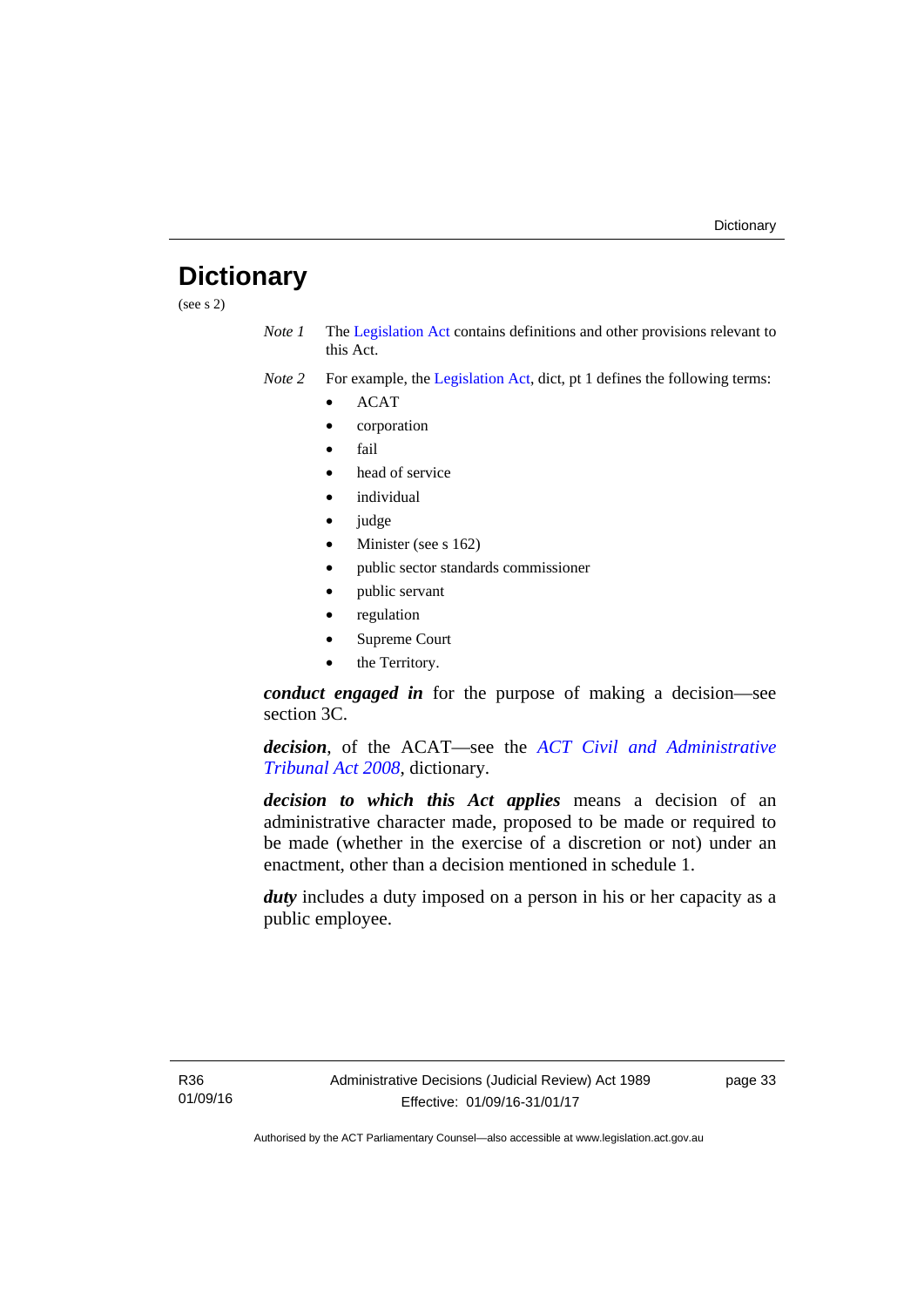*eligible person*, for an application under this Act, means—

- (a) an individual; or
- (b) a corporation, if the subject matter of the application relates to a matter that happens after the corporation was incorporated or came into existence; or
- (c) an unincorporated organisation or association if the subject matter of the application relates to a matter that—
	- (i) forms part of the objects or purposes of the organisation or association; and
	- (ii) happens after the organisation or association came into existence.

*enactment* means—

- (a) an Act or subordinate law; or
- (b) the *[Canberra Water Supply \(Googong Dam\) Act 1974](http://www.comlaw.gov.au/Details/C2008C00317)* (Cwlth).
- *Note* A reference to an Act or subordinate law includes a reference to a provision of an Act or subordinate law (see [Legislation Act](http://www.legislation.act.gov.au/a/2001-14), s 7 and s 8).

*failure to make* a decision—see section 3A.

*making* a decision—see section 3A.

*order of review*, in relation to a decision, in relation to conduct engaged in for the purpose of making a decision or in relation to a failure to make a decision, means an order on an application made under section 5, section 6 or section 7 in relation to the decision, conduct or failure.

*statement of reasons*, for a decision, means a statement—

- (a) of the findings on material questions of fact; and
- (b) referring to the evidence or other material on which the findings were based; and
- (c) giving the reasons for the decision.

| page 34 | Administrative Decisions (Judicial Review) Act 1989 | R36.     |
|---------|-----------------------------------------------------|----------|
|         | Effective: 01/09/16-31/01/17                        | 01/09/16 |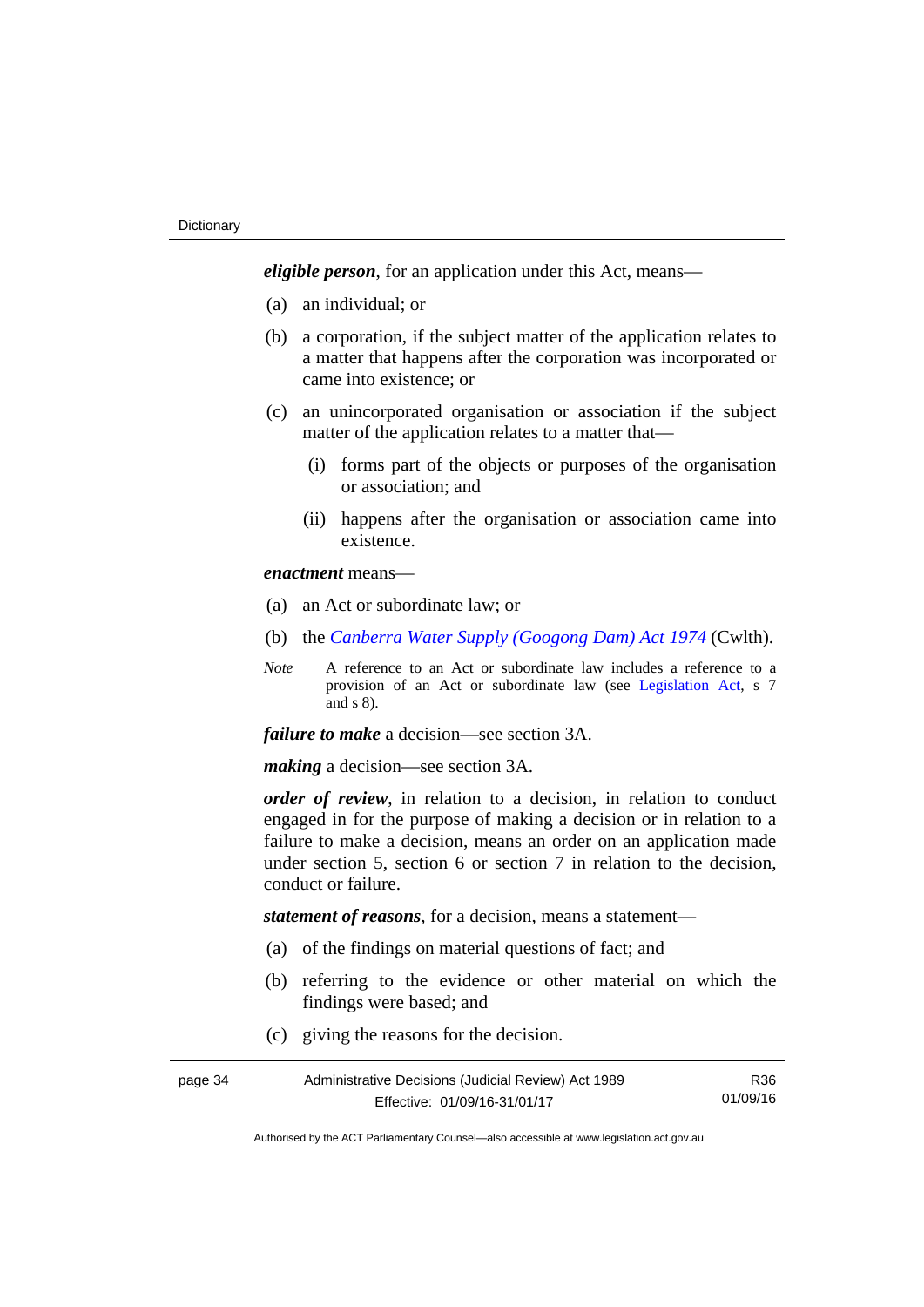# <span id="page-38-0"></span>**Endnotes**

# **1 About the endnotes**

Amending and modifying laws are annotated in the legislation history and the amendment history. Current modifications are not included in the republished law but are set out in the endnotes.

Not all editorial amendments made under the *[Legislation Act 2001](http://www.legislation.act.gov.au/a/2001-14)*, part 11.3 are annotated in the amendment history. Full details of any amendments can be obtained from the Parliamentary Counsel's Office.

Uncommenced amending laws are not included in the republished law. The details of these laws are underlined in the legislation history. Uncommenced expiries are underlined in the legislation history and amendment history.

If all the provisions of the law have been renumbered, a table of renumbered provisions gives details of previous and current numbering.

The endnotes also include a table of earlier republications.

| $A = Act$                                    | $NI = Notifiable$ instrument              |
|----------------------------------------------|-------------------------------------------|
| $AF =$ Approved form                         | $o = order$                               |
| $am = amended$                               | $om = omitted/repealed$                   |
| $amdt = amendment$                           | $ord = ordinance$                         |
| $AR = Assembly resolution$                   | $orig = original$                         |
| $ch = chapter$                               | par = paragraph/subparagraph              |
| $CN =$ Commencement notice                   | $pres = present$                          |
| $def = definition$                           | $prev = previous$                         |
| $DI = Disallowable instrument$               | $(\text{prev}) = \text{previously}$       |
| $dict = dictionary$                          | $pt = part$                               |
| $disallowed = disallowed by the Legislative$ | $r = rule/subrule$                        |
| Assembly                                     | $reloc = relocated$                       |
| $div = division$                             | $renum = renumbered$                      |
| $exp = expires/expired$                      | $R[X]$ = Republication No                 |
| $Gaz = gazette$                              | $RI = reissue$                            |
| $hdg =$ heading                              | s = section/subsection                    |
| $IA = Interpretation Act 1967$               | $sch = schedule$                          |
| ins = inserted/added                         | $sdiv = subdivision$                      |
| $LA =$ Legislation Act 2001                  | $SL = Subordinate$ law                    |
| $LR =$ legislation register                  | $sub =$ substituted                       |
| LRA = Legislation (Republication) Act 1996   | underlining = whole or part not commenced |
| $mod = modified/modification$                | or to be expired                          |
|                                              |                                           |

# <span id="page-38-2"></span>**2 Abbreviation key**

R36 01/09/16 Administrative Decisions (Judicial Review) Act 1989 Effective: 01/09/16-31/01/17

page 35

<span id="page-38-1"></span>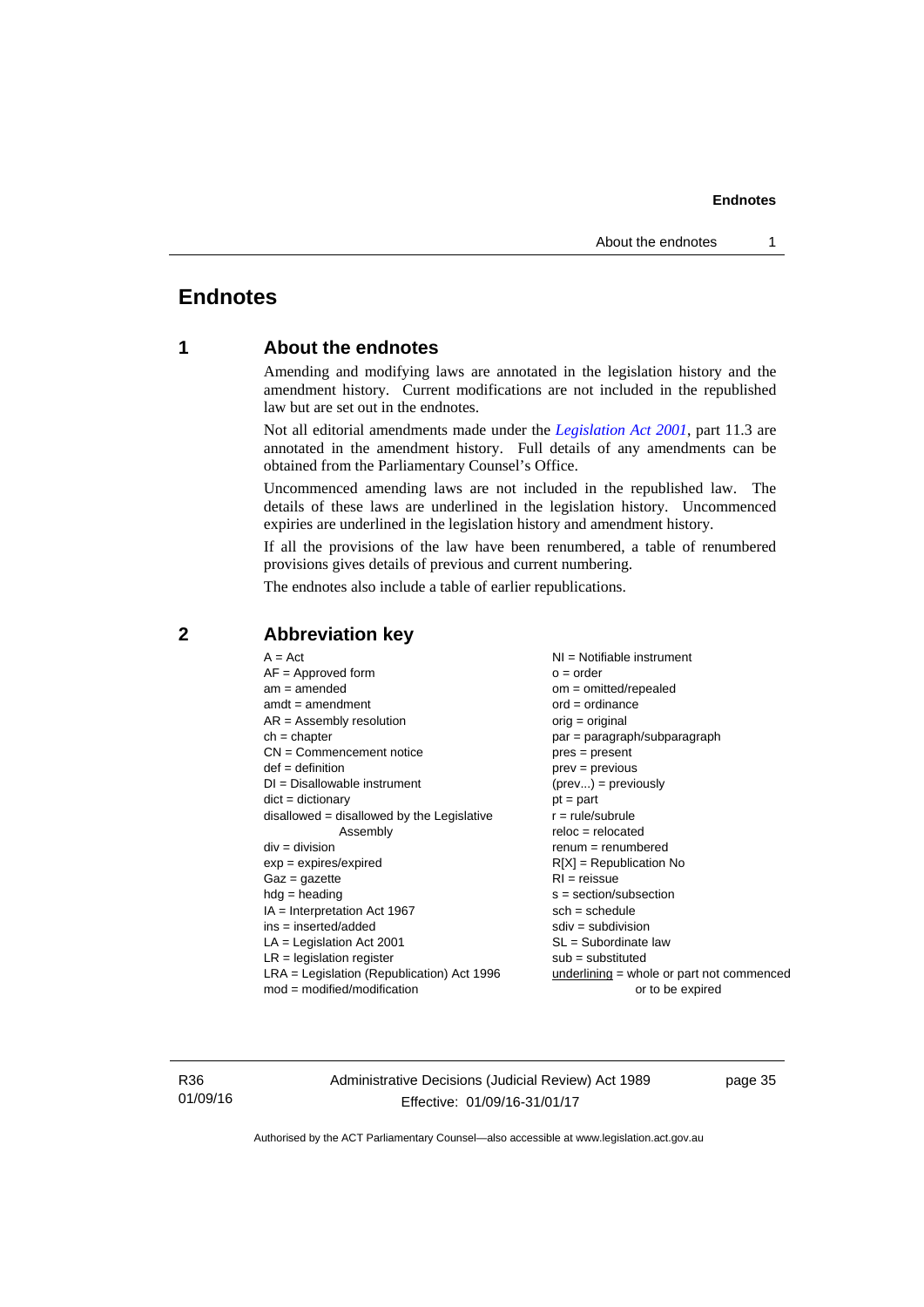3 Legislation history

# <span id="page-39-0"></span>**3 Legislation history**

This Act was originally a Commonwealth ordinance—the *[Administrative](http://www.legislation.act.gov.au/a/alt_a1989-33co)  [Decisions \(Judicial Review\) Ordinance 1989](http://www.legislation.act.gov.au/a/alt_a1989-33co)* No 33 (Cwlth).

The *[Australian Capital Territory \(Self-Government\) Act 1988](http://www.comlaw.gov.au/Current/C2004A03699)* (Cwlth), s 34 (4) converted most former Commonwealth ordinances in force in the ACT into ACT enactments. This allowed the ACT Legislative Assembly to amend and repeal the laws. This Act was converted into an ACT enactment on 11 May 1989 (selfgovernment day).

As with most ordinances in force in the ACT, the name was changed from *Ordinance* to *Act* by the *[Self-Government \(Citation of Laws\) Act 1989](http://www.legislation.act.gov.au/a/alt_ord1989-21/default.asp)* A1989-21, s 5 on 11 May 1989 (self-government day).

#### **Legislation before becoming Territory enactment**

#### **Administrative Decisions (Judicial Review) Act 1989 A1989-33**

notified 10 May 1989 commenced 11 May 1989 (s 2)

as amended by

## **Legislation after becoming Territory enactment**

**[Royal Commissions and Inquiries \(Consequential Provisions\) Act](http://www.legislation.act.gov.au/a/1991-3)  [1991](http://www.legislation.act.gov.au/a/1991-3) A1991-3 sch**  notified 1 March 1991 [\(Gaz 1991 No S7](http://www.legislation.act.gov.au/gaz/1991-S7/default.asp)) s 1, s 2 commenced 1 March 1991 (s 2 (1))

sch commenced 1 May 1991 (s 2 (2) and [Gaz 1991 No 16](http://www.legislation.act.gov.au/gaz/1991-16/default.asp))

#### **[Administrative Decisions \(Judicial Review\) \(Amendment\) Act 1991](http://www.legislation.act.gov.au/a/1991-102) A1991-102**

notified 15 January 1992 ([Gaz 1991 No S3\)](http://www.legislation.act.gov.au/gaz/1991-S3/default.asp) s 1, s 2 commenced 15 January 1992 (s 2 (1)) remainder (ss 3-5) commenced 15 July 1992 (s 2 (3))

# **[Electoral Act 1992](http://www.legislation.act.gov.au/a/1992-71) A1992-71 s 53**

notified 8 December 1992 ([Gaz 1992 No S218\)](http://www.legislation.act.gov.au/gaz/1992-S218/default.asp) s 1, s 2 commenced 8 December 1992 (s 2 (1)) s 53 commenced 21 December 1992 (s 2 (2) and [Gaz 1992 No S243\)](http://www.legislation.act.gov.au/gaz/1992-S243/default.asp)

page 36 Administrative Decisions (Judicial Review) Act 1989 Effective: 01/09/16-31/01/17

R36 01/09/16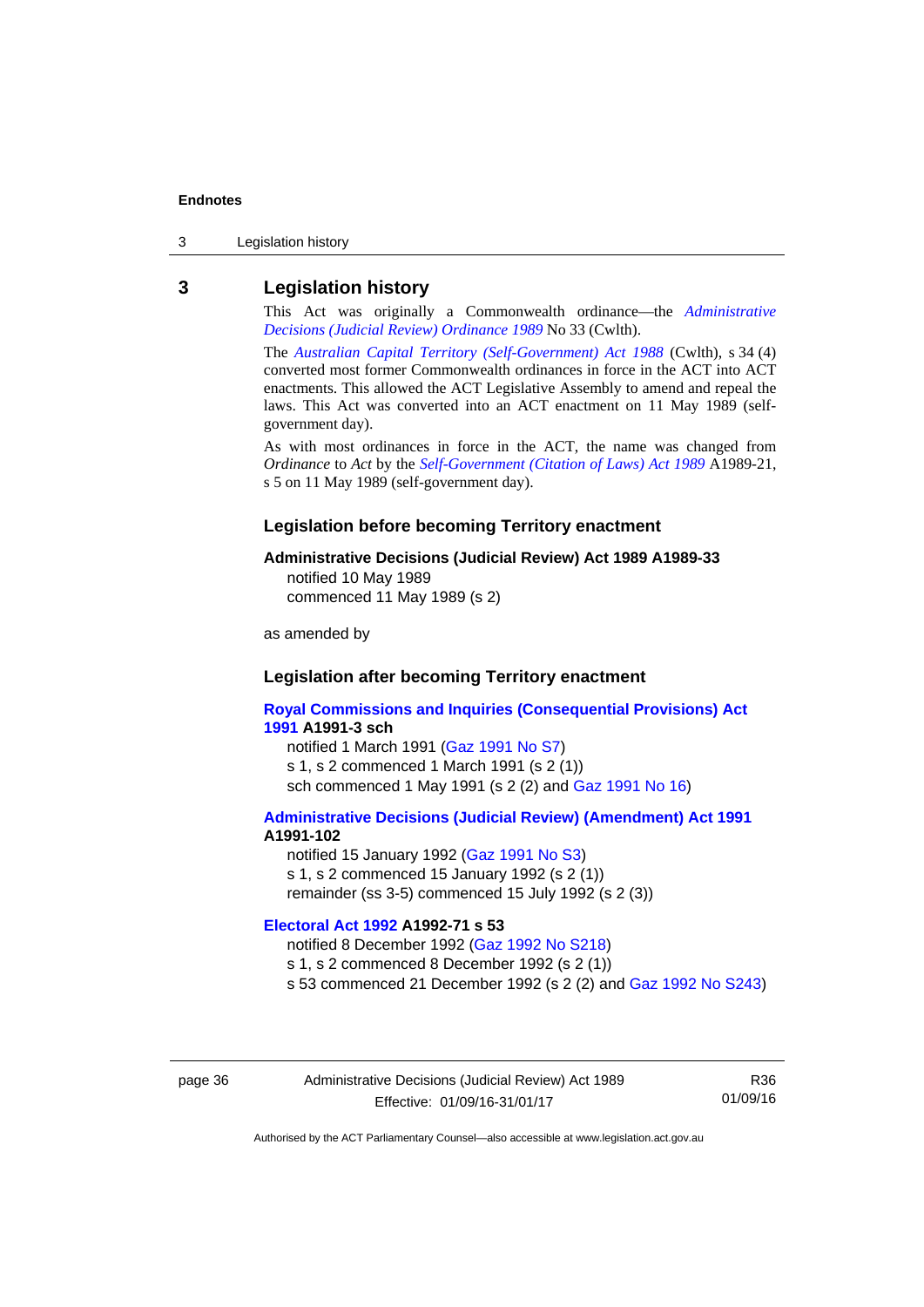### **[Administrative Decisions \(Judicial Review\) \(Amendment\) Act 1993](http://www.legislation.act.gov.au/a/1993-65) A1993-65**

notified 6 September 1993 [\(Gaz 1993 No S172\)](http://www.legislation.act.gov.au/gaz/1993-S172/default.asp) commenced 6 September 1993 (s 2)

#### **[Supreme Court \(Amendment\) Act \(No 2\) 1993](http://www.legislation.act.gov.au/a/1993-91) A1993-91 sch 3**

notified 17 December 1993 [\(Gaz 1993 No S258](http://www.legislation.act.gov.au/gaz/1993-S258/default.asp)) sch 3 commenced 17 December 1993 (s 2)

## **[Judicial Commissions \(Consequential Amendments\) Act 1994](http://www.legislation.act.gov.au/a/1994-10) A1994-10 s 4**

notified 14 March 1994 ([Gaz 1994 No S44](http://www.legislation.act.gov.au/gaz/1994-S44/default.asp)) s 4 commenced 14 March 1994 (s 2)

#### **[Public Sector Management \(Consequential and Transitional](http://www.legislation.act.gov.au/a/1994-38)  [Provisions\) Act 1994](http://www.legislation.act.gov.au/a/1994-38) A1994-38 sch 1 pt 3**

notified 30 June 1994 ([Gaz 1994 No S121\)](http://www.legislation.act.gov.au/gaz/1994-S121/default.asp)

s 1, s 2 commenced 30 June 1994 (s 2 (1))

sch 1 pt 3 commenced 1 July 1994 (s 2 (2) and [Gaz 1994 No S142](http://www.legislation.act.gov.au/gaz/1994-S142/default.asp))

## **[Financial Management and Audit \(Consequential and Transitional](http://www.legislation.act.gov.au/a/1996-26)  [Provisions\) Act 1996](http://www.legislation.act.gov.au/a/1996-26) A1996-26 sch pt 1**

notified 1 July 1996 [\(Gaz 1996 No S130](http://www.legislation.act.gov.au/gaz/1996-S130/default.asp)) sch pt 1 commenced 1 July 1996 (s 2)

#### **[Land \(Planning and Environment\) \(Amendment\) Act \(No 3\) 1996](http://www.legislation.act.gov.au/a/1996-85) A1996-85 s 88**

notified 24 December 1996 [\(Gaz 1996 No S345](http://www.legislation.act.gov.au/gaz/1996-S345/default.asp)) s 1, s 2 commenced 24 December 1996 (s 2 (1)) s 88 commenced 24 June 1997 (s 2 (3))

#### **[Tobacco Licensing \(Amendment\) Act 1998](http://www.legislation.act.gov.au/a/1998-18) A1998-18 sch 1**

notified 10 July 1998 ([Gaz 1998 No S190\)](http://www.legislation.act.gov.au/gaz/1998-S190/default.asp) commenced 10 July 1998 (s 2)

## **[Taxation Administration \(Consequential and Transitional Provisions\)](http://www.legislation.act.gov.au/a/1999-5)  [Act 1999](http://www.legislation.act.gov.au/a/1999-5) A1999-5 sch 2**

notified 1 March 1999 [\(Gaz 1999 No S8](http://www.legislation.act.gov.au/gaz/1999-S8/default.asp)) s 1, s 2 commenced 1 March 1999 (s 2 (1)) sch 2 commenced 1 March 1999 (s 2 (2))

R36 01/09/16 Administrative Decisions (Judicial Review) Act 1989 Effective: 01/09/16-31/01/17

page 37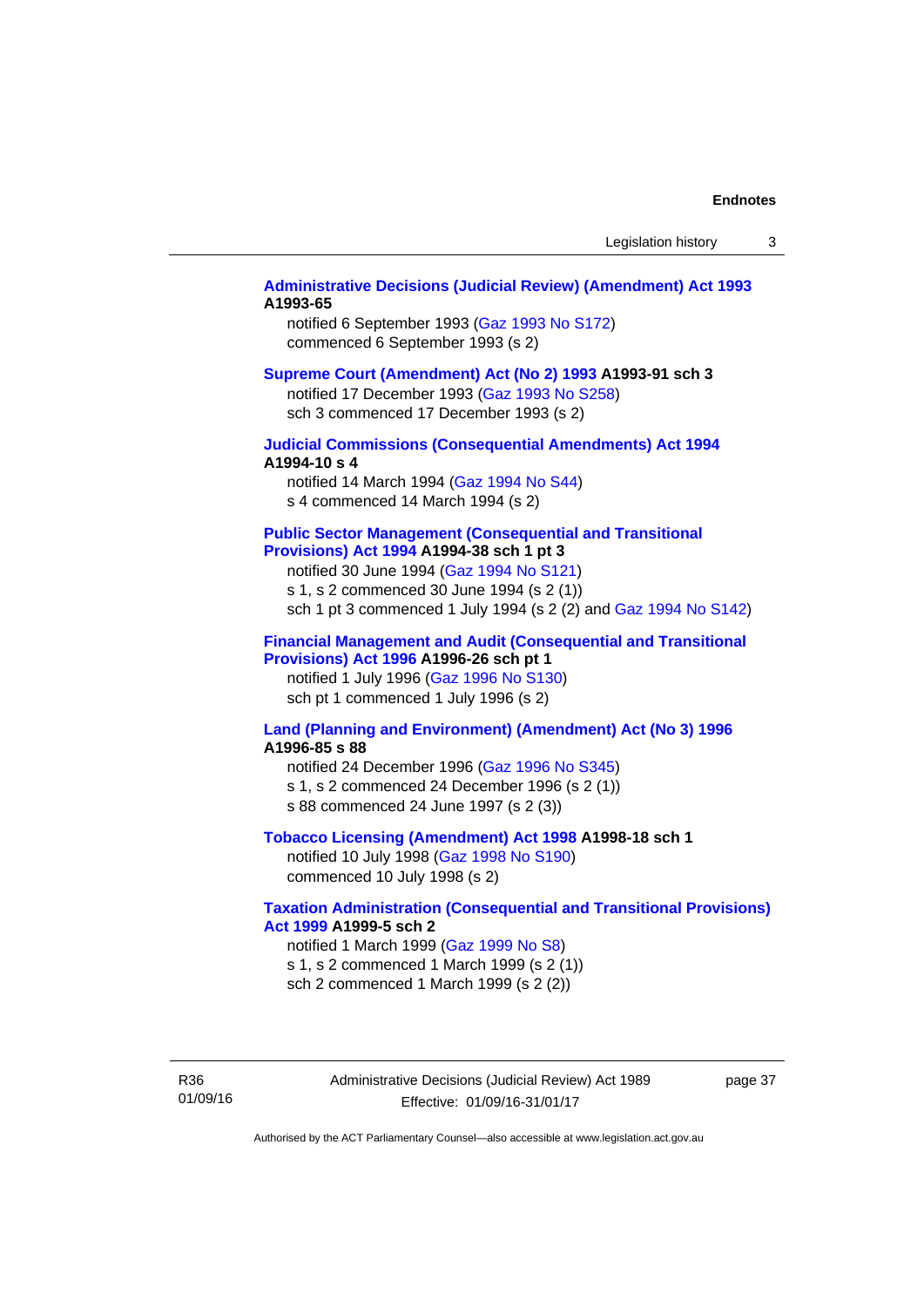| -3 | Legislation history |  |
|----|---------------------|--|
|----|---------------------|--|

**[Duties \(Consequential and Transitional Provisions\) Act 1999](http://www.legislation.act.gov.au/a/1999-8) A1999-8 s 33** 

notified 1 March 1999 [\(Gaz 1999 No S8](http://www.legislation.act.gov.au/gaz/1999-S8/default.asp)) ss 1-3 commenced 1 March 1999 (s 2 (1)) s 33 commenced 1 March 1999 (s 2 (2) and see [Duties Act 1999](http://www.legislation.act.gov.au/a/1999-7) A1999-7, s 2 (2) and [Gaz 1999 No S8\)](http://www.legislation.act.gov.au/gaz/1999-S8/default.asp)

#### **[Law Reform \(Miscellaneous Provisions\) Act 1999](http://www.legislation.act.gov.au/a/1999-66) A1999-66 sch 3**  notified 10 November 1999 [\(Gaz 1999 No 45](http://www.legislation.act.gov.au/gaz/1999-45/default.asp))

commenced 10 November 1999 (s 2)

#### **[Tobacco Amendment Act 2000](http://www.legislation.act.gov.au/a/2000-16) A2000-16 sch 3 pt 1**

notified 20 April 2000 [\(Gaz 2000 No 16\)](http://www.legislation.act.gov.au/gaz/2000-16/default.asp) s 1, s 2 commenced 20 April 2000 (s 2 (1)) sch 3 pt 1 commenced 1 July 2000 (s 2 (3))

#### **[Subordinate Laws Amendment Act 2000](http://www.legislation.act.gov.au/a/2000-71) A2000-71 sch 2**

notified 21 December 2000 [\(Gaz 2000 No S69\)](http://www.legislation.act.gov.au/gaz/2000-S69/default.asp) s 1, s 2 commenced 21 December 2000 (IA s 10B) sch 2 commenced 21 June 2001 (IA s 10E)

#### **[Legislation \(Consequential Amendments\) Act 2001](http://www.legislation.act.gov.au/a/2001-44) A2001-44 pt 6**

notified 26 July 2001 ([Gaz 2001 No 30\)](http://www.legislation.act.gov.au/gaz/2001-30/default.asp)

s 1, s 2 commenced 26 July 2001 (IA s 10B)

pt 6 commenced 12 September 2001 (s 2 and see [Gaz 2001 No S65\)](http://www.legislation.act.gov.au/gaz/2001-S65/default.asp)

#### **[Building Amendment Act 2002](http://www.legislation.act.gov.au/a/2002-15) A2002-15 s 14**

notified LR 17 May 2002

- s 1, s 2 commenced 17 May 2002 (LA s 75)
- s 14 commenced 18 May 2002 (s 2)

#### **[Plant Diseases Act 2002](http://www.legislation.act.gov.au/a/2002-42) A2002-42 s 44**

notified LR 2 December 2002 s 1, s 2 commenced 2 December 2002 (LA s 75 (1)) s 44 commenced 2 June 2003 (s 2 and LA s 79)

#### **[Confiscation of Criminal Assets Act 2003](http://www.legislation.act.gov.au/a/2003-8) A2003-8 sch 1 pt 1.1**

notified LR 27 March 2003 s 1, s 2 commenced 27 March 2003 (LA s 75 (1)) sch 1 pt 1.1 commenced 15 August 2003 (s 2 and [CN2003-7](http://www.legislation.act.gov.au/cn/2003-7/default.asp))

page 38 Administrative Decisions (Judicial Review) Act 1989 Effective: 01/09/16-31/01/17

R36 01/09/16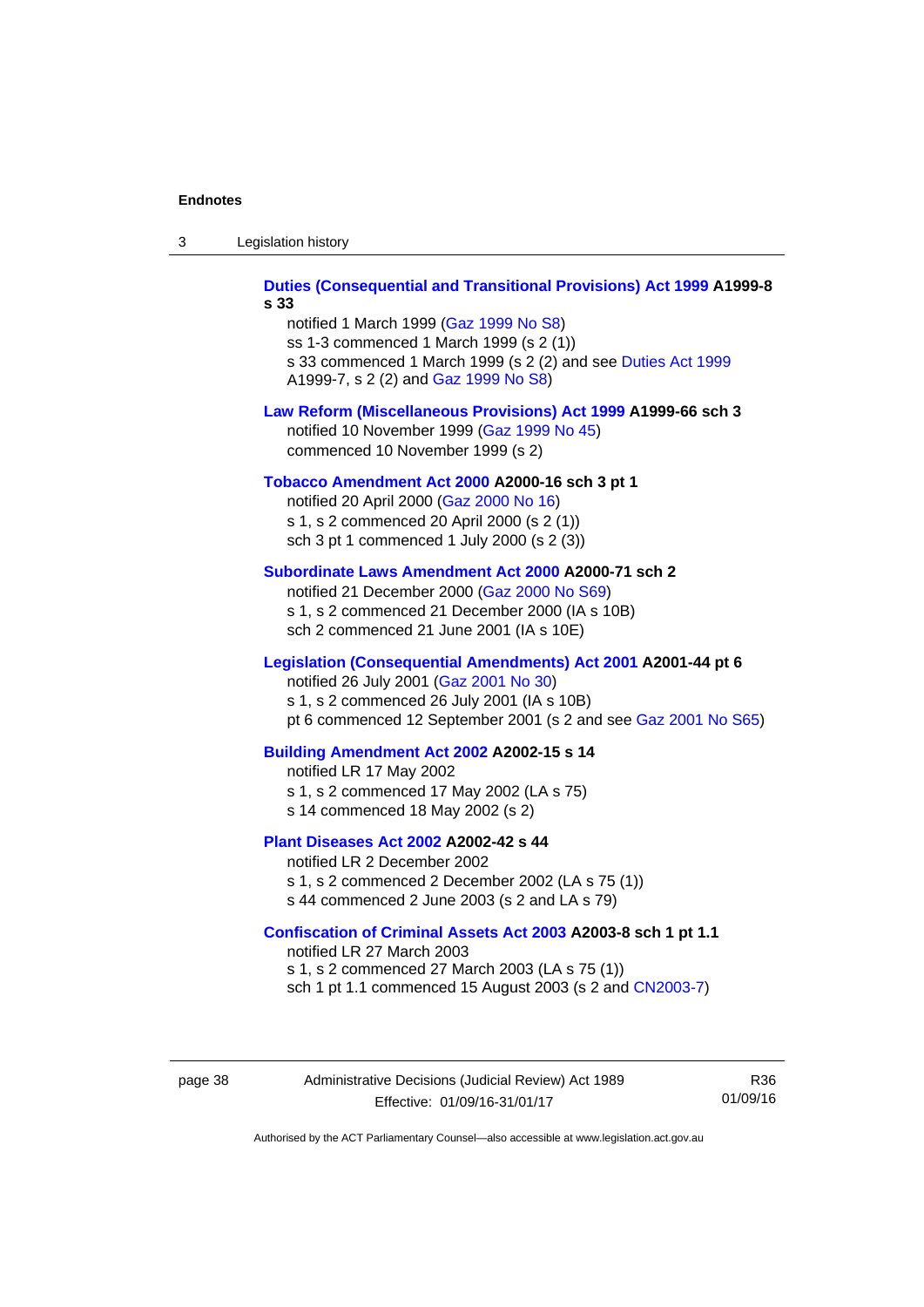# **[Construction Occupations Legislation Amendment Act 2004](http://www.legislation.act.gov.au/a/2004-13)  [A2004-13](http://www.legislation.act.gov.au/a/2004-13) sch 2 pt 2.1**

notified LR 26 March 2004

s 1, s 2 commenced 26 March 2004 (LA s 75 (1)) sch 2 pt 2.1 commenced 1 September 2004 (s 2 and see [Construction](http://www.legislation.act.gov.au/a/2004-12)  [Occupations \(Licensing\) Act 2004](http://www.legislation.act.gov.au/a/2004-12) A2004-12, s 2 and [CN2004-8\)](http://www.legislation.act.gov.au/cn/2004-8/default.asp)

#### **[Gungahlin Drive Extension Authorisation Act 2004](http://www.legislation.act.gov.au/a/2004-27) A2004-27 s 15**

notified LR 26 May 2004

- s 1, s 2 commenced 26 May 2004 (LA s 75 (1))
- s 15 commenced 27 May 2004 (s 2)

#### **[Gene Technology \(GM Crop Moratorium\) Act 2004](http://www.legislation.act.gov.au/a/2004-40) A2004-40 s 40**

notified LR 9 July 2004

- s 1, s 2 commenced 9 July 2004 (LA s 75 (1)) s 40 commenced 10 July 2004 (s 2)
- 

# **[Heritage Act 2004](http://www.legislation.act.gov.au/a/2004-57) A2004-57 sch 1 pt 1.2**

notified LR 9 September 2004 s 1, s 2 commenced 9 September 2004 (LA s 75 (1)) sch 1 pt 1.2 commenced 9 March 2005 (s 2 and LA s 79)

#### **[Court Procedures \(Consequential Amendments\) Act 2004](http://www.legislation.act.gov.au/a/2004-60) A2004-60 sch 1 pt 1.3**

notified LR 2 September 2004 s 1, s 2 commenced 2 September 2004 (LA s 75 (1)) sch 1 pt 1.3 commenced 10 January 2005 (s 2 and see [Court](http://www.legislation.act.gov.au/a/2004-59)  [Procedures Act 2004](http://www.legislation.act.gov.au/a/2004-59) A2004-59, s 2 and [CN2004-29\)](http://www.legislation.act.gov.au/cn/2004-29/default.asp)

#### **[Crimes \(Restorative Justice\) Act 2004](http://www.legislation.act.gov.au/a/2004-65) A2004-65 s 76**

notified LR 6 September 2004 s 1, s 2 commenced 6 September 2004 (LA s 75 (1)) s 76 commenced 31 January 2005 (s 2 and [CN2004-28](http://www.legislation.act.gov.au/cn/2004-28/default.asp))

#### **[Statute Law Amendment Act 2005 \(No 2\)](http://www.legislation.act.gov.au/a/2005-62) A2005-62 sch 3 pt 3.1**

notified LR 21 December 2005 s 1, s 2 commenced 21 December 2005 (LA s 75 (1)) sch 3 pt 3.1 commenced 11 January 2006 (s 2 (1))

R36 01/09/16 Administrative Decisions (Judicial Review) Act 1989 Effective: 01/09/16-31/01/17

page 39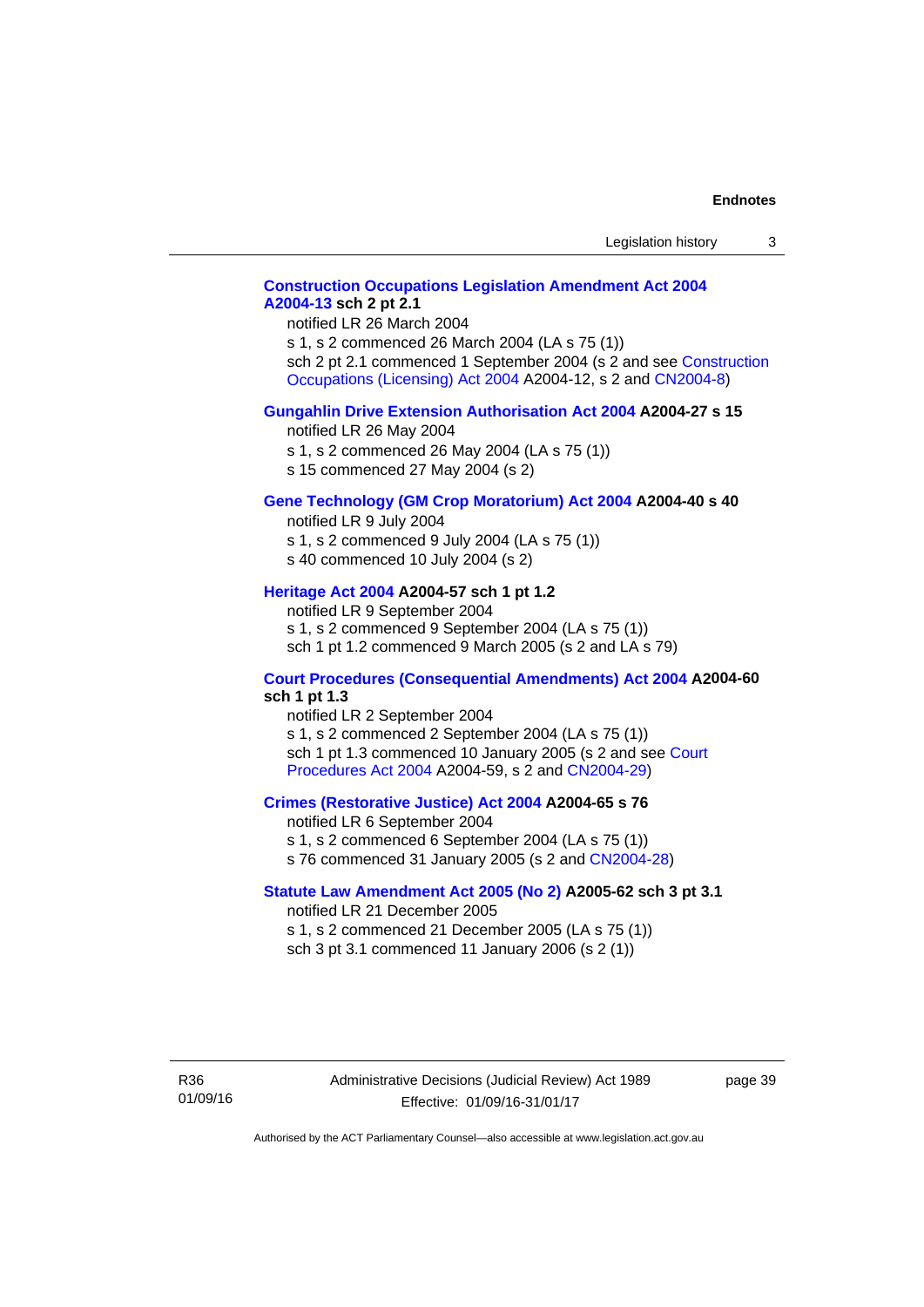| Legislation history<br>-3 |
|---------------------------|
|---------------------------|

# **[Sentencing Legislation Amendment Act 2006](http://www.legislation.act.gov.au/a/2006-23) A2006-23 sch 1 pt 1.1**

notified LR 18 May 2006

s 1, s 2 commenced 18 May 2006 (LA s 75 (1)) sch 1 pt 1.1 commenced 2 June 2006 (s 2 (1) and see [Crimes](http://www.legislation.act.gov.au/a/2005-59)  [\(Sentence Administration\) Act 2005](http://www.legislation.act.gov.au/a/2005-59) A2005-59 s 2, [Crimes](http://www.legislation.act.gov.au/a/2005-58)  [\(Sentencing\) Act 2005](http://www.legislation.act.gov.au/a/2005-58) A2005-58, s 2 and LA s 79)

#### **[Justice and Community Safety Legislation Amendment Act 2006](http://www.legislation.act.gov.au/a/2006-40) A2006-40 sch 2 pt 2.3**

notified LR 28 September 2006 s 1, s 2 commenced 28 September 2006 (LA s 75 (1)) sch 2 pt 2.3 commenced 29 September 2006 (s 2 (1))

# **[Water Resources Act 2007](http://www.legislation.act.gov.au/a/2007-19) A2007-19 s 208**

notified LR 20 June 2007 s 1, s 2 commenced 20 June 2007 (LA s 75 (1)) s 208 commenced 1 August 2007 (s 2 and [CN2007-8](http://www.legislation.act.gov.au/cn/2007-8/default.asp))

### **[Planning and Development \(Consequential Amendments\) Act 2007](http://www.legislation.act.gov.au/a/2007-25) A2007-25 sch 1 pt 1.2**

notified LR 13 September 2007

s 1, s 2 commenced 13 September 2007 (LA s 75 (1)) sch 1 pt 1.2 commenced 31 March 2008 (s 2 and see Planning and [Development Act 2007](http://www.legislation.act.gov.au/a/2007-24) A2007-24, s 2 and [CN2008-1](http://www.legislation.act.gov.au/cn/2008-1/default.asp))

#### **[ACT Civil and Administrative Tribunal Legislation Amendment](http://www.legislation.act.gov.au/a/2008-36)  [Act 2008](http://www.legislation.act.gov.au/a/2008-36) A2008-36 sch 1 pt 1.2**

notified LR 4 September 2008

s 1, s 2 commenced 4 September 2008 (LA s 75 (1))

sch 1 pt 1.2 commenced 2 February 2009 (s 2 and see [ACT Civil and](http://www.legislation.act.gov.au/a/2008-35)  [Administrative Tribunal Act 2008](http://www.legislation.act.gov.au/a/2008-35) A2008-35, s 2 and [CN2009-2\)](http://www.legislation.act.gov.au/cn/2009-2/default.asp)

# **[Development Application \(Block 20 Section 23 Hume\) Assessment](http://www.legislation.act.gov.au/a/2008-52)  [Facilitation Act 2008](http://www.legislation.act.gov.au/a/2008-52) A2008-52 s 12**

notified LR 16 December 2008

- s 1, s 2 commenced 16 December 2008 (LA s 75 (1))
- s 12 commenced 17 December 2008 (s 2)

page 40 Administrative Decisions (Judicial Review) Act 1989 Effective: 01/09/16-31/01/17

R36 01/09/16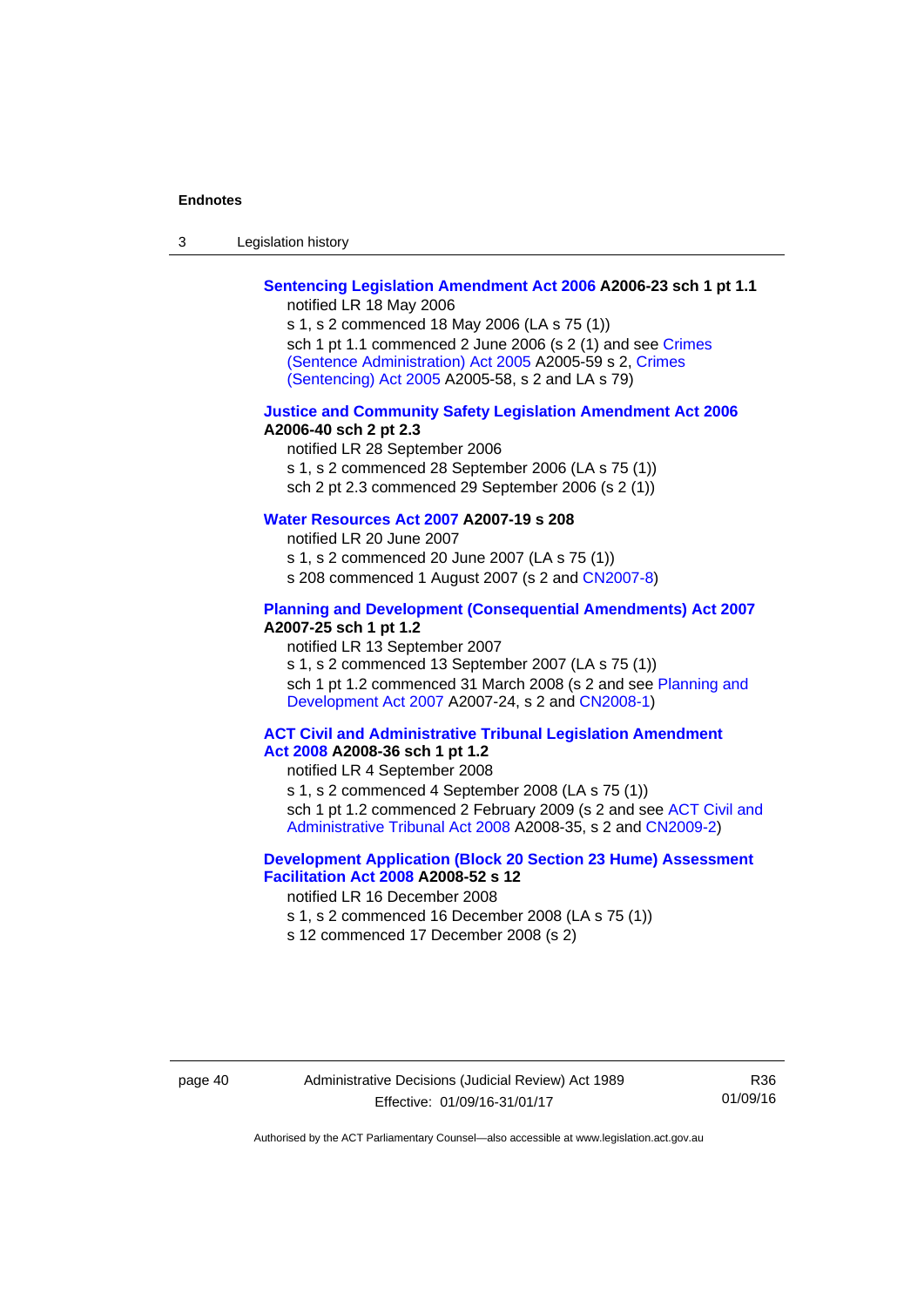Legislation history 3

# **[Health Practitioner Regulation National Law \(ACT\) Act 2010](http://www.legislation.act.gov.au/a/2010-10) A2010-10 sch 2 pt 2.1**

notified LR 31 March 2010 s 1, s 2 commenced 31 March 2010 (LA s 75 (1)) sch 2 pt 2.1 commenced 1 July 2010 (s 2 (1) (a))

#### **[Payroll Tax Act 2011](http://www.legislation.act.gov.au/a/2011-18) A2011-18 sch 4 pt 4.1**

notified LR 30 June 2011 s 1, s 2 commenced 30 June 2011 (LA s 75 (1)) sch 4 pt 4.1 commenced 1 July 2011 (s 2)

#### **[Administrative \(One ACT Public Service Miscellaneous Amendments\)](http://www.legislation.act.gov.au/a/2011-22)**

#### **[Act 2011](http://www.legislation.act.gov.au/a/2011-22) A2011-22 sch 1 pt 1.4**

notified LR 30 June 2011 s 1, s 2 commenced 30 June 2011 (LA s 75 (1)) sch 1 pt 1.4 commenced 1 July 2011 (s 2 (1))

#### **[Justice and Community Safety Legislation Amendment Act 2012](http://www.legislation.act.gov.au/a/2012-13)**

# **A2012-13 sch 1 pt 1.2**

notified LR 11 April 2012 s 1, s 2 commenced 11 April 2012 (LA s 75 (1)) sch 1 pt 1.2 commenced 12 April 2012 (s 2 (1))

#### **[Statute Law Amendment Act 2013](http://www.legislation.act.gov.au/a/2013-19) A2013-19 sch 3 pt 3.1**

notified LR 24 May 2013 s 1, s 2 commenced 24 May 2013 (LA s 75 (1)) sch 3 pt 3.1 commenced 14 June 2013 (s 2)

#### **[Administrative Decisions \(Judicial Review\) Amendment Act 2013](http://www.legislation.act.gov.au/a/2013-37) A2013-37**

notified LR 25 September 2013 s 1, s 2 commenced 25 September 2013 (LA s 75 (1)) remainder commenced 26 September 2013 (s 2)

## **[Planning and Development \(Symonston Mental Health Facility\)](http://www.legislation.act.gov.au/a/2014-26)  [Amendment Act 2014](http://www.legislation.act.gov.au/a/2014-26) A2014-26 sch 1 pt 1.1**

notified LR 12 June 2014 s 1, s 2 commenced 12 June 2014 (LA s 75 (1)) sch 1 pt 1.1 commenced 13 June 2014 (s 2)

R36 01/09/16 Administrative Decisions (Judicial Review) Act 1989 Effective: 01/09/16-31/01/17

page 41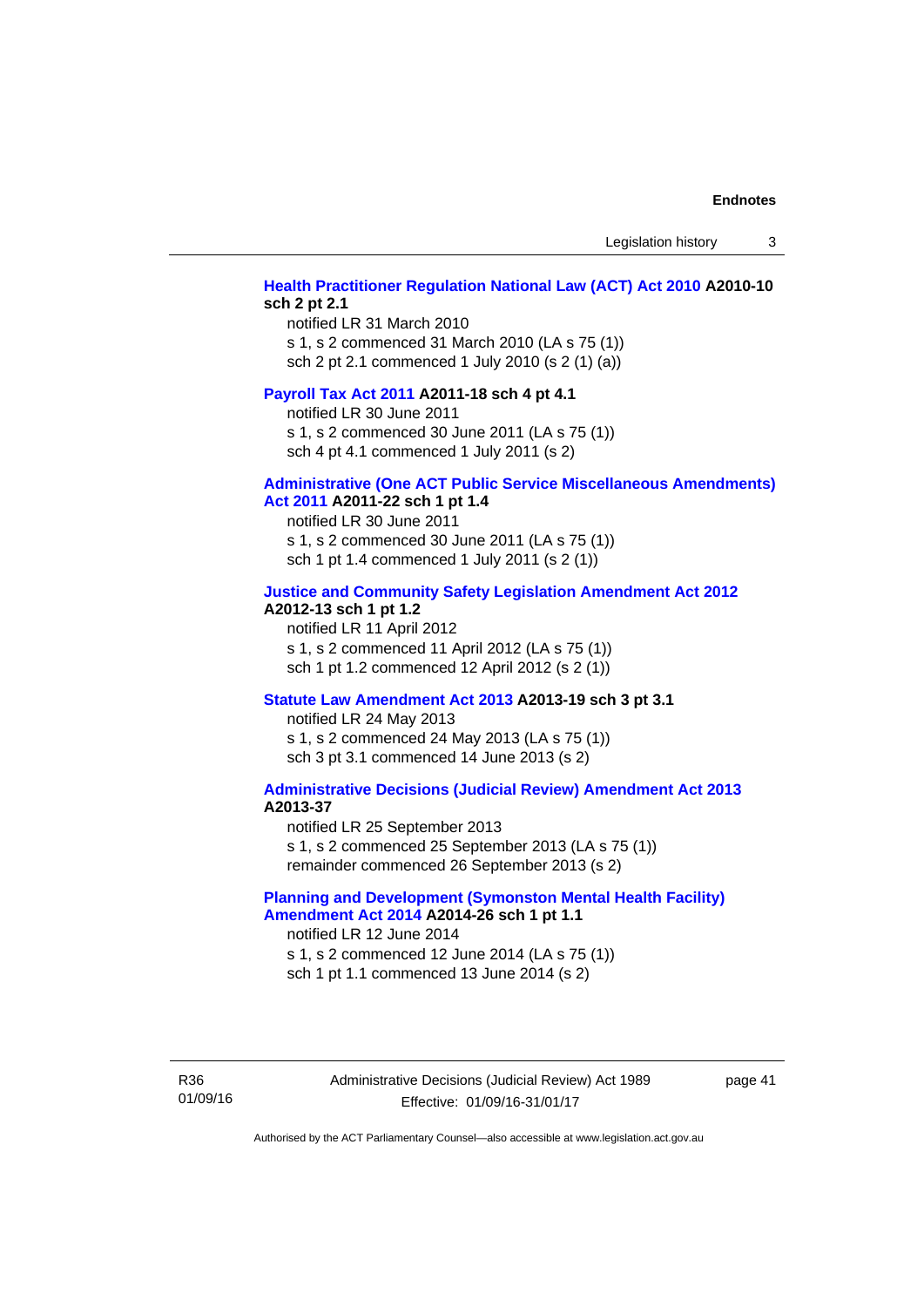| 3 | Legislation history |  |
|---|---------------------|--|
|---|---------------------|--|

## **[Judicial Commissions Amendment Act 2015](http://www.legislation.act.gov.au/a/2015-1) A2015-1 sch 1 pt 1.1 (as am by A2015-52 s 28)**

notified LR 25 February 2015

s 1, s 2 commenced 25 February 2015 (LA s 75 (1))

sch 1 pt 1.1 awaiting commencement (s 2 (as am by [A2015-52](http://www.legislation.act.gov.au/a/2015-52) s 28))

*Note* default commencement under s 2 (2): 1 February 2017 (LA s 79 does not apply to this Act)

## **[Planning and Development \(Capital Metro\) Legislation Amendment](http://www.legislation.act.gov.au/a/2015-2)  [Act 2015](http://www.legislation.act.gov.au/a/2015-2) A2015-2 pt 2**

notified LR 25 February 2015

s 1, s 2 commenced 25 February 2015 (LA s 75 (1))

s 5 commenced 2 April 2015 (s 2 (1) and see [Planning and](http://www.legislation.act.gov.au/a/2014-41/default.asp) 

[Development \(Bilateral Agreement\) Amendment Act 2014](http://www.legislation.act.gov.au/a/2014-41/default.asp) A2014-41, s 2 and LA s 79)

pt 2 remainder commenced 2 April 2015 (s 2 (2) and [CN2015-2](http://www.legislation.act.gov.au/cn/2015-2/default.asp))

# **[Financial Management Amendment Act 2015](http://www.legislation.act.gov.au/a/2015-34/default.asp) A2015-34 sch 1 pt 1.1**

notified LR 30 September 2015 s 1, s 2 commenced 30 September 2015 (LA s 75 (1))

sch 1 pt 1.1 amdt 1.2 commenced 1 July 2016 (s 2 (1)) sch 1 pt 1.1 remainder commenced 1 October 2015 (s 2 (2))

# **[Courts Legislation Amendment Act 2015 \(No 2\)](http://www.legislation.act.gov.au/a/2015-52/default.asp) A2015-52 pt 10**

notified LR 26 November 2015

s 1, s 2 commenced 26 November 2015 (LA s 75 (1))

pt 10 (s 28) commenced 10 December 2015 (s 2 (2))

*Note* Pt 10 (s 28) only amends the [Judicial Commissions](http://www.legislation.act.gov.au/a/2015-1)  [Amendment Act 2015](http://www.legislation.act.gov.au/a/2015-1) A2015-1

## **[Crimes \(Sentencing and Restorative Justice\) Amendment Act 2016](http://www.legislation.act.gov.au/a/2016-4/default.asp) A2016-4 sch 1 pt 1.1**

notified LR 24 February 2016

s 1, s 2 commenced 24 February 2016 (LA s 75 (1))

sch 1 pt 1.1 commenced 2 March 2016 (s 2 (1))

## **[Public Sector Management Amendment Act 2016](http://www.legislation.act.gov.au/a/2016-52/default.asp) A2016-52 sch 1**

**pt 1.4** 

notified LR 25 August 2016

s 1, s 2 commenced 25 August 2016 (LA s 75 (1))

sch 1 pt 1.4 commenced 1 September 2016 (s 2)

page 42 Administrative Decisions (Judicial Review) Act 1989 Effective: 01/09/16-31/01/17

R36 01/09/16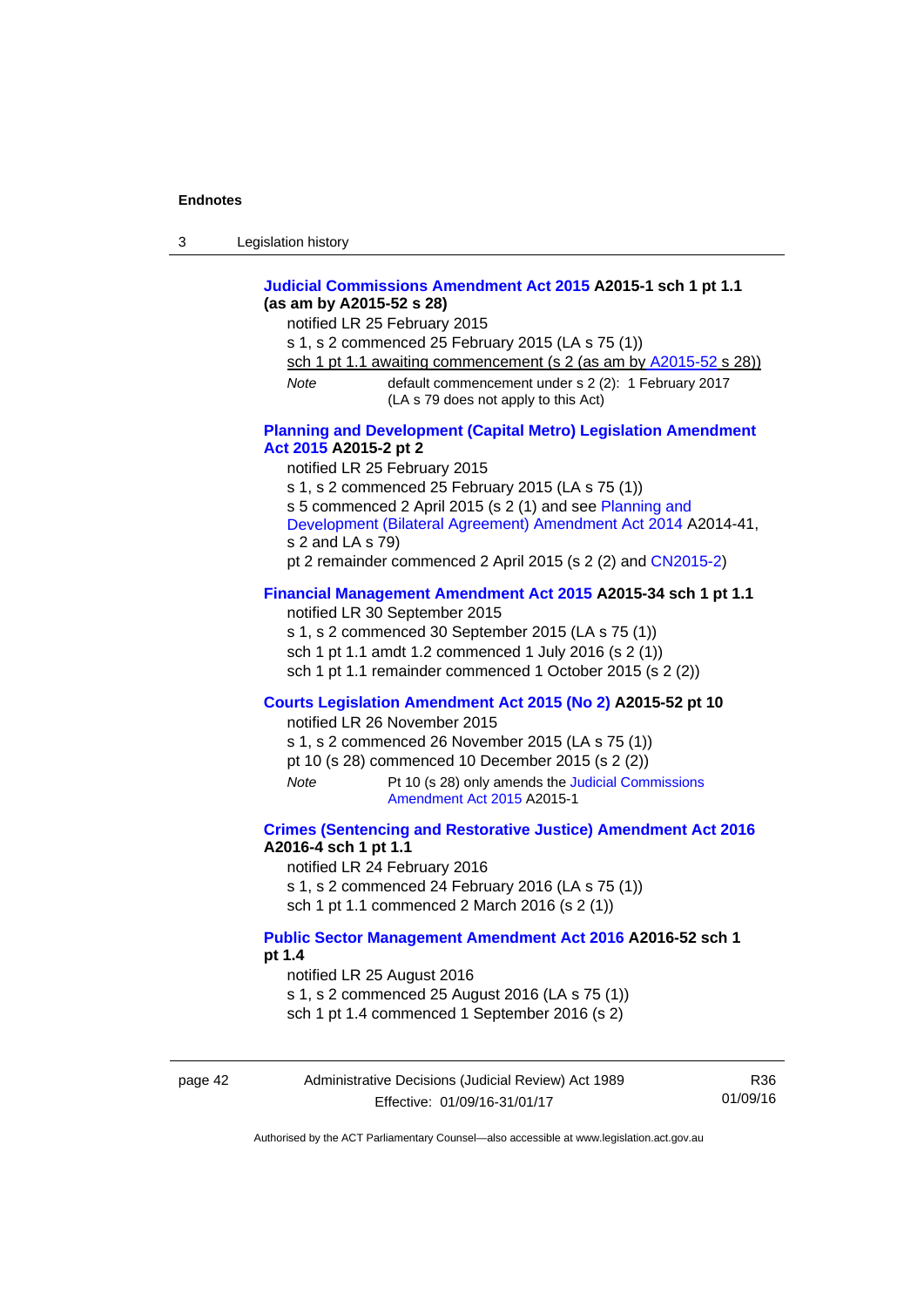<span id="page-46-0"></span>

| 4               | <b>Amendment history</b>                                                                                                                                                                                                                                                                                                                                   |  |  |
|-----------------|------------------------------------------------------------------------------------------------------------------------------------------------------------------------------------------------------------------------------------------------------------------------------------------------------------------------------------------------------------|--|--|
|                 | <b>Dictionary</b><br>om A2001-44 amdt 1.42<br>s 2<br>ins A2005-62 amdt 3.5<br>am A2013-37 s 4                                                                                                                                                                                                                                                              |  |  |
|                 | <b>Notes</b><br>s 3<br>am A1991-102 s 4; A1993-65 s 4; A1996-85 s 88; A2001-44<br>amdts 1.43-1.45<br>defs reloc to dict A2005-62 amdt 3.4<br>sub A2005-62 amdt 3.5<br>def <i>failure</i> om A2005-62 amdt 3.2<br>def judge om A2005-62 amdt 3.2<br>def rules of court am A1993-91 sch 3<br>om A2004-60 amdt 1.7                                            |  |  |
|                 | Meaning of <i>making</i> and <i>failure to make</i> a decision<br>s 3A<br>ins A2005-62 amdt 3.6                                                                                                                                                                                                                                                            |  |  |
|                 | Meaning of person aggrieved<br>s 3B<br>ins A2005-62 amdt 3.6<br>om A2013-37 s 5                                                                                                                                                                                                                                                                            |  |  |
|                 | Meaning of conduct engaged in for purpose of making decision<br>s3C<br>ins A2005-62 amdt 3.6                                                                                                                                                                                                                                                               |  |  |
|                 | Act to operate despite anything in existing laws<br>s 4<br>am A2005-62 amdt 3.7                                                                                                                                                                                                                                                                            |  |  |
|                 | Who may make an application under this Act<br>s 4A<br>ins A2013-37 s 6                                                                                                                                                                                                                                                                                     |  |  |
|                 | Applications for review of decisions<br>am A2005-62 amdts 3.8-3.15; A2012-13 amdt 1.12; A2013-37<br>s 5<br>s <sub>7</sub>                                                                                                                                                                                                                                  |  |  |
|                 | Applications for review of conduct related to making of decisions<br>s 6<br>am A2005-62 amdts 3.16-3.23; A2013-37 s 8                                                                                                                                                                                                                                      |  |  |
|                 | Applications for failures to make decisions<br>s 7 hdg<br>sub A2005-62 amdt 3.24<br>s 7<br>am A2005-62 amdts 3.25-3.30; A2013-37 s 9, s 10                                                                                                                                                                                                                 |  |  |
|                 | <b>Effect of Act on other rights</b><br>s 8<br>orig s 8 om A2005-62 amdt 3.31<br>(prev s 9) am A1991-102 s 5; A1993-65 s 5; A1999-66 sch 3;<br>A2004-57 amdt 1.3; A2005-62 amdts 3.32-3.34<br>renum A2005-62 amdt 3.35<br>am A2006-40 amdt 2.47; A2007-25 amdt 1.11, amdt 1.12<br>(4)-(6) exp 30 September 2008 (s 8 (6) (LA s 88 declaration<br>applies)) |  |  |
| R36<br>01/09/16 | Administrative Decisions (Judicial Review) Act 1989<br>page 43<br>Effective: 01/09/16-31/01/17                                                                                                                                                                                                                                                             |  |  |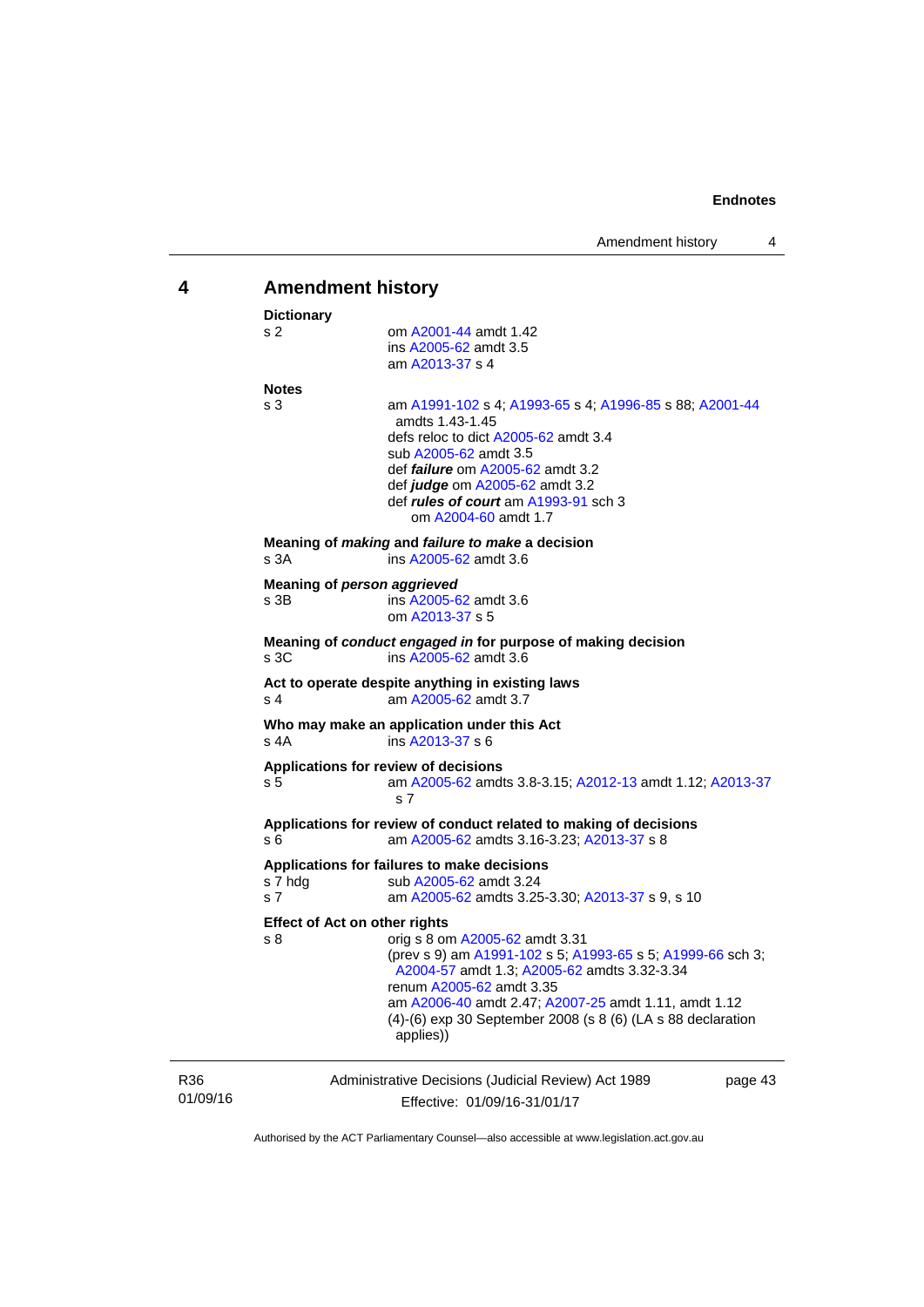4 Amendment history

**Applications for order of review must set out grounds**  s 9 hdg (prev s 10 hdg) sub [A2005-62](http://www.legislation.act.gov.au/a/2005-62) amdt 3.36 s 9 orig s 9 renum as s 8 (prev s 10 hdg) am [A2004-60](http://www.legislation.act.gov.au/a/2004-60) amdt 1.8; ss and pars renum R13 LA (see [A2004-60](http://www.legislation.act.gov.au/a/2004-60) amdt 1.9); [A2005-62](http://www.legislation.act.gov.au/a/2005-62) amdt 3.37, amdt 3.38 renum [A2005-62](http://www.legislation.act.gov.au/a/2005-62) amdt 3.39 **Period in which application for order of review must be made**  s 10 orig s 10 renum as s 9 ins [A2005-62](http://www.legislation.act.gov.au/a/2005-62) amdt 3.40; [A2013-19](http://www.legislation.act.gov.au/a/2013-19) amdt 3.1 **Application for order of review not limited to grounds in application**  s 11 sub [A2005-62](http://www.legislation.act.gov.au/a/2005-62) amdt 3.40 **Application to be made a party to a proceeding**  s 12 am [A2013-37](http://www.legislation.act.gov.au/a/2013-37) s 11 **Reasons for decision may be obtained**  s 13 am [A2005-62](http://www.legislation.act.gov.au/a/2005-62) amdt 3.41, amdt 3.42, amdt 3.44, amdt 3.45, amdt 3.47; ss renum [A2005-62](http://www.legislation.act.gov.au/a/2005-62) amdt 3.43, amdt 3.46; [A2008-36](http://www.legislation.act.gov.au/a/2008-36) amdt 1.13 **Certain information not required to be disclosed**<br>s 14 am A2005-62 amdts 3.48-3.51 am [A2005-62](http://www.legislation.act.gov.au/a/2005-62) amdts 3.48-3.51 **Ministerial certificate about disclosure of information**  s 15 hdg sub [A2005-62](http://www.legislation.act.gov.au/a/2005-62) amdt 3.52 s 15 am [A2005-62](http://www.legislation.act.gov.au/a/2005-62) amdts 3.53-3.55; ss renum [A2005-62](http://www.legislation.act.gov.au/a/2005-62) amdt 3.56 **Stay of proceedings**  s 16 am [A1999-66](http://www.legislation.act.gov.au/a/1999-66) sch 3; [A2005-62](http://www.legislation.act.gov.au/a/2005-62) amdt 3.57, amdt 3.58

**Powers of Supreme Court in relation to applications for order of review**  s 17 hdg sub [A2005-62](http://www.legislation.act.gov.au/a/2005-62) amdt 3.59

s 17 am [A2005-62](http://www.legislation.act.gov.au/a/2005-62) amdt 3.60-3.62

**Change in person holding, or performing the duties of, an office**  s 18 **am [A2005-62](http://www.legislation.act.gov.au/a/2005-62)** amdt 3.63; ss renum R17 LA

**Intervention by Minister** 

s 19 sub [A2005-62](http://www.legislation.act.gov.au/a/2005-62) amdt 3.64

**Intervention by other people**  s 19A ins [A2013-37](http://www.legislation.act.gov.au/a/2013-37) s 12

**Act not to apply to certain decisions**  s 20 am [A2005-62](http://www.legislation.act.gov.au/a/2005-62) amdt 3.65; ss renum [A2005-62](http://www.legislation.act.gov.au/a/2005-62) amdt 3.66

**Regulation-making power** 

s 21 sub [A2001-44](http://www.legislation.act.gov.au/a/2001-44) amdt 1.46

page 44 Administrative Decisions (Judicial Review) Act 1989 Effective: 01/09/16-31/01/17

R36 01/09/16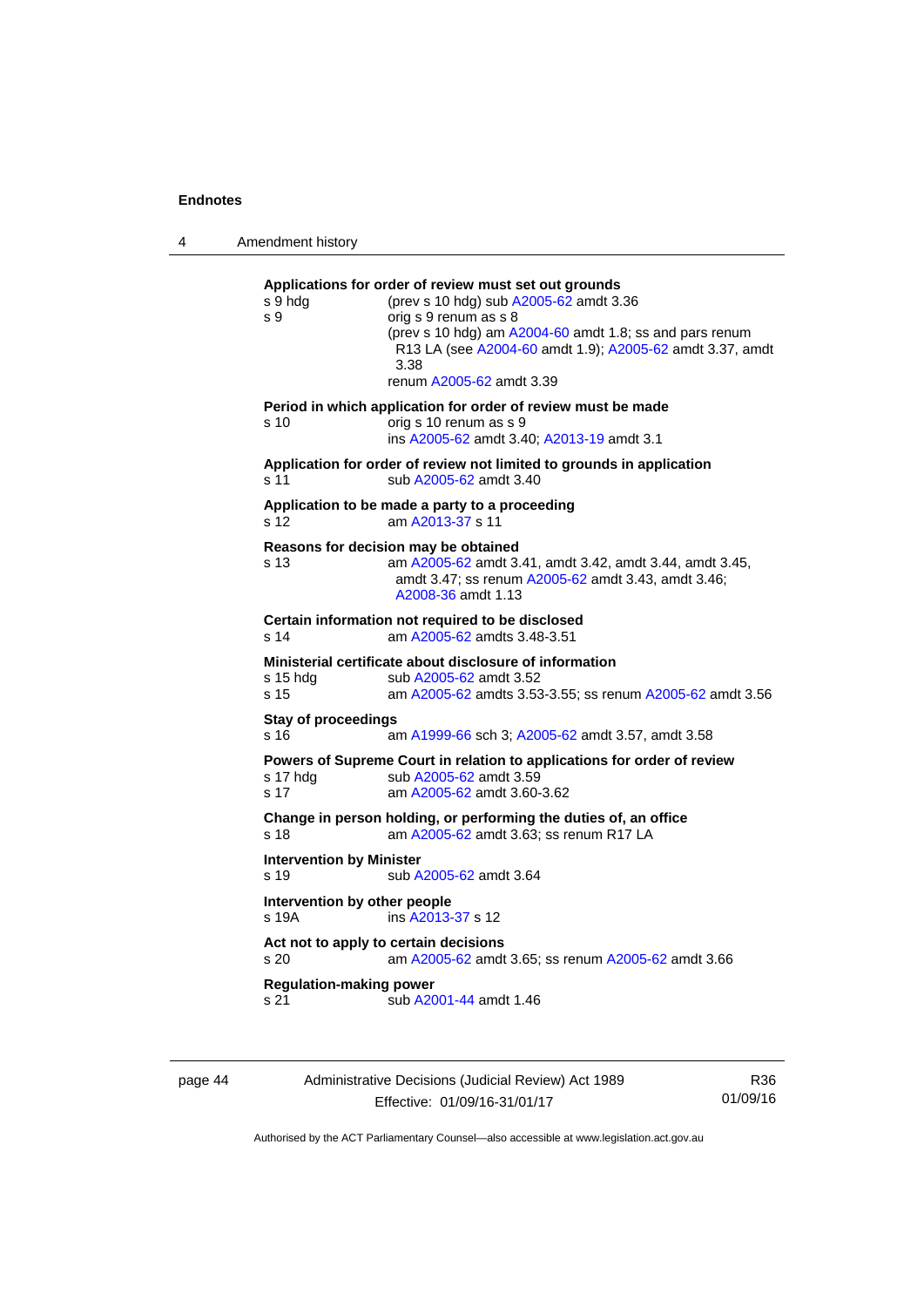| s 22              | Transitional-sch 1, clause 5<br>ins A2004-13 amdt 2.1                                                                                                                                                                                                                                                                                                                                                                                                                                                                                               |
|-------------------|-----------------------------------------------------------------------------------------------------------------------------------------------------------------------------------------------------------------------------------------------------------------------------------------------------------------------------------------------------------------------------------------------------------------------------------------------------------------------------------------------------------------------------------------------------|
|                   | exp 1 July 2005 (s 22 (2))                                                                                                                                                                                                                                                                                                                                                                                                                                                                                                                          |
|                   | Decisions to which this Act does not apply                                                                                                                                                                                                                                                                                                                                                                                                                                                                                                          |
| sch 1             | am A1991-3 sch; A1992-71 s 53; A1994-10 s 4; A1998-18<br>sch 1; A1999-5 sch 2; A1999-8 s 33; A2000-16 sch 3 pt 1;<br>A2001-44 amdt 1.47; A2002-15 s 14; A2002-42, s 44;<br>A2003-8 amdt 1.1; A2004-13 amdt 2.2; A2004-27 s 15;<br>A2004-40 s 40; A2004-65 s 76<br>sub A2005-62 amdt 3.67<br>am A2006-23 amdt 1.1; items renum A2006-23 amdt 1.2;<br>A2007-19 s 208; A2008-52 s 12; items renum R23 LA;<br>A2010-10 amdt 2.1; items renum R25 LA; A2011-18<br>amdt 4.1; A2011-22 amdt 1.18; A2014-26 amdt 1.1; A2015-2<br>s 4, s 5; A2016-4 amdt 1.1 |
|                   | Decisions to which s 13 does not apply                                                                                                                                                                                                                                                                                                                                                                                                                                                                                                              |
| sch <sub>2</sub>  | am A1994-38 sch 1 pt 3; A1996-26 sch                                                                                                                                                                                                                                                                                                                                                                                                                                                                                                                |
|                   | sub A2005-62 amdt 3.68<br>am A2006-23 amdt 1.3; A2008-36 amdt 1.14; A2011-22<br>amdt 1.19, amdt 1.20; A2015-34 amdt 1.1; A2016-4<br>amdt 1.2, amdt 1.3; A2015-34 amdt 1.2; pars renum R35 LA;<br>A2016-52 amdt 1.10                                                                                                                                                                                                                                                                                                                                 |
| <b>Dictionary</b> |                                                                                                                                                                                                                                                                                                                                                                                                                                                                                                                                                     |
| dict              | ins A2005-62 amdt 3.69                                                                                                                                                                                                                                                                                                                                                                                                                                                                                                                              |
|                   | am A2008-36 amdt 1.15; A2013-37 s 13; A2016-52 amdt 1.11<br>def conduct engaged in ins A2005-62 amdt 3.69                                                                                                                                                                                                                                                                                                                                                                                                                                           |
|                   | def decision ins A2008-36 amdt 1.16                                                                                                                                                                                                                                                                                                                                                                                                                                                                                                                 |
|                   | def decision to which this Act applies reloc from s 3<br>A2005-62 amdt 3.4                                                                                                                                                                                                                                                                                                                                                                                                                                                                          |
|                   | def duty am A1994-38 sch 1 pt 3                                                                                                                                                                                                                                                                                                                                                                                                                                                                                                                     |
|                   | reloc from s 3 A2005-62 amdt 3.4                                                                                                                                                                                                                                                                                                                                                                                                                                                                                                                    |
|                   | def eligible person ins A2013-37 s 14                                                                                                                                                                                                                                                                                                                                                                                                                                                                                                               |
|                   | def enactment am A1999-66 sch 3                                                                                                                                                                                                                                                                                                                                                                                                                                                                                                                     |
|                   | sub A2005-62 amdt 3.1                                                                                                                                                                                                                                                                                                                                                                                                                                                                                                                               |
|                   | reloc from s 3 A2005-62 amdt 3.4                                                                                                                                                                                                                                                                                                                                                                                                                                                                                                                    |
|                   | def <i>failure to make</i> ins A2005-62 amdt 3.69<br>def making ins A2005-62 amdt 3.69                                                                                                                                                                                                                                                                                                                                                                                                                                                              |
|                   | def order of review am A2005-62 amdt 3.3                                                                                                                                                                                                                                                                                                                                                                                                                                                                                                            |
|                   | reloc from s 3 A2005-62 amdt 3.4                                                                                                                                                                                                                                                                                                                                                                                                                                                                                                                    |
|                   | def person aggrieved ins A2005-62 amdt 3.69<br>om A2013-37 s 15                                                                                                                                                                                                                                                                                                                                                                                                                                                                                     |
|                   | def statement of reasons ins A2005-62 amdt 3.69                                                                                                                                                                                                                                                                                                                                                                                                                                                                                                     |

R36 01/09/16 Administrative Decisions (Judicial Review) Act 1989 Effective: 01/09/16-31/01/17

page 45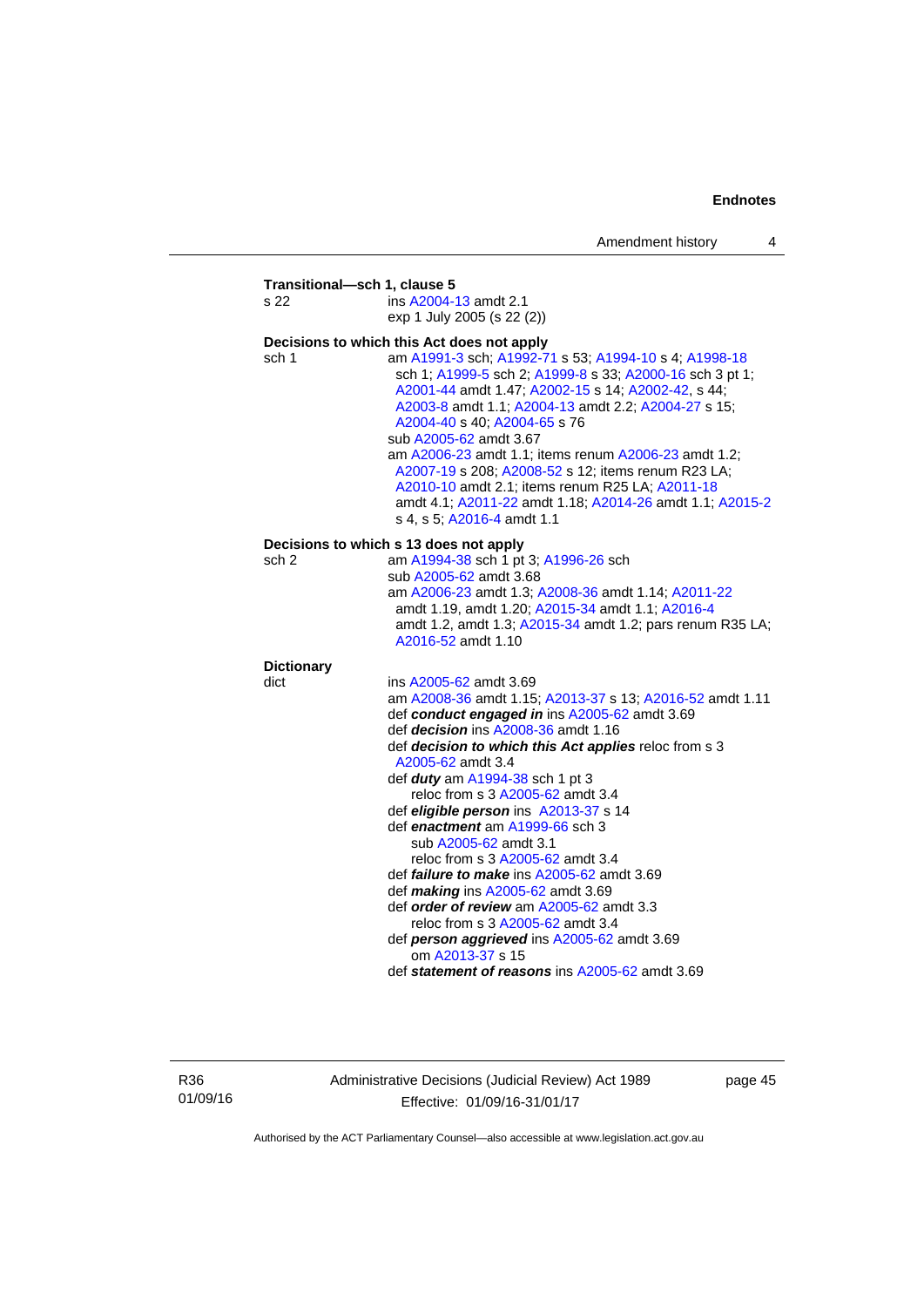5 Earlier republications

# <span id="page-49-0"></span>**5 Earlier republications**

Some earlier republications were not numbered. The number in column 1 refers to the publication order.

Since 12 September 2001 every authorised republication has been published in electronic pdf format on the ACT legislation register. A selection of authorised republications have also been published in printed format. These republications are marked with an asterisk (\*) in column 1. Electronic and printed versions of an authorised republication are identical.

| <b>Republication No</b> | <b>Amendments to</b> | <b>Republication date</b> |
|-------------------------|----------------------|---------------------------|
| 1                       | A1991-102            | 15 July 1992              |
| $\overline{2}$          | A1993-91             | 31 January 1994           |
| 3                       | A1994-38             | 31 January 1995           |
| 4                       | A1996-26             | 30 November 1996          |
| 5                       | A1999-8              | 1 March 1999              |
| 6                       | A2001-44             | 18 October 2001           |
| $\overline{7}$          | A2002-15             | 20 May 2002               |
| 8                       | A2003-8              | 2 June 2003               |
| 9                       | A2003-8              | 15 August 2003            |
| 10                      | A2004-27             | 27 May 2004               |
| 11                      | A2004-40             | 10 July 2004              |
| 12                      | A2004-40             | 1 September 2004          |
| 13                      | A2004-65             | 10 January 2005           |
| 14                      | A2004-65             | 31 January 2005           |
| 15                      | A2004-65             | 9 March 2005              |
| 16                      | A2004-65             | 2 July 2005               |
| $17*$                   | A2005-62             | 11 January 2006           |
| 18                      | A2006-23             | 2 June 2006               |
| 19                      | A2006-40             | 29 September 2006         |
| 20                      | A2007-19             | 1 August 2007             |
| 21                      | A2007-25             | 31 March 2008             |
| 22                      | A2008-36             | 1 October 2008            |
|                         |                      |                           |

page 46 Administrative Decisions (Judicial Review) Act 1989 Effective: 01/09/16-31/01/17

R36 01/09/16